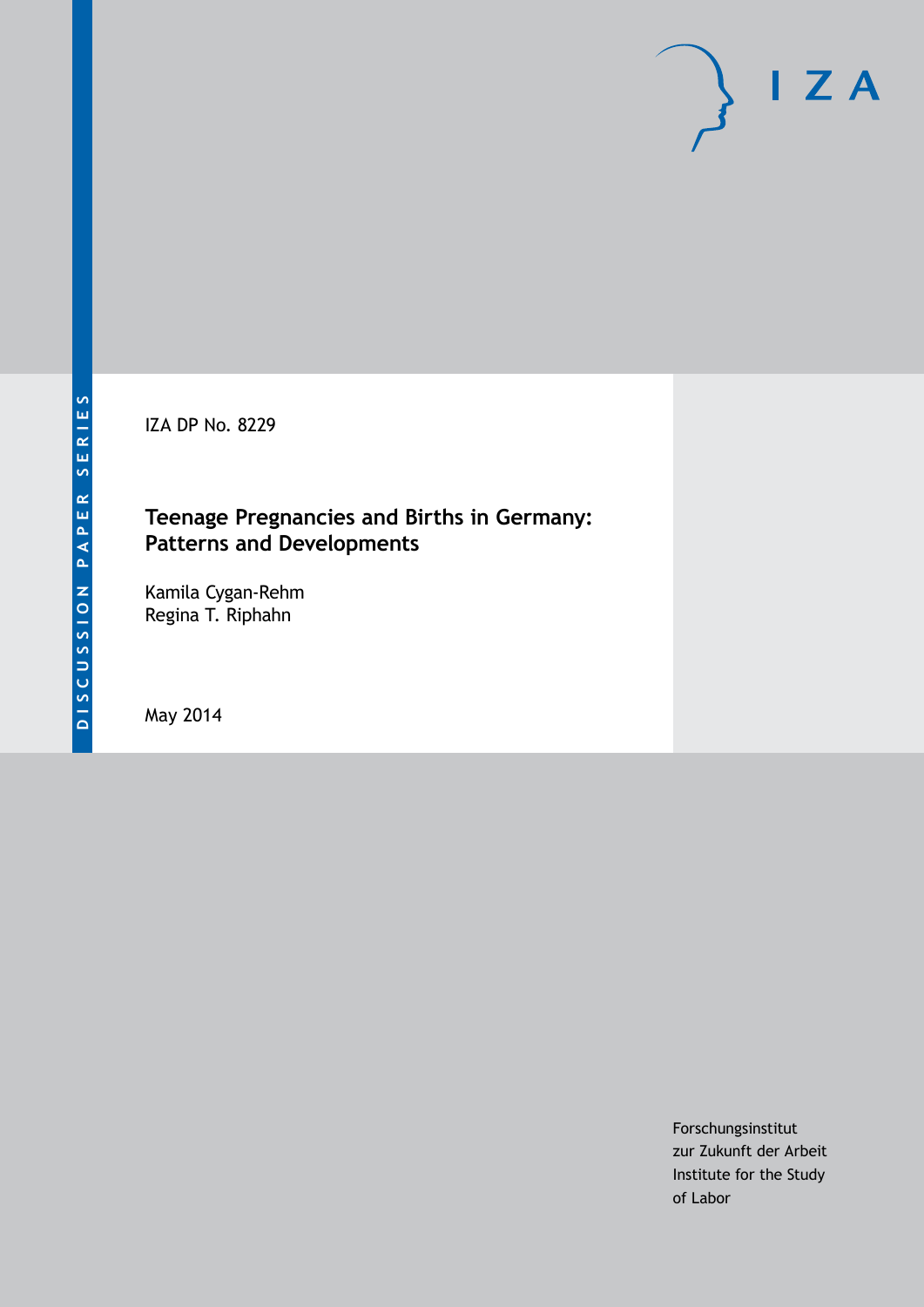# **Teenage Pregnancies and Births in Germany: Patterns and Developments**

### **Kamila Cygan-Rehm**

*University of Erlangen-Nuremberg*

## **Regina T. Riphahn**

*University of Erlangen-Nuremberg and IZA*

### Discussion Paper No. 8229 May 2014

IZA

P.O. Box 7240 53072 Bonn **Germany** 

Phone: +49-228-3894-0 Fax: +49-228-3894-180 E-mail: [iza@iza.org](mailto:iza@iza.org)

Any opinions expressed here are those of the author(s) and not those of IZA. Research published in this series may include views on policy, but the institute itself takes no institutional policy positions. The IZA research network is committed to the IZA Guiding Principles of Research Integrity.

The Institute for the Study of Labor (IZA) in Bonn is a local and virtual international research center and a place of communication between science, politics and business. IZA is an independent nonprofit organization supported by Deutsche Post Foundation. The center is associated with the University of Bonn and offers a stimulating research environment through its international network, workshops and conferences, data service, project support, research visits and doctoral program. IZA engages in (i) original and internationally competitive research in all fields of labor economics, (ii) development of policy concepts, and (iii) dissemination of research results and concepts to the interested public.

<span id="page-1-0"></span>IZA Discussion Papers often represent preliminary work and are circulated to encourage discussion. Citation of such a paper should account for its provisional character. A revised version may be available directly from the author.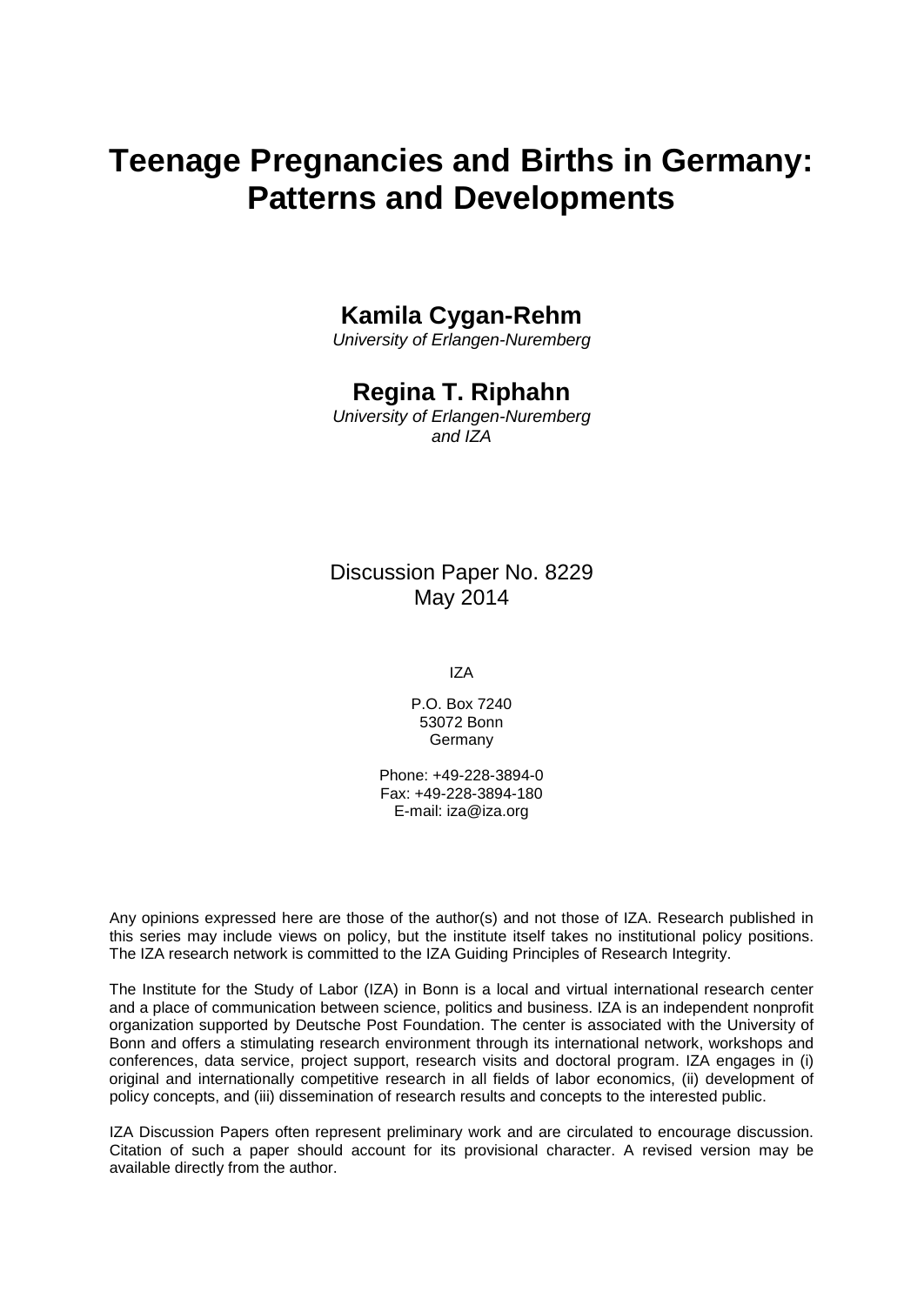IZA Discussion Paper No. 8229 May 2014

## **ABSTRACT**

## **Teenage Pregnancies and Births in Germany: Patterns and Developments[\\*](#page-1-0)**

We study the development of teenage fertility in East and West Germany using data from the German Socioeconomic Panel (SOEP) and from the German Mikrozensus. Following the international literature we derive hypotheses on the patterns of teenage fertility and test whether they are relevant in the German case. We find that teenage fertility is associated with teenage age and education, with the income of the teenager's family, with migration status, residence in East Germany, and aggregate unemployment. Our evidence supports countercyclical teenage fertility.

JEL Classification: J13, Z18, I00

Keywords: teenage fertility, abortion, unemployment, East and West Germany, population economics

Corresponding author:

Regina T. Riphahn University Erlangen-Nuremberg Economics Department Lange Gasse 20 90403 Nuremberg Germany E-mail: [regina.riphahn@wiso.uni-erlangen.de](mailto:regina.riphahn@wiso.uni-erlangen.de)

\* Forthcoming in: *Applied Economics.* We thank Miriam Mäder and Guido Heineck for very helpful and insightful comments.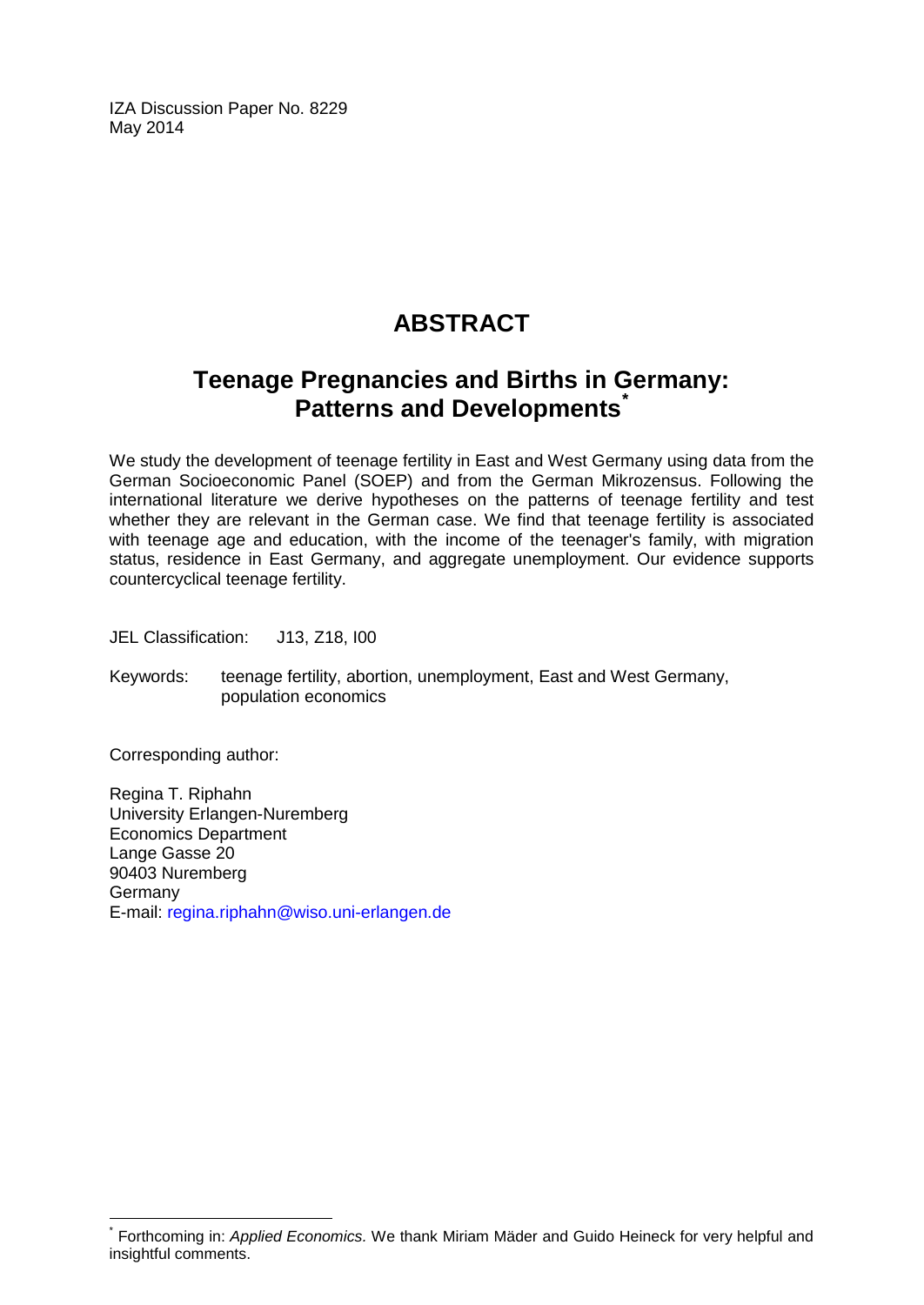#### **1. Introduction**

 $\frac{1}{1}$ 

We know that teen fertility can be detrimental for mother and child. Independent of whether teen motherhood is considered a problem in itself or merely the symptom of a (different) problem, it is important to understand the underlying mechanisms. The economic literature on teenage pregnancy and fertility, its causes, and consequences typically studies nations with high teen fertility rates, such as the United States or the United Kingdom. Compared to these countries, teen fertility in Germany has generally been lower. However, as East German teen fertility recently increased by 86 percent between 1995 and 2010 and West German teen fertility fell by more than half between 1992 and 2011 it is of interest to study the patterns and driving forces behind the different teenage fertility patterns and their time trends in East and West Germany.

 From an international perspective, evidence from a European country with modest and in part even declining teen fertility rates may provide a case study or benchmark that generates new and interesting insights. Possibly, accepted mechanisms that explain patterns of high fertility are not valid across heterogeneous institutional frameworks. From a national perspective with the impending challenges of demographic aging and a shrinking labor force, it is all the more important to attend to teenage fertility particularly as we know very little about its patterns and determinants. Recently, Keller (2011) studied the consequences of teenage motherhood in Germany and showed that it is associated with low educational attainment and reduced subsequent marital stability.<sup>1</sup> New studies based on developments over time and heterogeneity across states in the United States (Kearney and Levine 2012a) point to the relevance of the welfare system and to social marginalization as important determinants of early fertility. We investigate whether the heterogeneity of regional and ethnic circumstances yields similar patterns for Germany.

For a study on long-run effects of early life adversities see Blomeyer et al. (2013).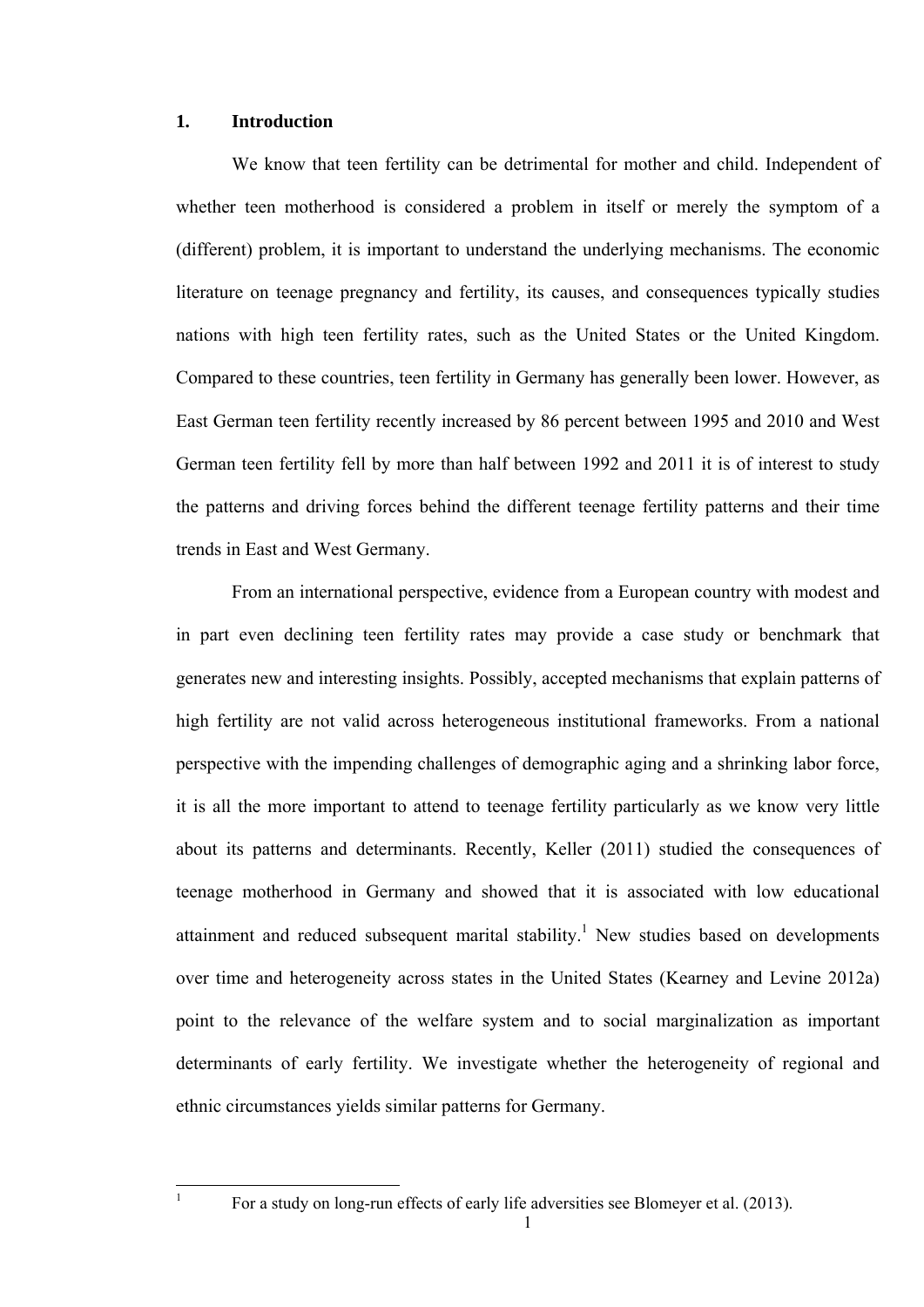Determinants and patterns of teenage fertility in Germany have not been studied before. The extant evidence is limited to literature that uses qualitative methods and focuses on how to best support pregnant teenagers (e.g., Franz and Busch 2004, Friedrich and Remberg 2005). We apply data from two large datasets, the German Socioeconomic Panel (SOEP) and the German Mikrozensus for the time since 1984 to investigate the incidence and correlation patterns of teen births in Germany. While we do not have detailed information on the individual processes along the fertility tree (e.g., contraception, sexual behavior, abortion), which is available in other countries, this is the first empirical study on the incidence of German teen fertility from an economic perspective. We describe the relevant institutional background and apply both, official population statistics and survey data on teen fertility.

We find that survey data somewhat underestimate teen fertility, that teen and parent characteristics affect the propensity of teen child bearing, and that first generation immigrants and teens in low income households are at a higher risk. Teen births are more frequent in East than in West Germany which appears to be connected to aggregate unemployment. The falling teen fertility rate in West Germany appears to be associated with the population share of immigrants and with economic indicators such as unemployment and GDP growth.

In the next section, we describe teen fertility trends in Germany. Also, we describe the relevant institutional background with respect to contraceptive availability, abortion regulations, and welfare benefits. Section three reviews the literature and presents our hypotheses. After a description of our data in section four, we present results and draw conclusions in sections five and six.

#### **2. Descriptive Evidence and Institutional Background**

#### **2.1 Teen Fertility in Germany over Time and in International Comparison**

By international comparison, teen fertility rates in Germany are low. **Table 1** presents the development of adolescent fertility per 1,000 females aged 15-19 since 1998 in a selection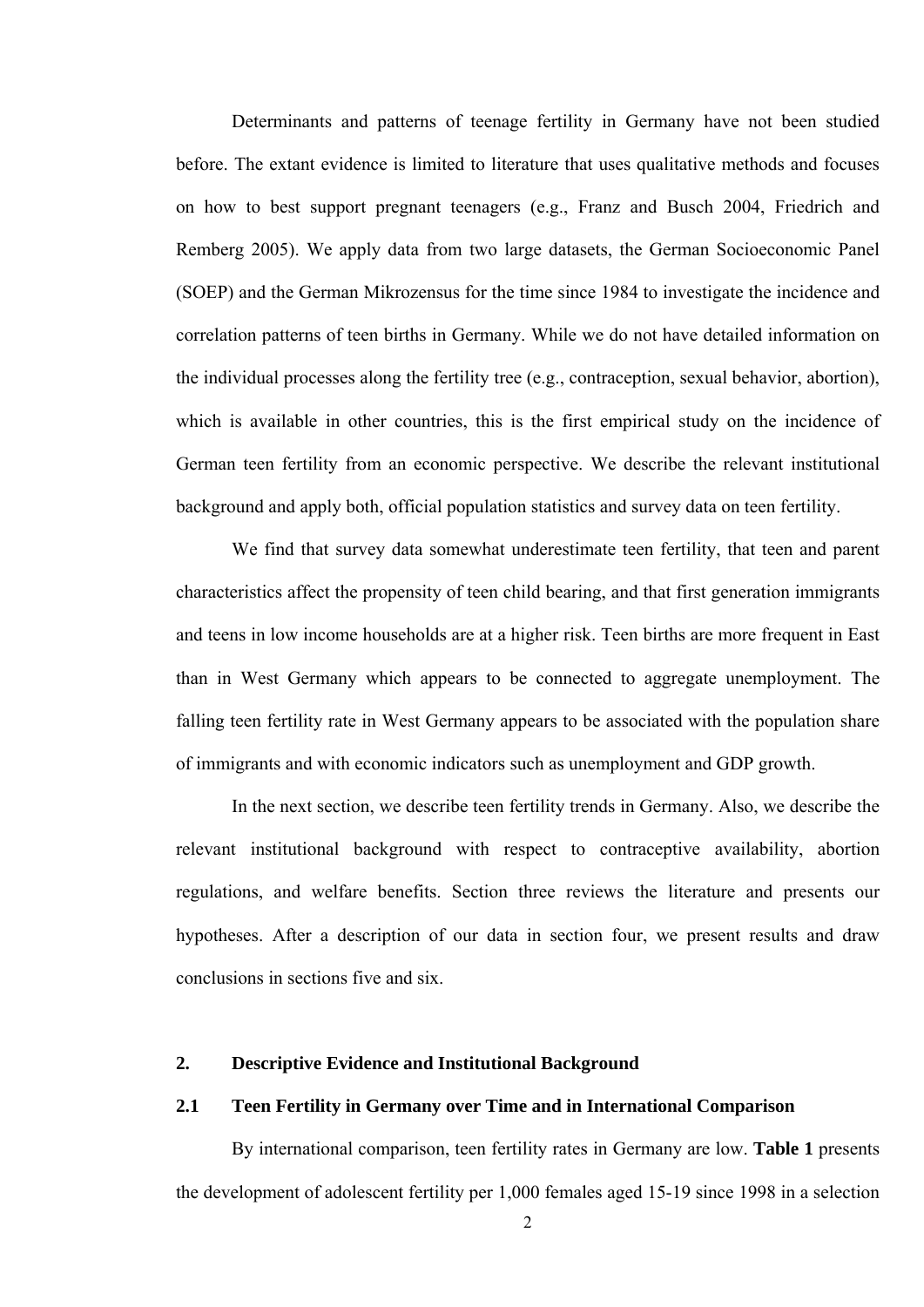of countries. Teen fertility has been declining in most countries. As of 2009 German teen fertility (7.2) is below the European average (12.2) and far below the figures observed for the United States (32.6) or for the United Kingdom (22.2).

**Figure 1.1** shows the development of teen fertility in Germany over time. The time trends differ substantially between East and West Germany. While West German teen birth rates trend downwards since the early 1990s, the East German gradient is positive since the mid 1990s. As of 2010 we observe about 6 and 14 births in 1,000 teenagers in West and East Germany, respectively. **Figure 1.2** presents total fertility rates for women aged 15-49 separately for East and West Germany since 1990. Both, overall and teen fertility in East Germany dropped substantially and below West German fertility levels in the early 1990s, after unification. Whereas West German overall fertility remained about constant over time West German teen birth rates declined. Hence, East German teenage fertility passed West German levels much earlier than East German overall fertility.

#### **2.2 Abortions in Germany over Time and in International Comparison**

Changes in birth rates can be affected by abortion behavior. **Figure 2** presents the development of the share of abortions in all teenage pregnancies in several countries. The ratios for Germany, Spain, Italy, and the U.K. are quite similar and indicate that about half of all adolescent pregnancies are resolved by abortion. In France the ratios (observable through 2003) were higher and in the U.S. they reached only 30 percent.

The institutional setting for abortions has been harmonized between East and West Germany in 1996. Since then German law permits abortions up to the 12th week of a pregnancy if the woman received consultation and passed a subsequent waiting period of three days. After the 12th week of the pregnancy abortions are possible without time limits if there is a risk to the life and health of the mother (medical indication) and if the pregnancy is the result of a crime (criminal indication). The expenses for abortions based on the two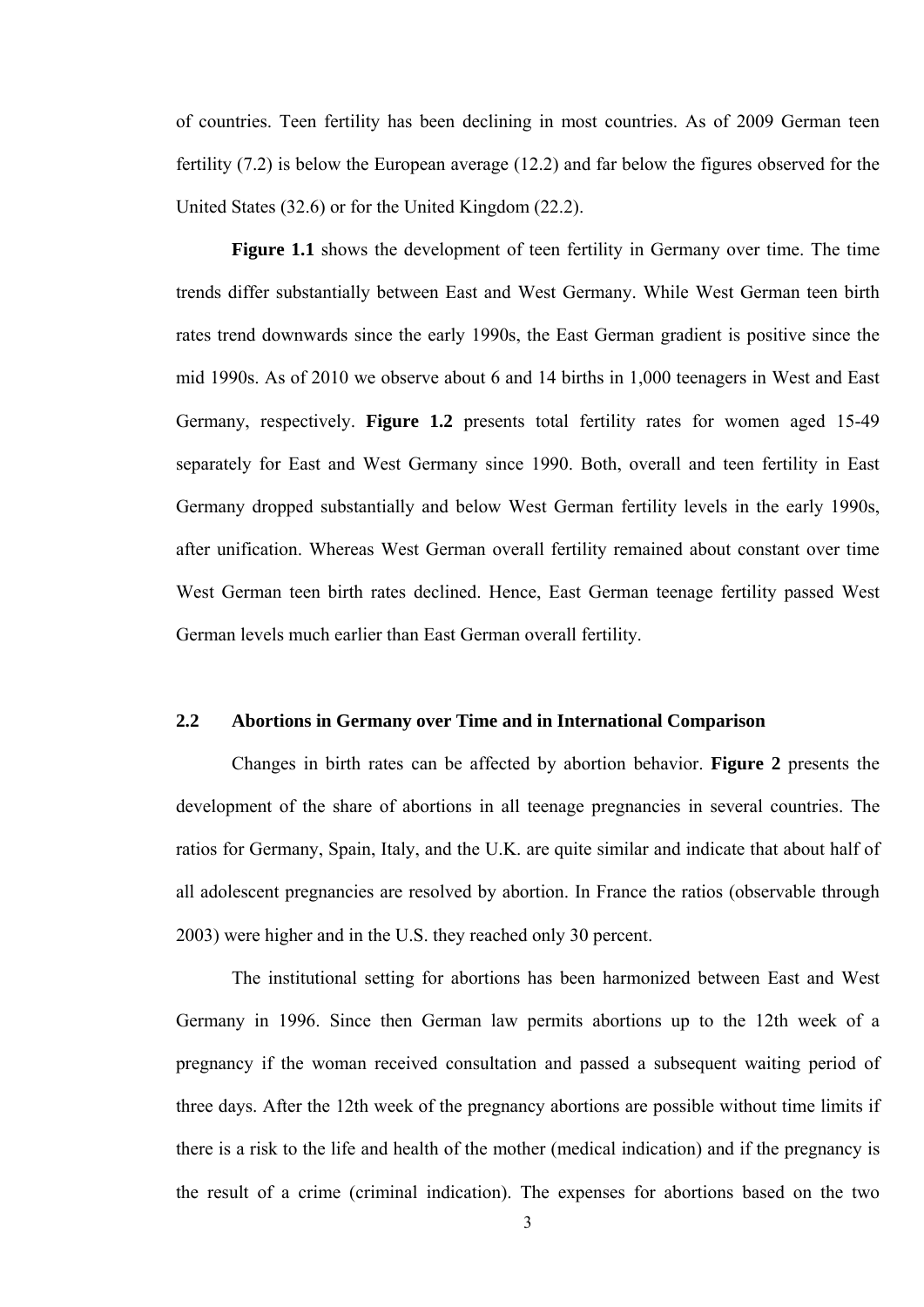indications are typically borne by health insurances whereas abortions following a consultation are to be paid privately. However, in particular cases expenses can be covered by the health insurance system.

**Figure 3** presents abortion rates, i.e. the number of abortions per 1,000 women, in East and West Germany over time. **Figure 3.1** shows that the abortion rates among adolescent females increased in East Germany over time and now reach about 8 in 1,000 women per year. In contrast, abortion rates recently declined in West Germany and are now at about 5 in 1,000. **Figure 3.2** shows that abortion rates for women of all ages are about constant and higher in East than in West Germany, at 10 and 8 per 1,000 women. Regional patterns differ again when we relate abortions to the number of pregnancies. **Figure 3.3** indicates that the share of abortions in all teen pregnancies (i.e., in the sum of births and abortions) is higher in West Germany (45 percent) than in East Germany (36 percent). Teen birth rates in East and West would continue to differ substantially even if abortion behaviors were identical. $2$  For females of all ages the rate of abortions in all pregnancies in 2010 amounted to 16.5 percent; these numbers are higher in the East  $(21.5$  percent) than in the West  $(15.1$  percent).<sup>3</sup> Overall, the difference in East and West German teen birth outcomes are due to differences in the incidence of pregnancy rather than to heterogeneity in abortion behaviors.

#### **2.3 Access to Contraceptives for Teenagers**

 $\overline{a}$ 

Generally, all contraceptives are available for purchase. The pill can only be obtained at pharmacies if a physician has ordered it for an individual. For females below age 14, parents have to consent to its use, for females aged 14 or 15 the physician decides whether or not parents have to consent, and for those aged 16 and above the parents have no right to be

<sup>2</sup> For example, in 2010 we observe 14 births and 8 abortions per 1,000 teens in East and 6 births and 5 abortions per 1,000 teens in West Germany. If West Germans abort 36 percent of the pregnancies as East Germans do, birth rates would increase from 6 to 7. If East Germans abort 45 percent of all pregnancies, birth rates would fall from 14 to 12 in 1,000 teens. 3

The figures for West Germany exclude the city states Berlin, Bremen, and Hamburg.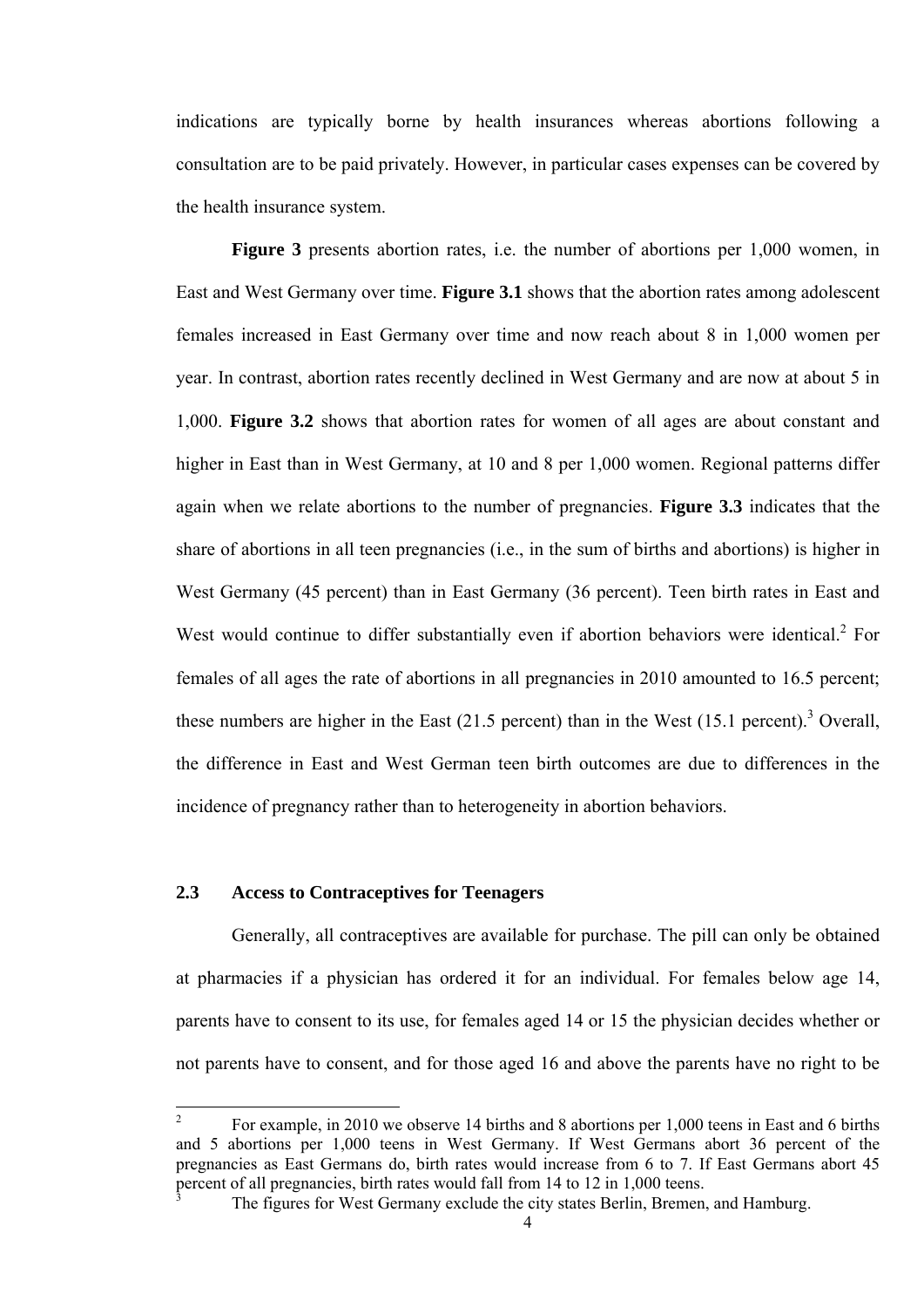informed. In addition, emergency birth control ('morning after pill') can be obtained after a medical consultation and its provision does not require parental consent.

 Overall, there is little information on contraceptive use by German teenagers. Recently, BZgA (2010) conducted a survey among about 6,000 14-17 years olds on contraceptive use and reported that the incidence of no contraception at first intercourse is higher in East than in West Germany, particularly among males.<sup>4</sup>

#### **2.4 The Welfare System and its Incentives**

The literature on teen fertility broadly discusses the effect of financial incentives inherent in public transfers and the welfare system.<sup>5</sup> In Germany, welfare state institutions aim at securing a dignified life for families with children. For example, the replacement rate of unemployment insurance benefits increases from 60 to 67 percent of the last net income if minor children are in the household of the unemployed. Generally, parents receive a monthly child benefit for every child. It amounts to 184 Euro for the first child, increases with parity, and reaches 215 Euro per month for fourth and higher order children (as of 2010).

 Of particular relevance are means tested benefits for single parents. The German welfare state supports individuals if they are in means-tested need. Since pregnant women have higher financial needs the amount transferred increases by up to 17 percent during pregnancy and increases further after child birth. Thus, whereas a single person can claim up to 364 Euro per month in addition to housing, heat, and health insurance, the amount increases by 215 Euro per month if there also is one child below age 6 to be cared for (as of 2012). With increasing age of the child the child benefit increases up to 287 Euro per month. Moreover, single parents are eligible for additional support of another 12 to 36 percent of the

 4 In East Germany 18 percent of males did not use contraception at first intercourse, compared to 7 percent in West Germany. The differences among females are smaller with 10 percent in East and 8 percent in West Germany. In addition, East German females more often use risky methods of contraception (e.g., coitus interruptus) than West German females.

<sup>5</sup> See e.g. Blank (1995), Miranne and Young (2002), Hao et al. (2007), Kearney and Levine (2012b), Levine (2002), Wolfe et al. (2001), Lundberg and Plotnick (1995), or Aassve (2003).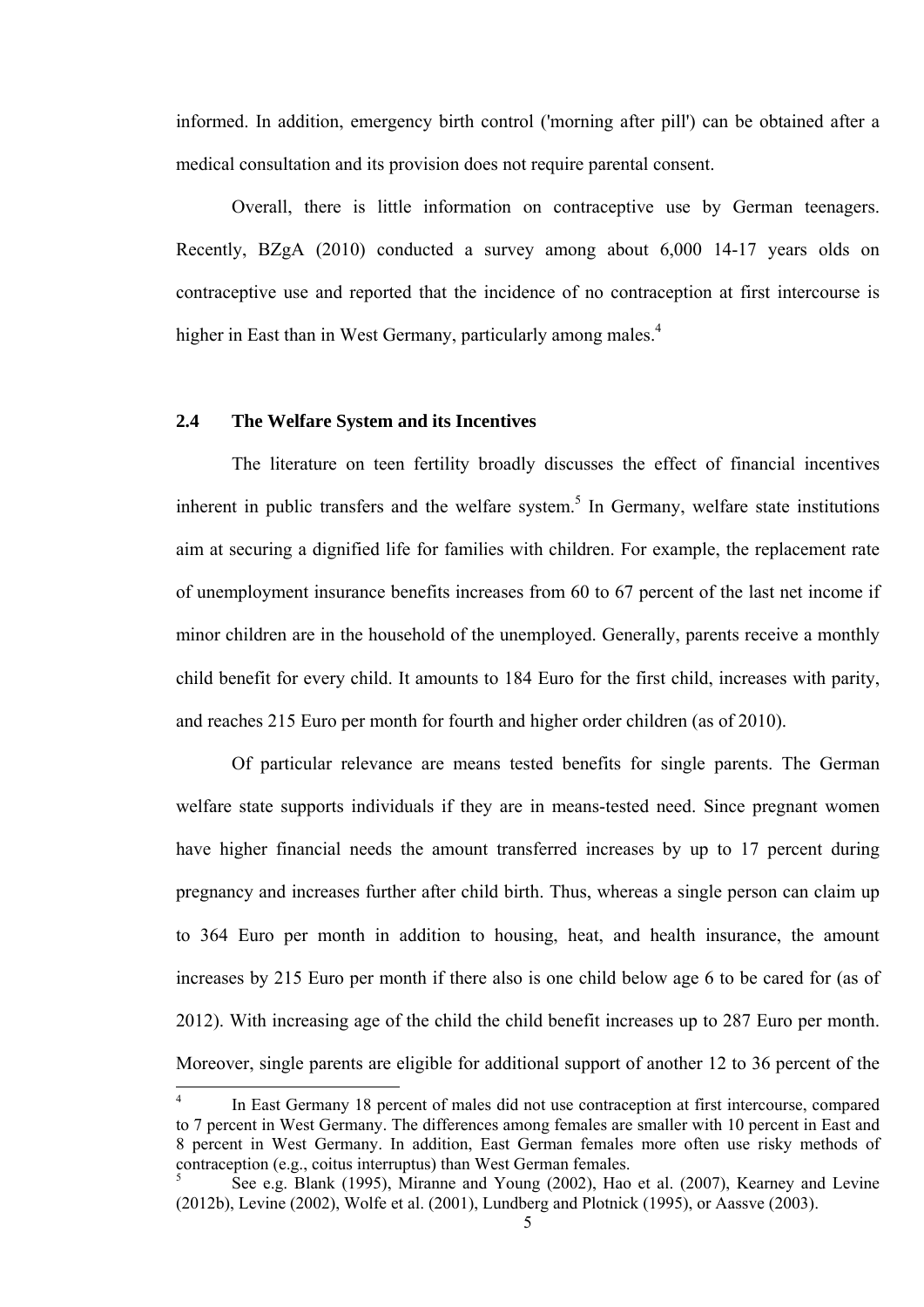child benefit. If teenage parents wish to live by themselves the welfare office can support them in leaving the parental home.

#### **2.5 Other Developments**

 Four other issues are commonly discussed as background developments of teenage pregnancies: age at menarche, age at first sex, age at marriage, and the population share marrying at all. BZgA (2006) compares survey results for 1980 and 2005 and reports that age at menarche is now substantially earlier than 25 years ago.<sup>6</sup> Also, they report that the share of youths with sexual experiences at a given age increased over time.<sup>7</sup>

In contrast, the age at first marriage in Germany has been rising steadily. It increased from 28.5 (men) and 26.1 (women) in 1991 to 33.2 (men) and 30.3 (women) in 2010. Overall, individuals marry later and less now than in the past (Emmerling 2012). As of 2011 only 54 percent of minors in East Germany live with married couples (down from 72 percent in 1996). These rates are substantially higher at 75 (2011) and 84 (1996) percent in West Germany.

#### **3. Determinants of Teenage Fertility: Literature and Hypotheses**

#### **3.1 Literature on factors and mechanisms**

Teenage fertility, pregnancy, and sexual behavior have been studied from various disciplinary perspectives. The literature is dominated by two broad themes, the incidence and causes of teenage fertility on the one hand and the effects on mother and child on the other. This section summarizes the literature on economic determinants of births to teen mothers. The studies distinguish the contribution of individual, parent, peer, and partner characteristics as micro factors from mechanisms that operate at the aggregate level. The latter include

 $\frac{1}{6}$  The share of 14 year old females who had experienced their first menstruation had increased from 82 (1980) to 90 (2005) percent.

<sup>7</sup> For example, the share of 17 year olds who had had sex increased from 56 / 38 percent (female / male) in 1980 to 73 / 66 percent in 2005.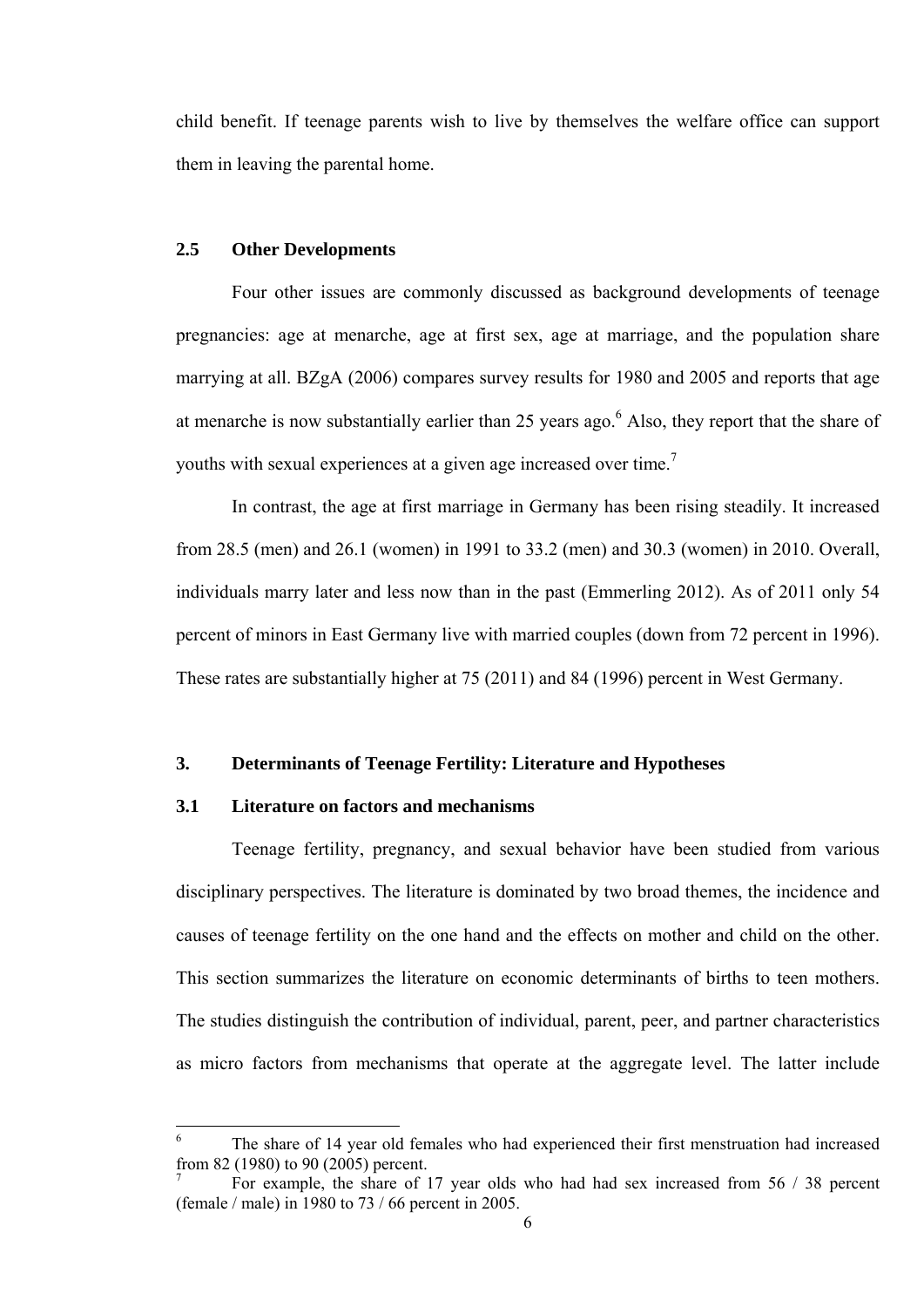macroeconomic factors such as regional unemployment and growth as well as specific policies (e.g., availability of contraception, abortion, and welfare benefits).

 The literature on the micro-level patterns of teenage fertility generally investigates whether the expected costs and benefits of a birth influence youth behaviors that may result in teen births. The studies model the utility of giving birth, consider the contribution of family and community background and of budget constraints reflecting household income.

In this framework, Lundberg and Plotnick (1995) estimate a nested logit model of pregnancy, abortion, and marriage outcomes. The authors consider a wide set of individual background indicators as well as state-level variables. They conclude that economic incentives matter for premarital childbearing. In addition, they find significant positive associations of welfare benefits with pre-marital births, of abortion availability with abortions, and of restrictions on contraceptives with pregnancies for white teenagers. Wolfe et al. (2001) pick up on economic incentives and study the relevance of individual income expectations for teen non-marital childbearing. The authors calculate the difference in the present value of predicted incomes with and without childbearing. They find that the predicted income loss after giving birth is negatively associated with the propensity to give birth. In a follow-up study, Wolfe et al. (2007) also find significant associations of teen childbearing with income and relationship expectations, maternal education, and neighborhood religiousness. Generally, the studies on the micro-level determinants of teen pregnancy emphasize the disadvantages related to background characteristics such as growing up with single parents, low education and poverty, and disadvantages for those of black race.

Influential studies on aggregate determinants of teenage fertility and on the role of labor market cyclicality are Levine (2001, 2002), Arkes and Klerman (2009), and recently Kearney and Levine (2012a). Economic theory does not provide clear predictions on the correlation between labor market tightness and youth fertility: a consumption good perspective on children predicts a pro-cyclical correlation (income effect), whereas an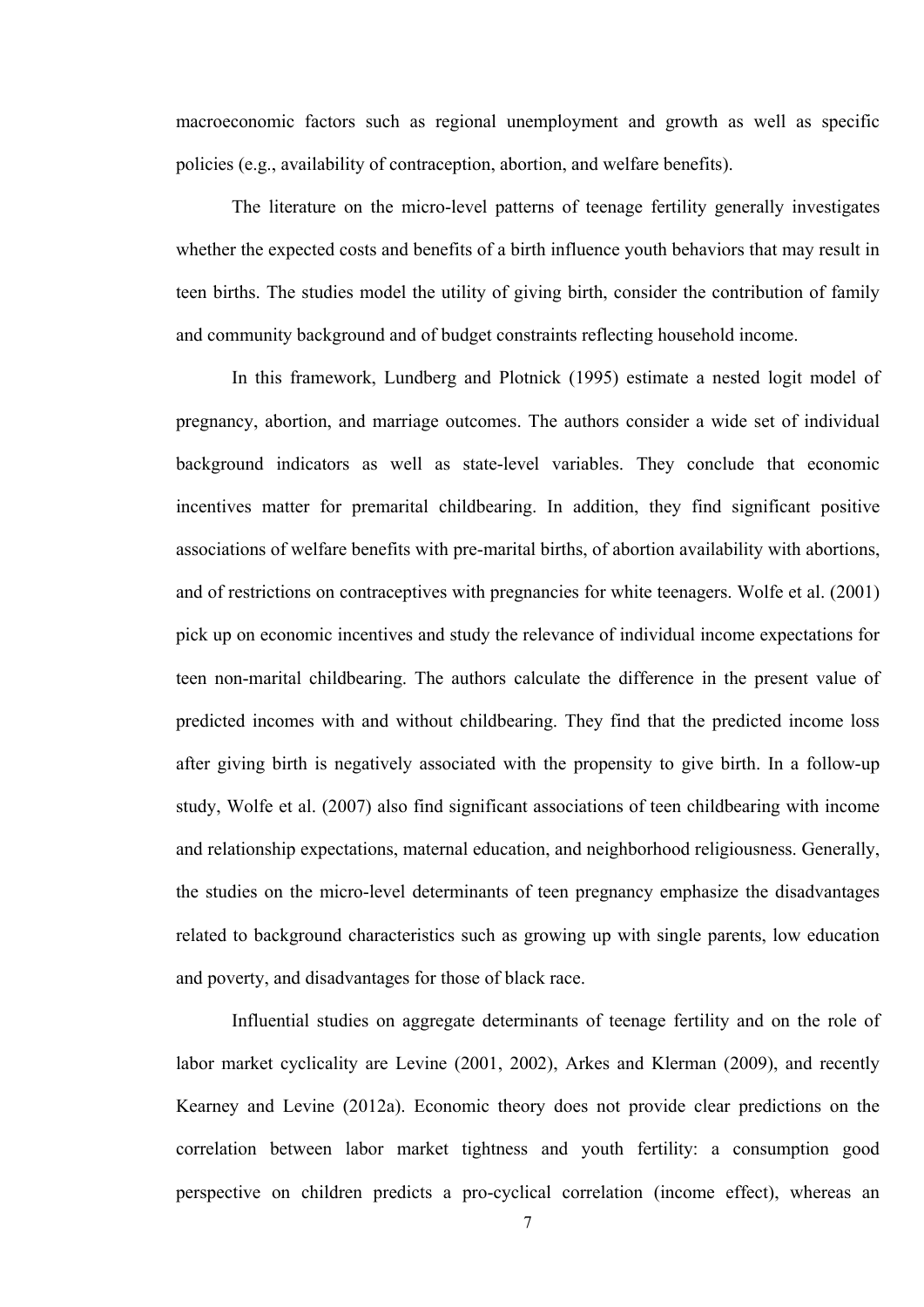opportunity cost argument suggests that fertility increases in times of weak labor markets, i.e., counter-cyclically. Among teens, mechanisms such as the amount of unsupervised time, drug use, and career aspirations may be correlated with unemployment and may matter, as well.

Levine (2001) finds that employment opportunities are negatively associated with pregnancy risks, i.e., a counter-cyclical effect. In Levine (2002) he studies the 'fertility decision tree'. Controlling for state and year fixed effects he finds more pregnancies and births in times of low female unemployment, i.e., a pro-cyclical correlation for unmarried females. Similarly, Arkes and Klerman (2009) show mixed results. They find that aggregate unemployment is negatively associated with births among 18-20 years old females, but it is significantly positively correlated with births of 15-17 years old white females. The authors conclude that the choice of the unemployment rate (i.e., youth vs. aggregate) is influential and emphasize their finding of counter-cyclical teenage fertility. Also, Kearney and Levine (2012b) do not find clear correlations between teen fertility and state unemployment. They suggest that restricted access to contraception and high welfare benefits increase teenage birth rates; however, recent changes in welfare benefits and access to family planning explain only a small share of the decline in U.S. teen fertility.

In a different study, these authors (Kearney and Levine 2012a) discuss the role of marginalization and economic hopelessness for teen fertility. They confirm that poverty and a disadvantaged background increase the risk of teen births. Using interaction effects between individual poverty and aggregate indicators of the income distribution they point out that the risk of teen birth increases further if the teen lives in an environment of high inequality with "limited opportunities to advance socially and economically" (p.16). Teens' perceived opportunity costs of giving birth are lower if they find themselves in a hopeless situation.

 This review yields a number of conclusions: first, the literature on teenage fertility is dominated by studies on the U.S.. While there are some contributions on developing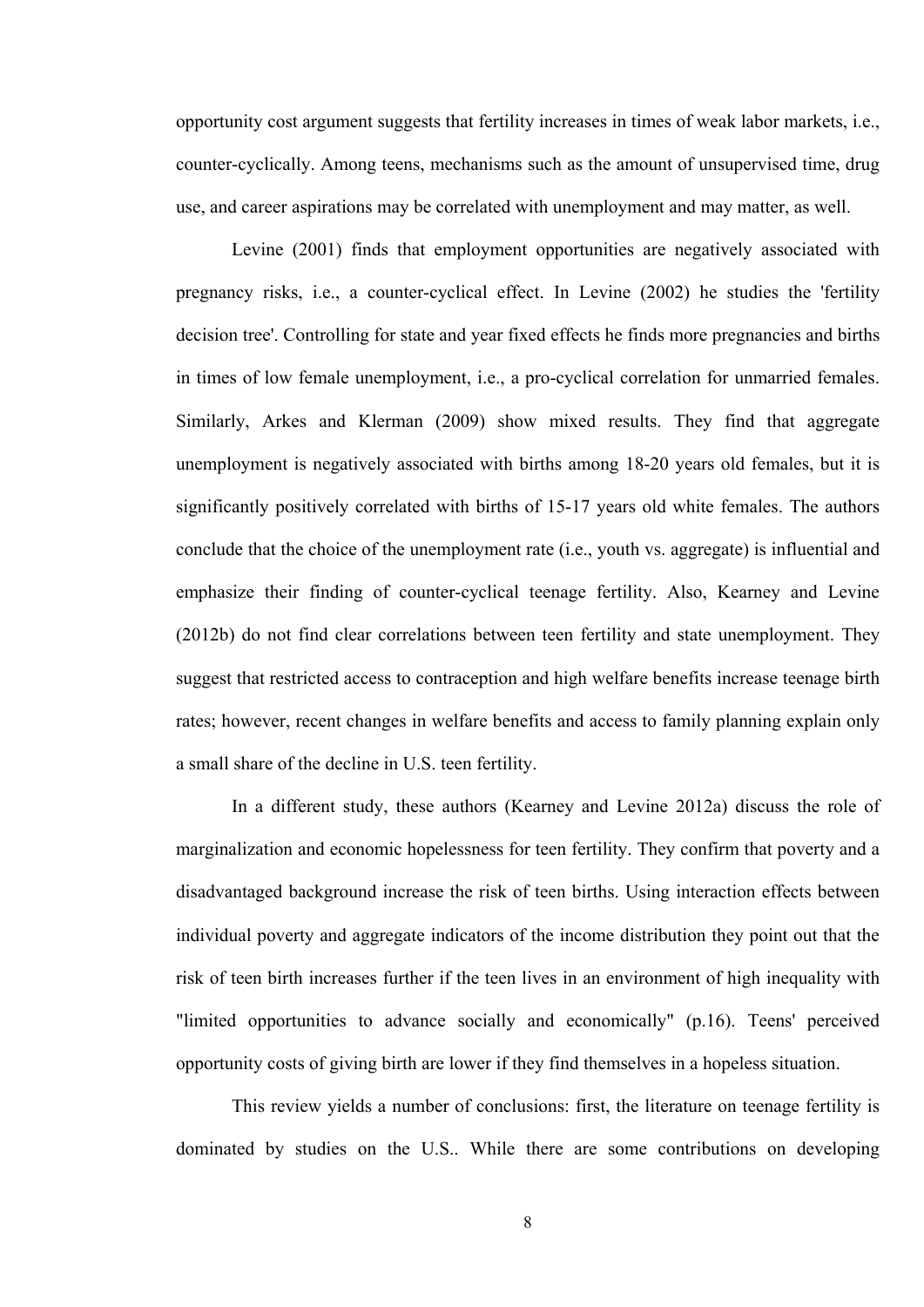countries, ${}^{8}$  evidence for other developed countries is limited: Lupton and Kneale (2010) cite sociological studies on the U.K.. Some authors used a Norwegian school reform to identify fertility determinants (e.g., Black et al. 2008, Monstad et al. 2011). Among the few contributions that compare teen fertility across countries Jones et al. (1987) consider the availability of contraceptives and sex education as key to explain differences (similarly, Singh and Darroch 2000) while Darroch et al. (2001) stress that it is low teen contraceptive use that sets the U.S. apart from other developed countries. Second, the evidence on the micro-level determinants of teen fertility points to a set of key mechanisms. Besides ethnic differences, economic incentives appear to affect teen behaviors; also, household structure, parental education, income, and transfer dependence are associated with premarital teen births. Third, the literature on the macro-level determinants of teen fertility and on the relevance of the labor market is inconclusive. We find arguments and empirical evidence for pro- and for countercyclical labor market effects. Finally, there appears to be evidence for marginalization effects, where the impact of household poverty depends on the overall income distribution.

#### **3.2 Specific Hypotheses**

Following the literature, our analyses address two sets of hypotheses. In step one we investigate the relevance of individual and micro-level factors and in step two we study aggregate and regional patterns behind teen fertility in Germany. In a third step we investigate to what extent these covariates can explain the observed time trends in teenage fertility.

In the group of individual factors we hypothesize that teen fertility is connected to individual ability and educational attainment, which are related to expected life-time labor market outcomes (cf. Wolfe et al. 2001). We expect higher teen birth rates among those with less education. Second, we investigate the relevance of parental and household characteristics such as income, unemployment, and educational background for teen fertility. Our third set of

8

Examples are Baird et al. (2010), Kruger et al. (2009), and Cardoso and Verner (2008).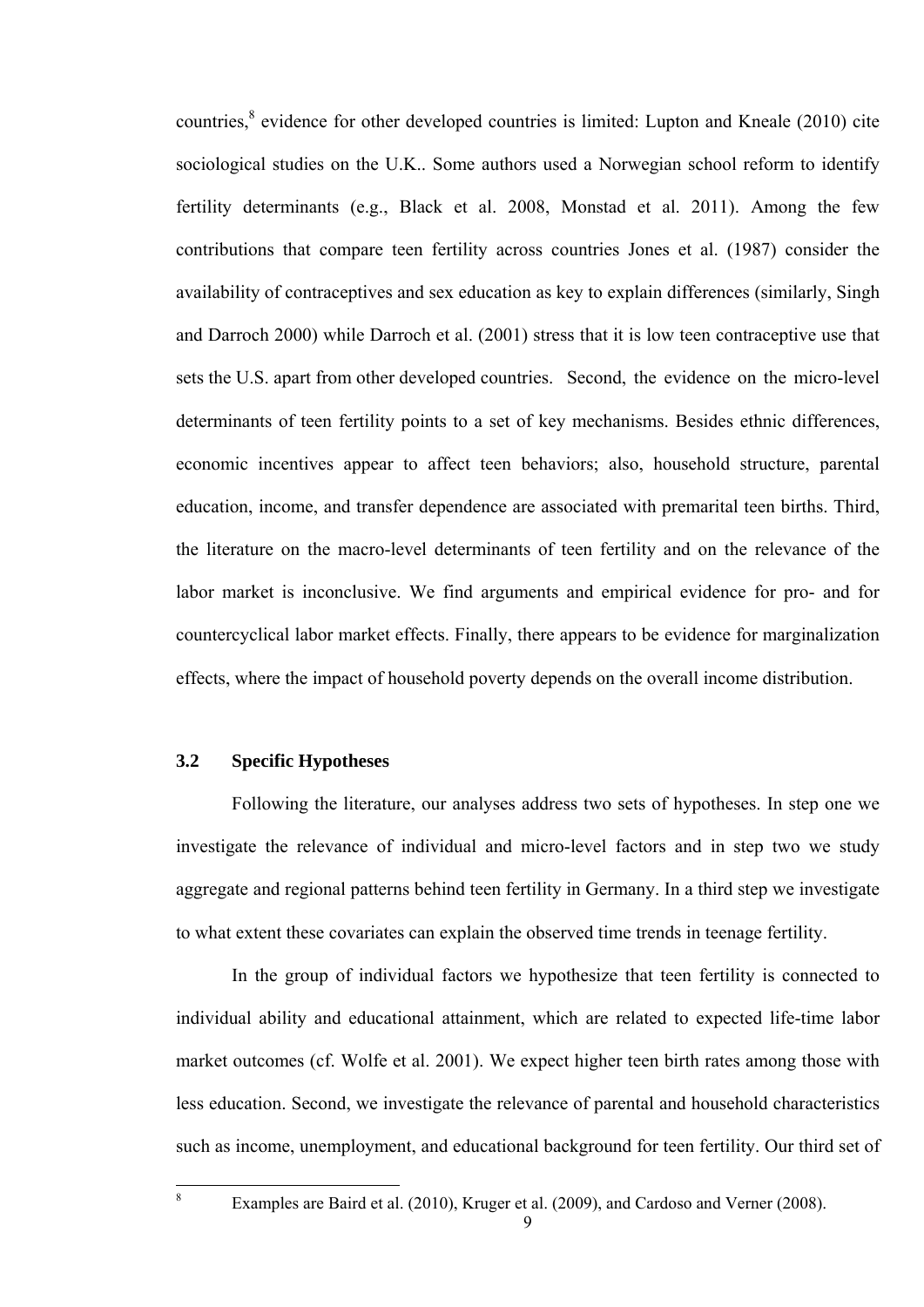hypotheses relates to U.S. evidence on heterogeneity in teenage fertility by ethnicity. We hypothesize that immigrants in Germany are subject to similar social and economic disadvantages as hispanic and black ethnic minorities in the U.S. and investigate the heterogeneity of teenage fertility by immigrant status. We provide separate results for Turkish immigrants in Germany because they represent the largest ethnic group, with particularly high fertility and early first births (e.g., Riphahn et al. 2013, Riphahn 2003).

In the step two our analyses we turn to aggregate patterns of teen fertility outcomes. Kearney and Levine (2012a) point to substantial regional differences in teenage fertility across U.S. states. Given macroeconomic and historic differences, we expect similar heterogeneity for East and West Germany. We investigate whether there are significant differences and how they might be explained. Next, we follow up on the literature on the cyclicality of teen fertility. Based on Arkes and Klerman (2009) we expect counter-cyclical correlations between the labor market and economic growth and teen fertility. Finally, we consider the marginalization hypothesis and test whether high regional income inequality enhances the effect of household income for teen fertility outcomes.

#### **4. Data and Descriptive Evidence**

#### **4.1 Data and Sample**

As, in contrast to the United States, teen births are rare events in Germany, it is challenging to obtain reliable empirical evidence on this issue. We take advantage of two complementary datasets: the German Socio-Economic Panel (SOEP) provides detailed information on its respondents (Wagner et al. 2007) and the German Mikrozensus offers information on large samples.

The SOEP contains retrospective biography information on childbearing for every female respondent aged 16 or older and on individual and family background prior to a first birth. From each survey year we select women aged 16-19 for whom we obtain a valid birth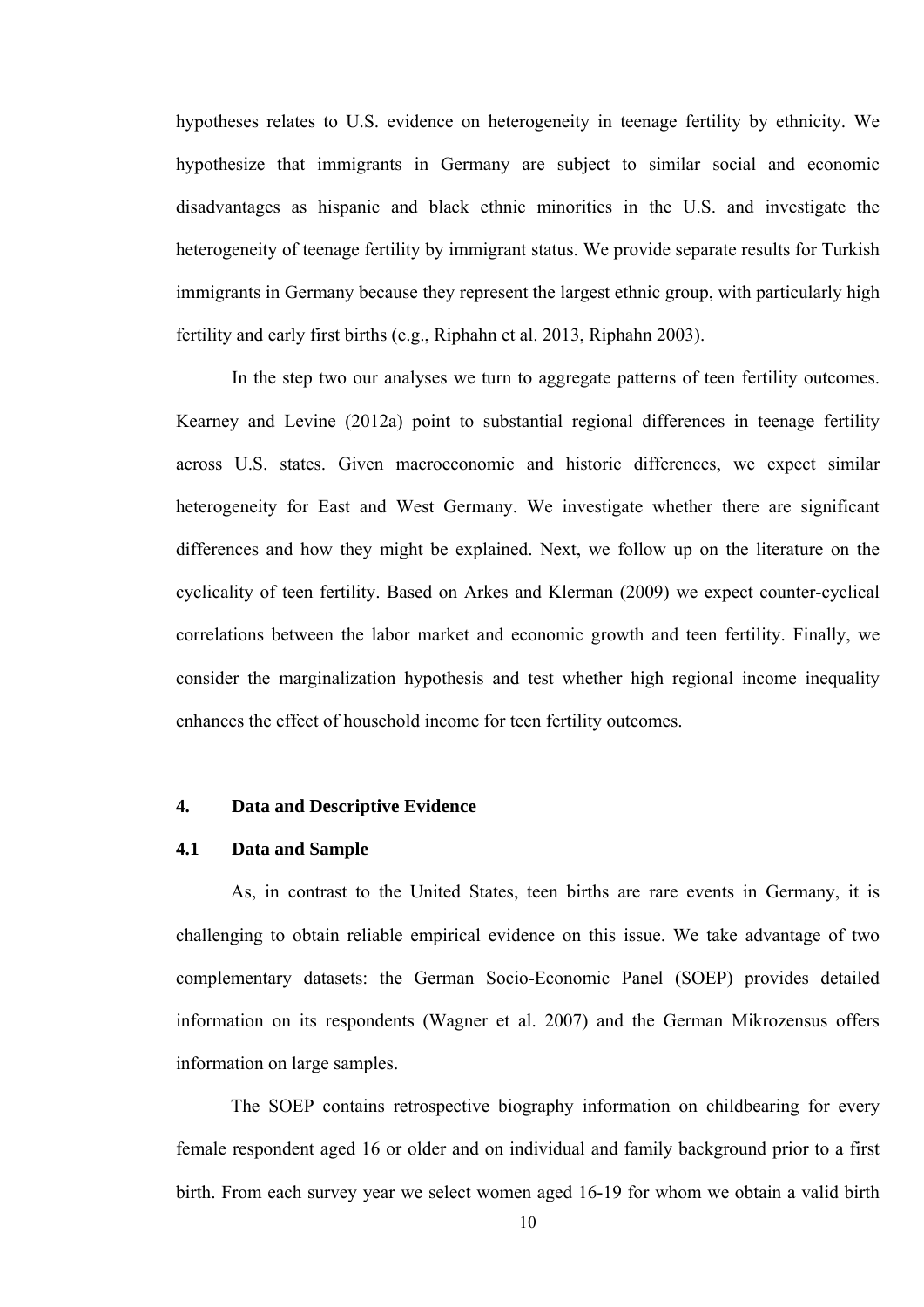biography entry.<sup>9</sup> We exclude 13 percent of female teenagers because their birth biography is missing, and another 0.02 and 0.04 percent because of missing data on migration background and education, respectively.<sup>10</sup> Our SOEP sample uses the  $1984-2010$  surveys and includes 4,526 different teenage women. The main drawback of the SOEP is the small sample size: we observe on average 520 teenage women per survey year of whom about 1 percent give birth. We censor observations after a birth. Our final SOEP sample includes 14,046 teenage-year observations with 149 births. $^{11}$ 

In addition, we use the annual surveys of the German Mikrozensus (MZ), which collect information on one percent of German households. The scientific use files provide 70 percent of this sample. The survey is designed as a rotating panel: each responding household stays in the sample for up to four consecutive surveys. However, the data do not allow us to identify respondents over survey years; we pool cross-sectional data gathered in 1991, 1995, 1999, 2003, and 2007. The main shortcoming of the MZ is the lack of precise information on actual fertility and on individual characteristics prior to childbearing. Again, we select women aged between 16 and 19 in the survey year. Until 2004 the data were collected within one week in April or May, which is why we cannot observe births occurring in the remainder of the calendar year.<sup>12</sup> To enhance the precision of our estimates, we use information as of any

 9 A few births occur already prior to age 16. As we cannot observe these events in the data. we limit our analyses to the 16-19 age range throughout, which covers the vast majority of teen births: between 1991 and 2009 the share of births to mothers younger than 16 in all births to mothers aged below 20 varied between 2.5 and 4 percent (MPIDR 2012).

This exclusion is nearly entirely related to the age restriction for collecting retrospective biography information on childbearing in the SOEP. The vast majority of the excluded women (85%) would reach age 16 only in the respective survey year; their interview took place before their 16th birthday and they did not participate in the SOEP at any time later in life. The remaining 15% are relatively equally distributed across the considered ages: with 4% aged 17 years old, 5% are 18, and 6% are 19 in the survey year. These women refused to provide their birth biography. Because the excluded women display a different age distribution compared to the analysis sample, their educational attainment also differs substantially: 96% were still in school at year t-1, and for the remaining 4% the information on education is missing. The remaining variables do not indicate any major selection patterns. Importantly, our main results remain nearly unchanged if we include the observations with missing birth biography and treat them as non-mothers.

We observe about two thirds of these females four times, i.e., at each age between 16 and 19; almost 4 percent provide one observation, 12 percent two, and 17 percent three repeated observations.

Subsequently, the Mikrozensus gathered information throughout the calendar year.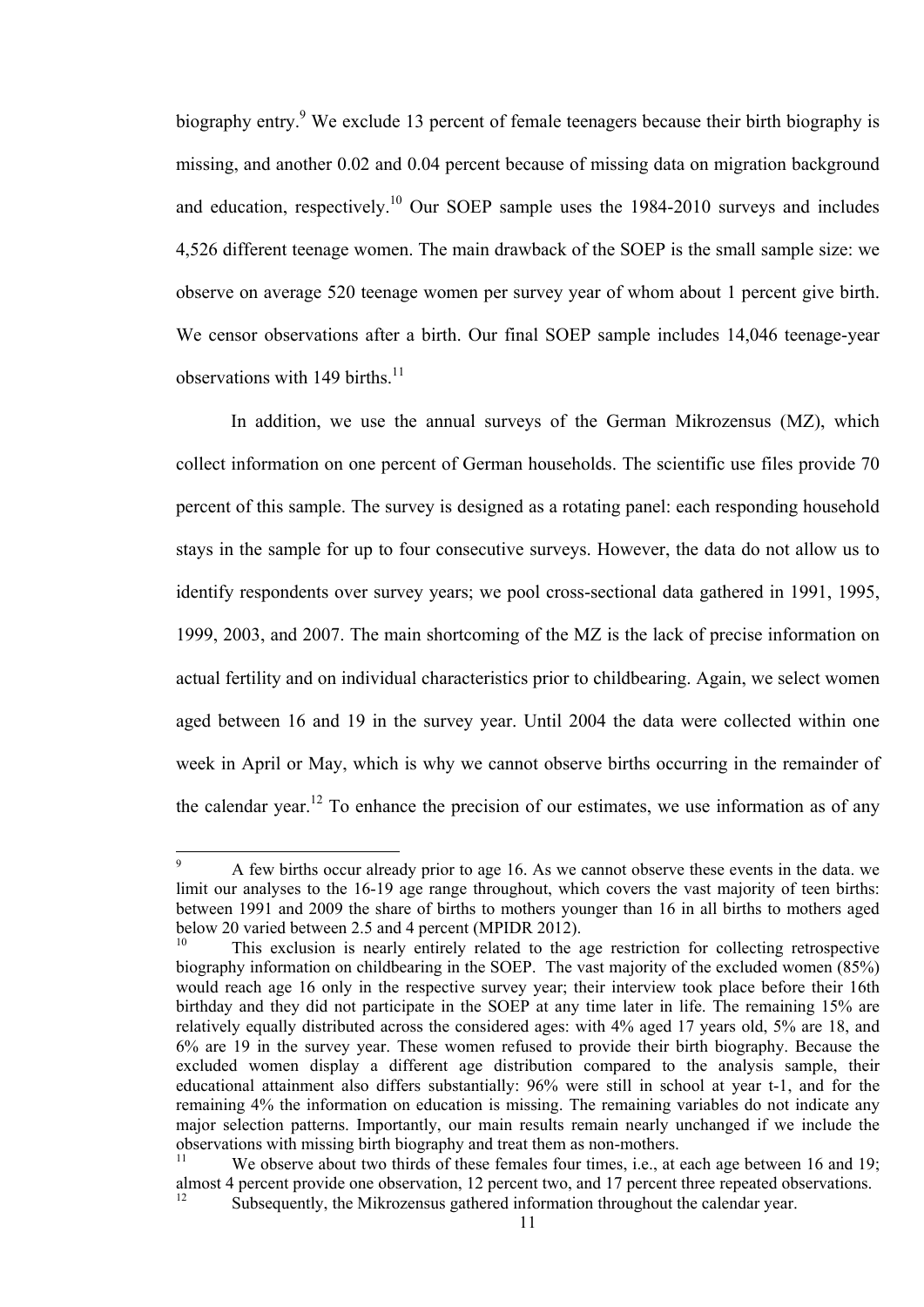cross survey year t not only to learn about those aged 16-19 in year t, but also to gather information on women who were aged 16-19 in the previous year, t-1, and who were surveyed at age 17-20 in year t. Thus, although we gather our data from five separate, cross-sectional survey years, our final MZ sample includes women aged 16-19 in both, these and the preceding years.<sup>13</sup> The MZ sample provides information on 67,512 different teenage women, 25 percent of them enter the sample once and 75 percent enter twice based on the crosssectional information of specific survey years. Again, we censor observations after a first birth and obtain a final sample of 107,915 teenager-year observations of which 544 give birth.

The two samples differ in regional composition: the SOEP includes households from West German states since 1984 and adds information on East German households only since 1990. The MZ sample considers teenagers in East and West German states in all surveys.

#### **4.2 Dependent Variable**

Our dependent variable indicates whether a teenager gives her first birth in the observed calendar year. We calculate the difference in a women's year of birth and the year of birth of her oldest child to determine teenage motherhood. While the SOEP provides the birth year of a woman's first child, we rely on indirect information to determine a woman's age at first birth in the MZ because the MZ does not provide precise information on individual fertility. Specifically, we use information on household structure and on the family unit within a household; a family is defined to consist of at least one parent-child pair regardless of parental marital status and given that the child is unmarried (STBA 1995, 2006). We define teenage motherhood based on the woman's year of birth and the year of birth of the oldest

<sup>13</sup> In principle, we could add observations from periods t-2 and t-3. However, we refrain from doing so because we only know the teens' characteristics as of year t; this should be increasingly misleading the further we go back in time. Similarly, as the birth took place prior to the survey, we do not use information on the teens' marital status at the time of the survey. Therefore we do not know whether a birth was pre-marital.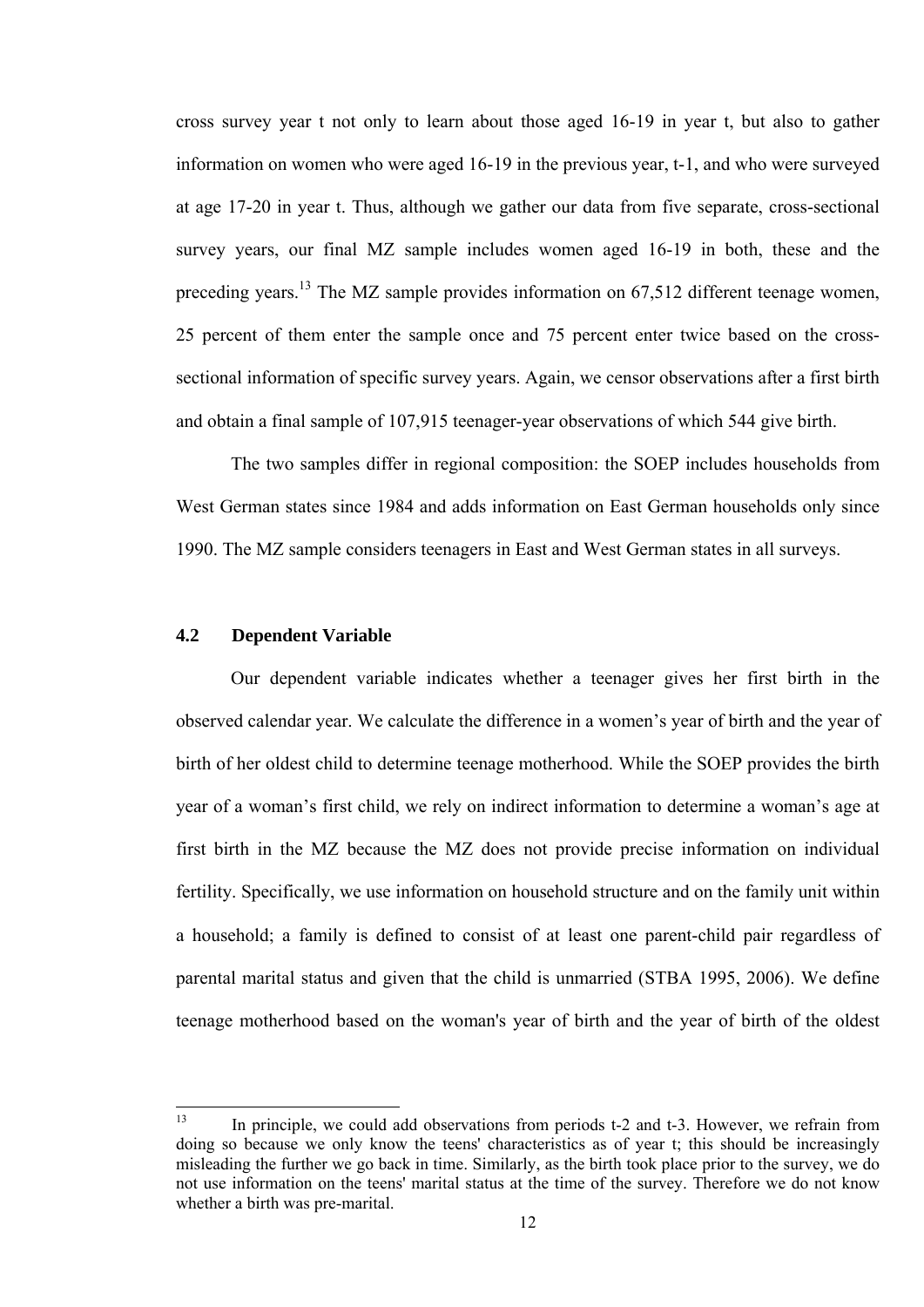child in her family. Unfortunately, we cannot identify stepchildren or adopted children and observe only children who live in their mother's household at the time of the interview.

**Figure 4** displays the non-weighted share of SOEP and MZ observations with a first birth between the age 16 and 19 scaled to the number of births per 1,000 women. The measures differ from official teen fertility rates, which consider the age group 15-19 and do not focus on first births, only. For comparison, we also show official teen fertility rates reported by the German Federal Statistical Office. The plot reveals that the incidence of teen motherhood in the surveys does not perfectly match official teen birth rates. The incidence of teen motherhood in the MZ is too low by on average 20 percent, which may be due to measurement error. However, the trend is similar to that of the official teen birth rates. The teen fertility rates obtained with the SOEP generally follow official fertility rates, but display larger volatility due to the small number of observations.

#### **4.3 Explanatory Variables**

Our hypotheses address teen, parent, and household characteristics. Ideally, we would measure these characteristics prior to a birth. However, the MZ provides information only as of the time of the interview, i.e., after a potential birth, and does not contain information on parents. The SOEP allows us to measure several variables in the year prior to the survey, but we have to deal with missing information on these ex-ante characteristics.<sup>14</sup>

In each dataset we use seven categorical education indicators for teens.<sup>15</sup> Only the SOEP data hold information on parental education where we use categorical indicators for the highest school and vocational degree reported by both parents. Generally, information on

We do not observe about 10 percent of the teenagers in our SOEP sample in a prior survey year. This share reaches 28 percent among teens that give birth. This does not affect our sample size as we generate missing value indicators where needed.

<sup>15</sup> To minimize the number of missing values, we assume that teenagers who attend school in year t were also enrolled in year t-1; nevertheless, the share of observations with missing education information in the SOEP reaches 23 and 2 percent among teenage mothers and non-mothers. We code missing value indicators for these observations to avoid losing observations.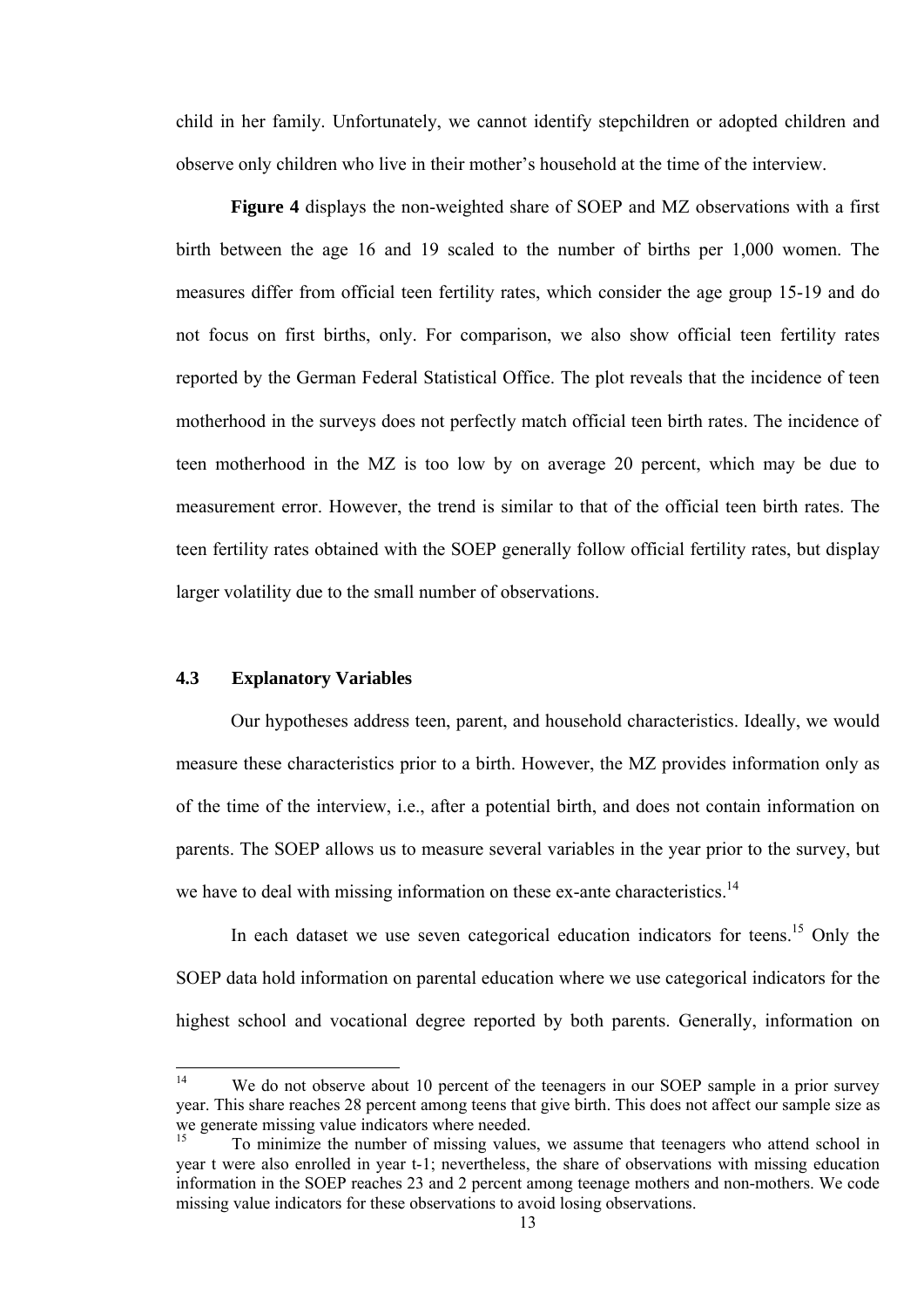parental education is missing more frequently among teenagers who gave birth than among those who did not. We proxy the teenagers' economic situation by household net per capita income and an indicator of whether a household member receives unemployment benefits. The SOEP reports the average monthly household income after taxes in the previous year. The MZ collects information on net household income in the month prior to the interview.<sup>16</sup> We define a comparable indicator of whether a member of the household receives unemployment benefits in both datasets. $17$ 

Both datasets offer information on teenagers' migration background.<sup>18</sup> We generate for both surveys an indicator of first generation immigrant status, which is defined by place of birth in the SOEP and by the combination of foreign citizenship and individual migration history in the MZ.

Finally, we include regional characteristics. We use either 16 state indicators or a summary indicator for whether the individual lives in West Germany. To test whether teen fertility responds to cyclical changes in the economy, we use the annual (youth) state unemployment rate and GDP growth. In addition, we construct state-specific indicators for income inequality: using the full SOEP data, we describe the distribution of per capita (net real) household income by state and year. Our inequality indicators reflect the ratio of incomes at the 90th and 50th percentiles to that at the 10th percentile of the distribution. All time-varying indicators at the state level are lagged by one year.

**Tables A.1** and **A.2** in the appendix show descriptive statistics for the SOEP and the MZ samples, separately for teen mothers and non-mothers. The tables reveal a higher share of older teenagers among mothers than among non-mothers. Whereas more than fifty percent of

 $16<sup>1</sup>$ As the MZ variable is reported in intervals we use the mean of each income class. We impute incomes for 2 and 7 percent of observations in our SOEP and MZ samples with missing values using annual income measures. We use per capita monthly household income in 1,000 2005 Euros.<br><sup>17</sup> The indicator combines, different types of unemployment benefits (Arbeits)

<sup>17</sup> The indicator combines different types of unemployment benefits (*Arbeitslosengeld, Arbeitslosenhilfe, ALG I*, and *ALG II*) to achieve consistency over time.

While the SOEP allows us to distinguish non-migrants, first-generation immigrants (by country of origin), and second generation immigrants, the MZ surveys focus on citizenship and do not distinguish natives and naturalized immigrants.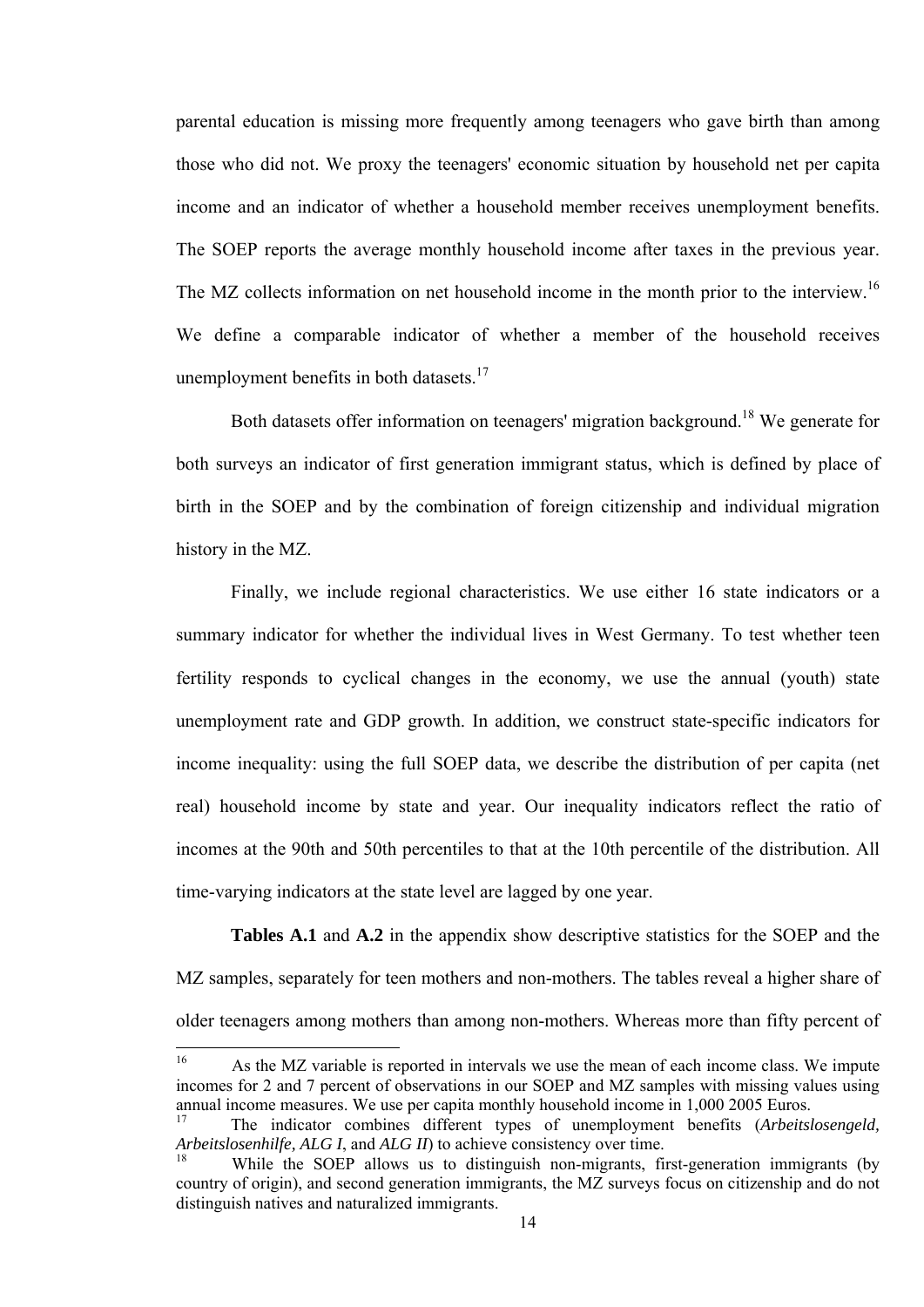teen mothers are 19 years old at first birth, non-mothers are equally distributed across the considered ages. The low school enrollment among teen mothers (35 percent in the year preceding the birth) is striking and may be related to their age. Also, higher shares of teen mothers than non-mothers have dropped out of school.

The descriptive statistics reveal that teens from low income households and from households with unemployed members are more likely to be mothers. In addition, **Table A.1** suggests that children of highly educated parents are less likely to become teen mothers. Despite different definitions of immigrant status, both datasets show similar patterns: first generation immigrants are overrepresented among teen mothers with a considerable share of Turkish women. Overall, descriptive statistics yield small but statistically significant differences in aggregate characteristics such as state GDP growth and income inequality between teen mothers and non-mothers.

#### **5. Multivariate Analyses**

 We apply linear regressions to evaluate the correlation of micro-level and aggregate factors with the incidence of teen motherhood and to test the hypotheses set out in section 3.2. Our estimation model is as follows:

Teenage birth<sub>it</sub> =  $\beta_0$  +  $\beta_1$  X<sub>it</sub> +  $\beta_2$  P<sub>i</sub> +  $\beta_3$  HH<sub>it</sub> +  $\beta_4$  Mig<sub>i</sub> +  $\beta_5$  Z<sub>it</sub> +  $\beta_6$  Year FE<sub>t</sub> +  $e_{it}$ . Here, β represents the vector of coefficients, X is a vector of teenage characteristics, P and HH represent parent and household characteristics. Mig reflects migration indicators, Z are regional characteristics, and Year FE stands for year fixed effects that are considered in all models. e is a random error term. We compute robust standard errors that are generally clustered at the individual level. In regressions that control for state level characteristics we cluster at the state-year-level.

#### **5.1 Step one: Micro-level factors**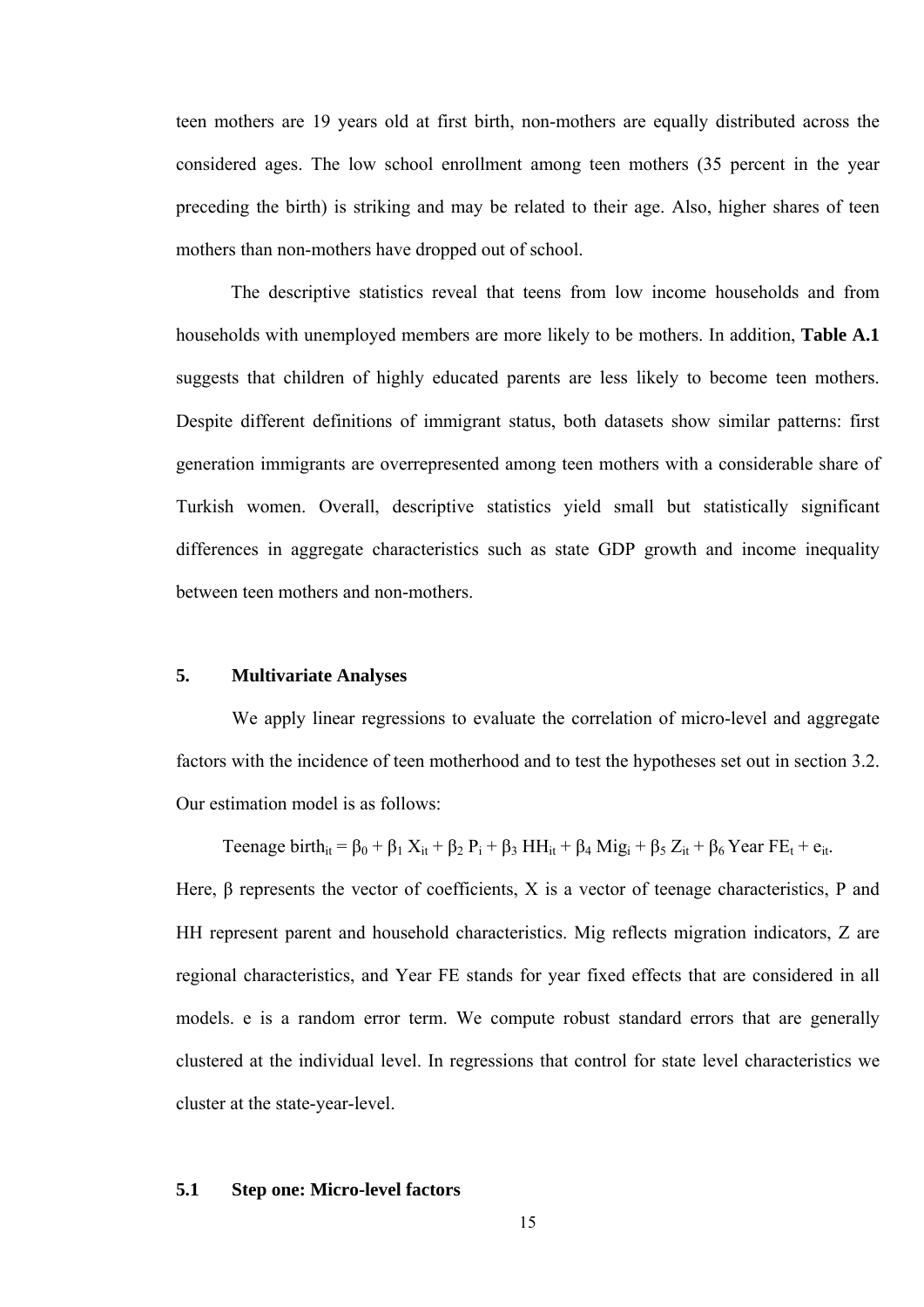**Table 2** presents first evidence on the correlation between teen births, teen characteristics, and parental and household background. Columns 1 and 2 show the correlation between teen birth outcomes and age and education. In both samples, teen births are significantly more likely for older teens (age 16 being the reference). Similarly, the education patterns match across the two surveys: teens who are still attending school are less likely to give birth which may suggest that recent mothers tend to drop out of school. Compared to the reference group of teens with a lower secondary school degree (*Hauptschule*), those without a degree are significantly more likely to be a teen mother and those on higher educational pathways are significantly less likely to give birth. The evidence matches our first hypothesis laid out in section 3.2.

In the next columns, we additionally condition on parent and household background. The SOEP data provide information on parental education. The regression results in column 3 indicate that children of parents with unknown schooling are unlikely to be teenage mothers and those with unknown parental vocational degrees are likely to be teenage mothers. Part of this pattern may be explained by immigrants who have high teen birth rates and for whom the German equivalents of foreign parental vocational degrees may be unknown. Conditional on teenagers' own education, parental educational background does not yield precise results; however, jointly the coefficients of the parental education indicators are highly significant.

In columns 4 and 5 we add indicators of whether a member of the household receives unemployment benefits and of household net income per capita. As expected, we find a higher propensity for teen parenthood in low income households and in households with unemployed members. The estimates in both samples indicate a close correlation between poverty and teen fertility, which matches the hypotheses discussed in section 3.2.

Next, we consider heterogeneity in teen fertility outcomes between natives and immigrants. In columns 1 and 3 of **Table 3** we add immigrant indicators: the coefficients are precisely estimated in both samples and indicate that birth rates among immigrant teens are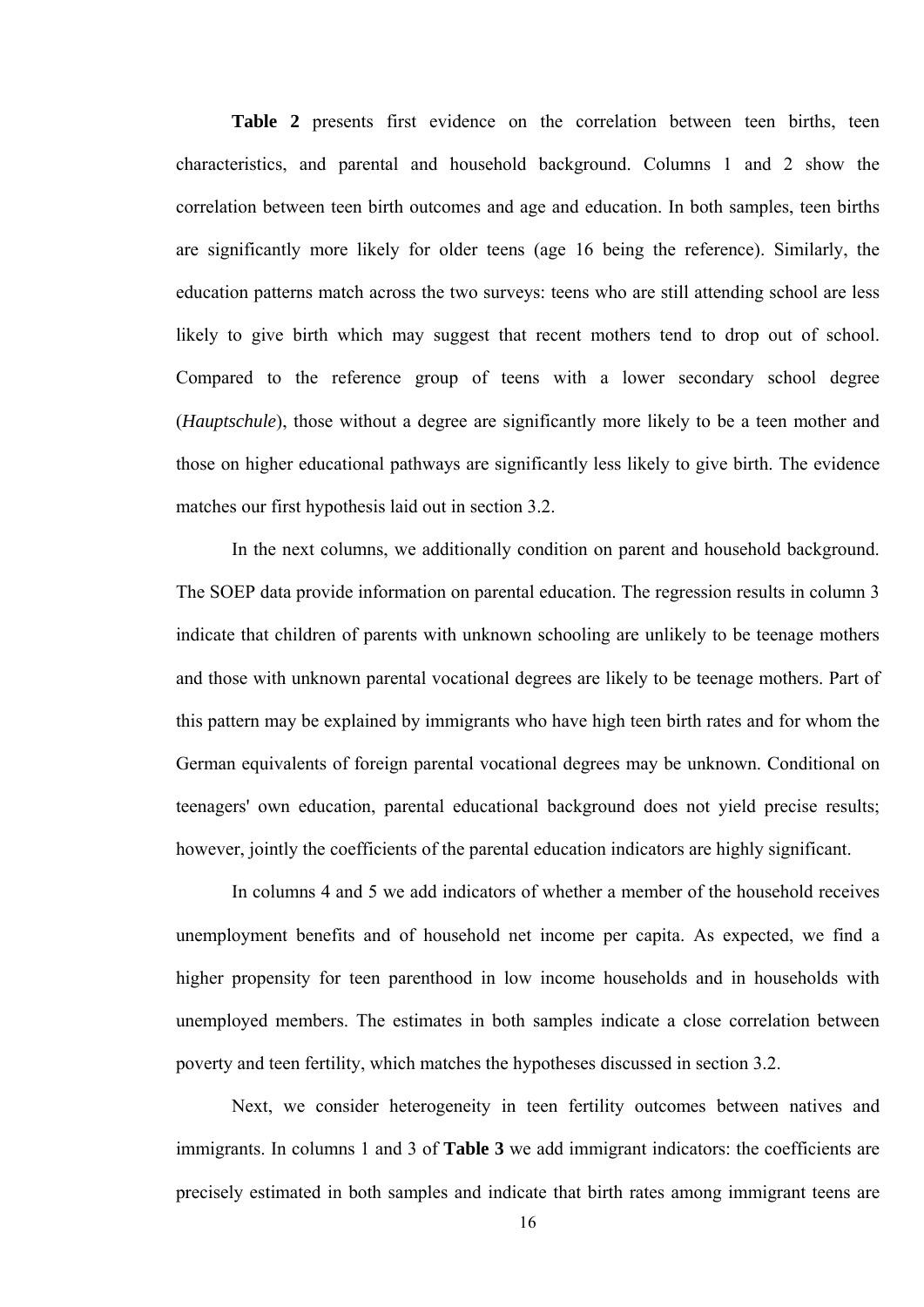higher by about 1.6 percentage points, which is substantial. In columns 2 and 4 we find particularly high teen birth rates among immigrants from Turkey. Immigrants from other countries of origin also have higher birth rates than natives; however, the difference is significant only in the MZ sample.<sup>19</sup> The results confirm the expected heterogeneity in the incidence of teen fertility between natives and immigrants.

#### **5.2 Step two: Aggregate and regional patterns**

In step two of our analysis we concentrate on the association of aggregate and regional characteristics with teen fertility. First, we study the differences between East and West Germany, then we focus on teen fertility over the business cycle, and finally we investigate the marginalization hypothesis as proposed by Kearney and Levine (2012a).

As state level indicators are only fully available after 1991, we now restrict our analysis samples to the years after 1991. We start with an East-West comparison: despite the aggregate heterogeneity that we saw in **Figure 1,** conditional on year fixed effects the estimated teen fertility difference in **Table 4** in (see columns 1 and 6) is statistically insignificant. However, within 'teen age-education-parental education' cells in SOEP data and 'teen age-education' cells in MZ data the incidence of teen births is significantly higher in East than in West Germany (see columns 4 and 8). This difference appears to be connected to household unemployment and poverty: once we control for these measures (see columns 5 and 9) the East-West gap loses precision again. 20

Next, we extend the analysis of regional differences and consider additional state-level covariates. As baseline specifications, columns 1 and 4 of **Table 5** show the results of the full model with a West Germany indicator, enhancing the specifications of **Table 4** by immigrant

<sup>19</sup> 19 Also, we find that the correlation patterns in columns 4 and 5 of **Table 2** differ significantly for immigrants and natives (results available upon request). Substantively, the patterns differ with respect to the age gradient of teen births, teen education, and household income.

<sup>20</sup> In a fully interacted step one model a number of the correlation patterns differ for the two regional samples (results available upon request). In particular, the correlation between household income and teenage birth is more narrow in East than in West Germany.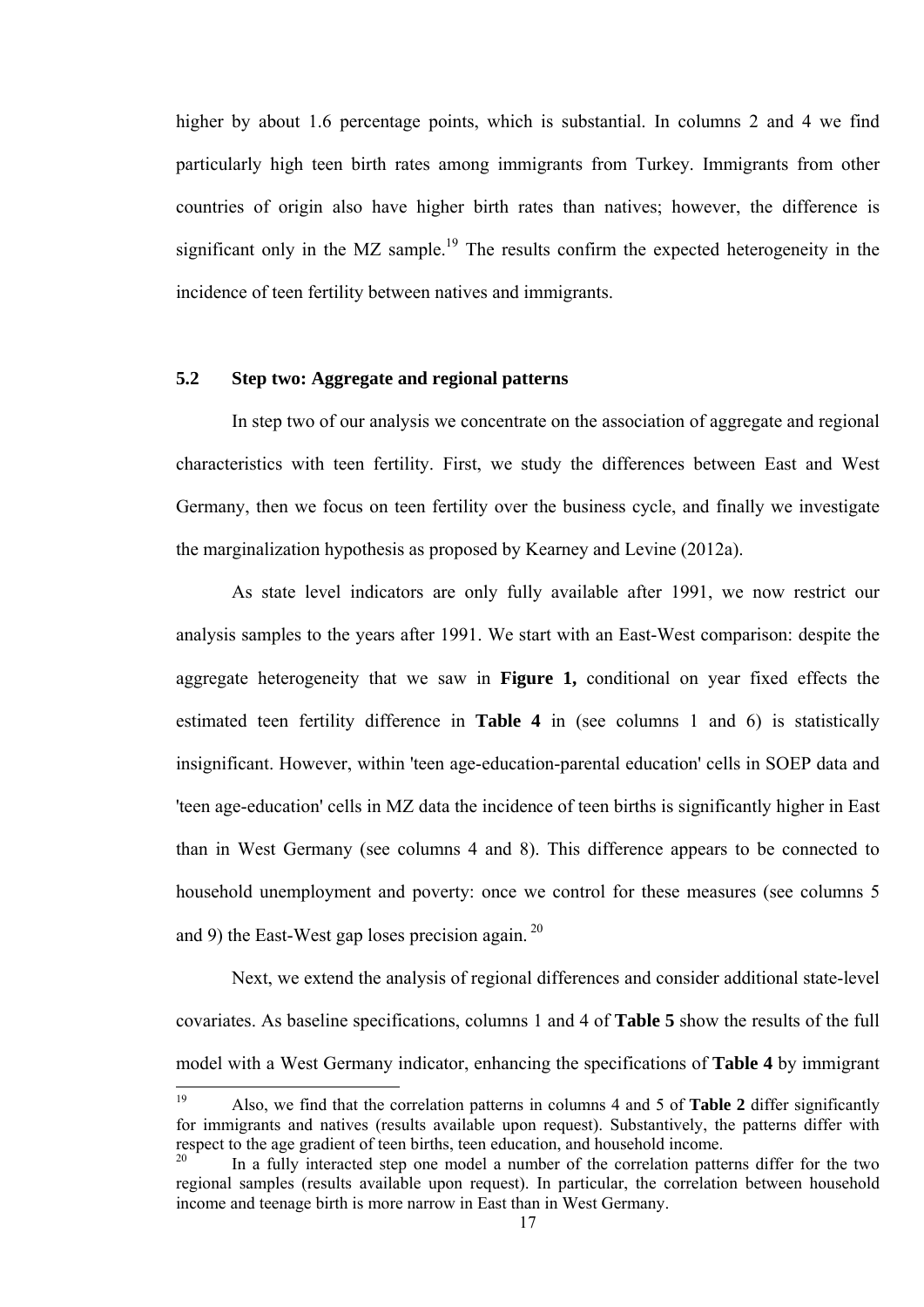indicators. To investigate the cyclical character of German teen fertility and to learn more about the mechanisms behind the east-west differences, we follow Arkes and Klerman (2009) and add indicators for lagged state level youth unemployment in columns 2 and 5 of **Table 5**. We find positive correlations between teen fertility and youth unemployment, which are statistically significant in the MZ sample. The negative coefficient of the 'West Germany' indicator loses statistical significance once we control for regional unemployment. To test the robustness of the positive correlation of teen births with unemployment, we reestimated the models using aggregate instead of youth unemployment rates both with and without the East German sample (see columns 1-4 and 5-8 of **Table A.3**). All estimation results confirm the positive correlation between unemployment and teen fertility. When we add state fixed effects to the specifications in columns 2 and 5 of **Table 5** (results not shown to save space) the youth unemployment coefficients remain positive, but are no longer statistically significant.<sup>21</sup> The youth unemployment coefficient maintains its magnitude and turns out to be statistically significant at the five percent level, once we drop the household level indicators of unemployment benefit receipt and household income (results available upon request). As an additional robustness test we replaced aggregate unemployment by female unemployment; again, the results did not change. Overall, we obtain robust evidence in favor of a countercyclical correlation between teen fertility and youth unemployment: teen fertility is higher in years following periods of high unemployment. This suggests that the East-West differences in teen birth rates may be related to the weaker labor markets in East Germany.

**Tables 5** and **A.3** also present estimates with controls for lagged GDP growth at the state level. The results differ for the two data sources, but are imprecise in both cases. We find

 $21$ As youth unemployment is traditionally rather low in Germany the lack of precision may be due to the small heterogeneity in youth unemployment over the business cycle.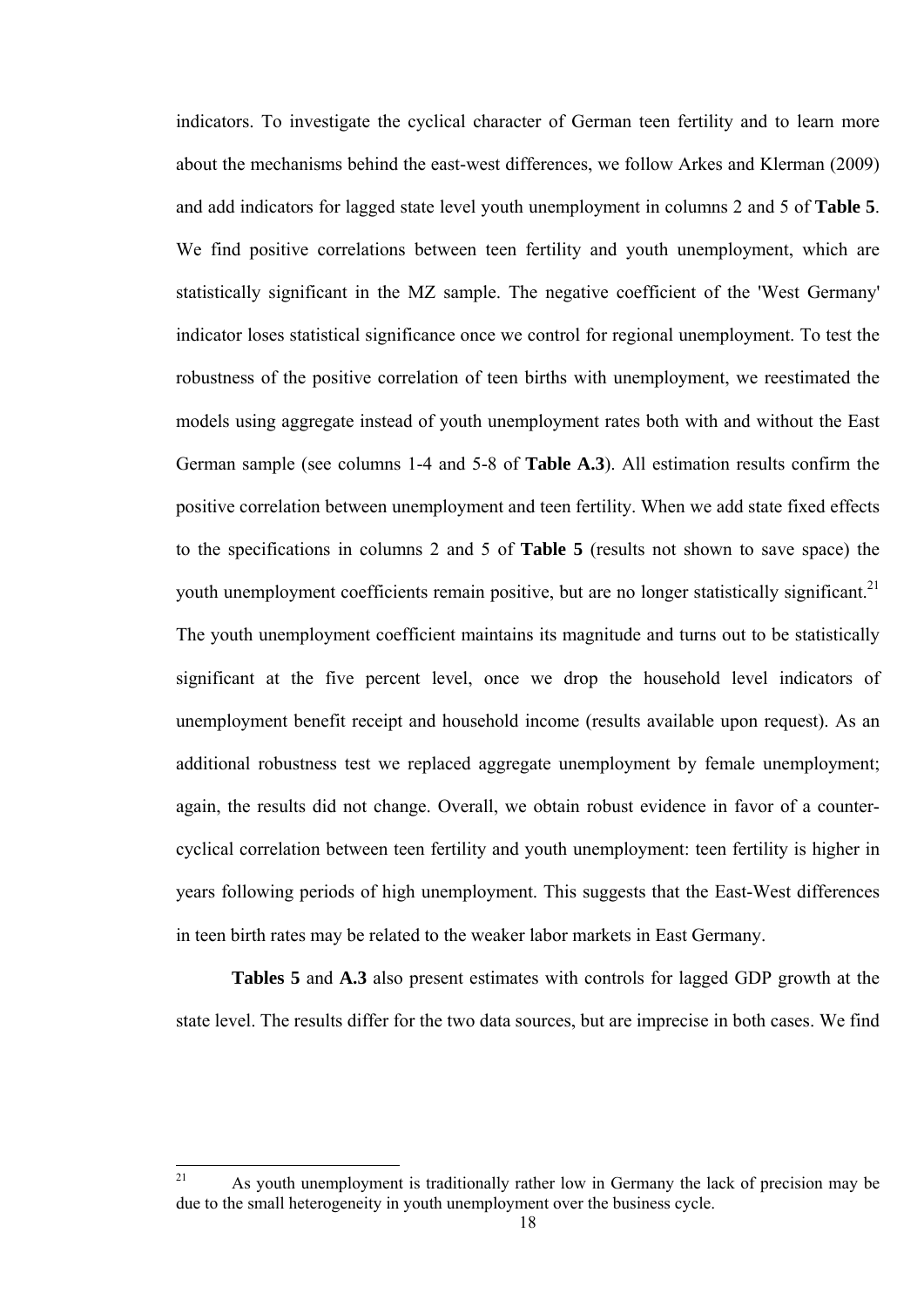no clear correlation of teen fertility with GDP growth; this result holds up even when we do not control for unemployment (results not presented to save space). $^{22}$ 

Finally, we test the marginalization hypothesis, i.e., that poverty is associated more strongly with teen pregnancy rates in situations of high regional income inequality (Kearney and Levine 2012a). **Table 6** shows the correlation between income inequality at the state level and teen birth outcomes. The coefficients are insignificant for both datasets and independent of whether we use the  $90/10$  or  $50/10$  percentile ratios (see columns 1, 3, 5, 7). When we add interaction terms of income inequality and teenagers' economic background (see columns 2, 4, 6, and 8) the coefficients of inequality and its interaction are statistically significant in the MZ sample (see columns 6 and 8). However, they show the opposite of the Kearney and Levine hypothesis: high regional inequality appears to attenuate the correlation between low household income and high teen fertility. Thus, we find no support for the Kearney and Levine (2012a) marginalization hypothesis. These results are robust to controls for state fixed effects. One might speculate that this result is connected to the comparatively generous German welfare system, which limits the extent of marginalization and hopelessness.

Finally, we study the explanatory power of different groups of variables for teen pregnancies. Controlling for year fixed effects we subsequently add different groups of variables (i.e., teen age, teen education, parent education, household characteristics, immigrant information, and aggregate measures) and test their joint significance. All variable groups are highly statistically significant with only small differences for immigrants.

So far, we presented all our results conditional only on year fixed effects. We performed two robustness tests. First, we additionally consider controls for 16 German federal states. This yields similar results for our first step estimations but substantial heterogeneities in aggregate characteristics across federal states: once we condition on state fixed effects, the

<sup>22</sup> Additionally, we tested for correlation between teen birth and contemporaneous and twice lagged state GDP growth rates and found no significant correlation patterns.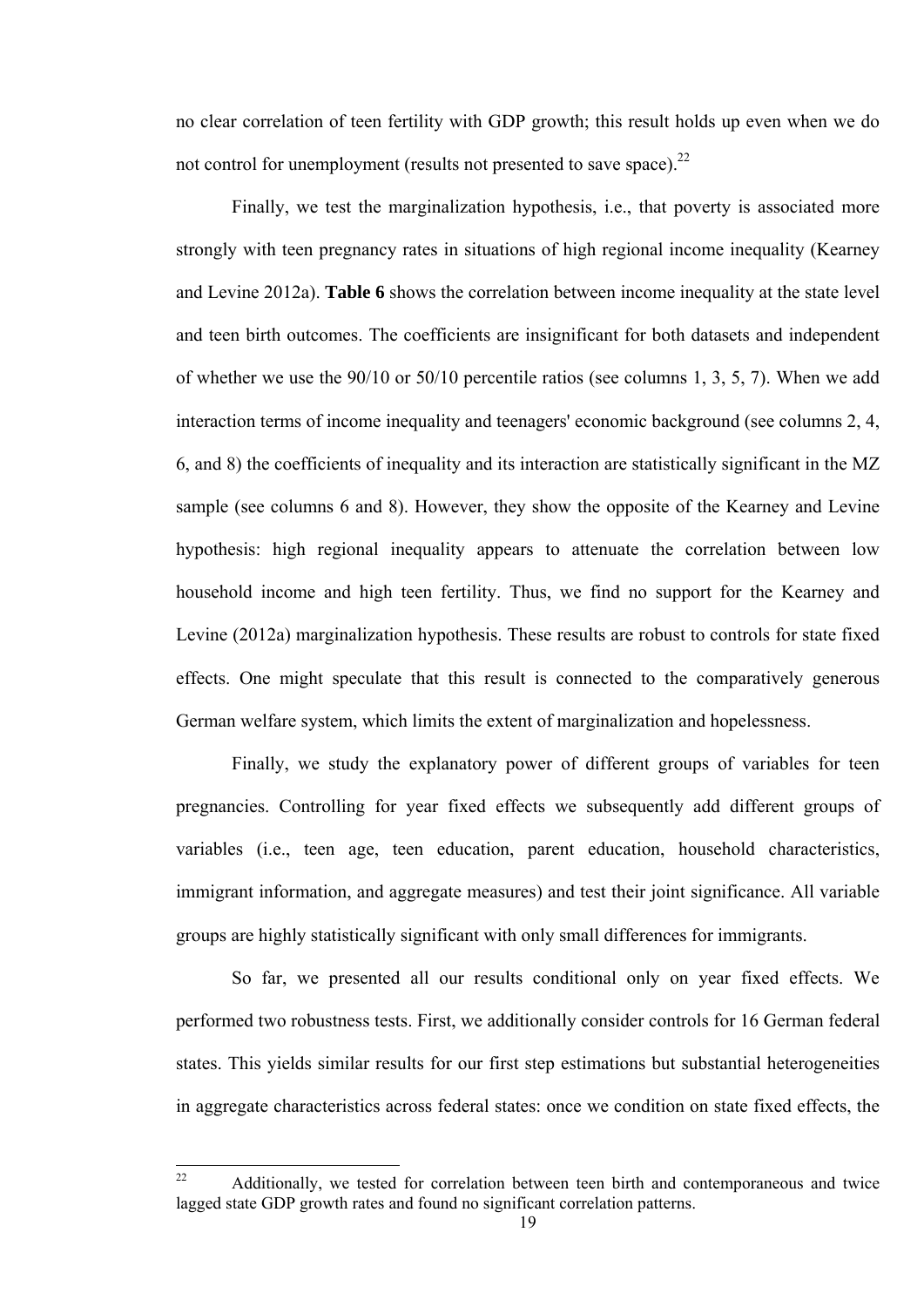unemployment coefficients lose statistical significance in the MZ regressions; however, sign and magnitude of the estimates and the results for the other aggregate indicators remain unchanged.

In a second robustness test we consider individual level fixed effects using the longitudinal nature of our SOEP sample. This implies a change in specification as time invariant indicators (e.g., parental education or migration background) are omitted and a change in sample as only individuals with at least two observations can be used. The estimation results are robust (available upon request): the coefficients for the 'West Germany' indicators in **Tables 4** and **5** become large and significant, which is likely connected to their identification based on regional movers in the new estimation setting. In **Table 6** the results in columns 2 and 4 change with individual fixed effects: the main effect of household income turns positive and the interaction terms with income inequality yield negative coefficients. Again, this pattern of coefficients does not agree with the marginalization hypothesis thus confirming our earlier results.

#### **5.3 Time trends in teen fertility**

 So far our analyses focused on the determinants of individual fertility outcomes in Germany as a low teen-fertility country. We can use our empirical framework to additionally shed light on the related issue of aggregate teen fertility trends. **Figure 1.1** shows a decline in teen fertility in West Germany while the trend was positive in East Germany. We now use our large Mikrozensus samples for East and West Germany to study these developments. The estimation results in column 1 of **Table 7** (**7.1** for West and **7.2** for East Germany) describe teen fertility trends over time: the estimates confirm the different overall developments with an (insignificant) negative coefficient for West and a significant positive time trend for East Germany, where the trend variable is coded as year/100. In subsequent specifications we add the control variables that we considered before to determine their correlation with the time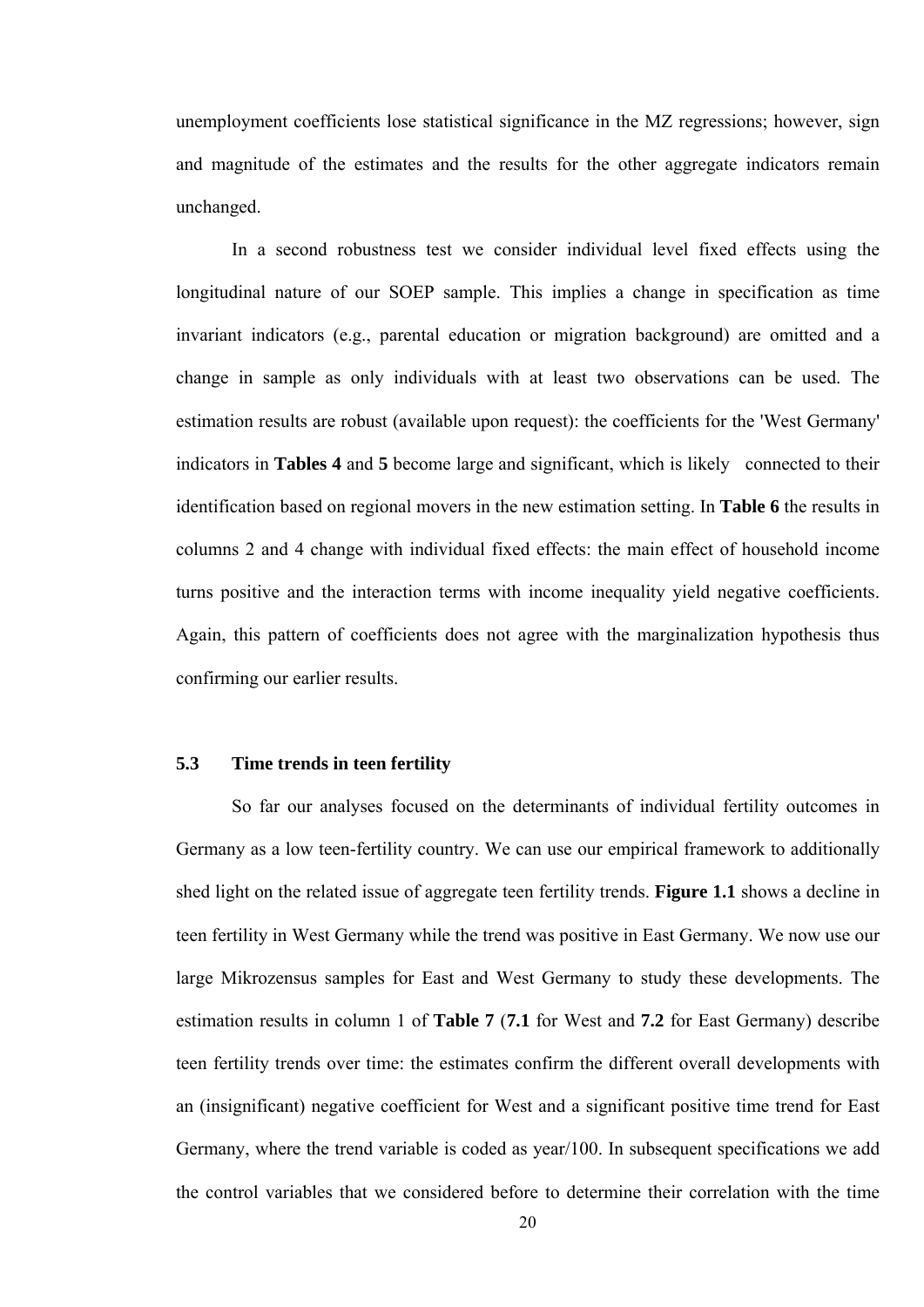trend. The negative time trend in West Germany appears to be associated with the share of immigrants and with macroeconomic indicators such as unemployment, GDP growth, and income inequality. The time trend turns positive once these covariates are controlled for. In contrast, these variables do not account for the positive time trend for the East German sample: here, the trend coefficient remains significantly positive independent of the specification. Only when we use the full model does the trend coefficient decline in magnitude and lose precision. Overall this analysis confirms that aggregate macroeconomic indicators are associated with the trends in West Germany while the developments in East Germany after unification follow different patterns.<sup>23</sup>

#### **6. Conclusions**

This is one of the first empirical studies of teenage births in Germany. In Germany, the share of births to teen mothers in all births is small and declined from 4.9 to below 3.5 percent of all births between 1990 and 2010 (MPIDR 2012); overall, teen birth rates are 6.4 in 1,000 women in 2011. However these averages hide substantial regional heterogeneity. While teen births declined in West Germany, East German teen fertility rates are on the rise since 2004 and are now more than twice as high as those in West Germany. This phenomenon has not received public attention, so far. Unfortunately, the available micro-data for analyses of German teen fertility are limited. We use the German Socio-economic Panel (SOEP) and several years of the German Mikrozensus to study the patterns behind teen births.

The international literature on determinants and correlation patterns of teen fertility is dominated by contributions on non-marital teen births in the United States. The literature has identified different groups of determinants of teenage births: (a) individual and parental

 $23$ The difference between the East and West German developments is a well known feature of post-unification demographic history; after unification fertility, marriage, and divorce rates underwent large negative shocks. They may not be driven by economic factors only and apparently take time to recover (for discussions see, e.g., Goldstein and Kreyenfeld 2011 or Chevalier and Marie 2013).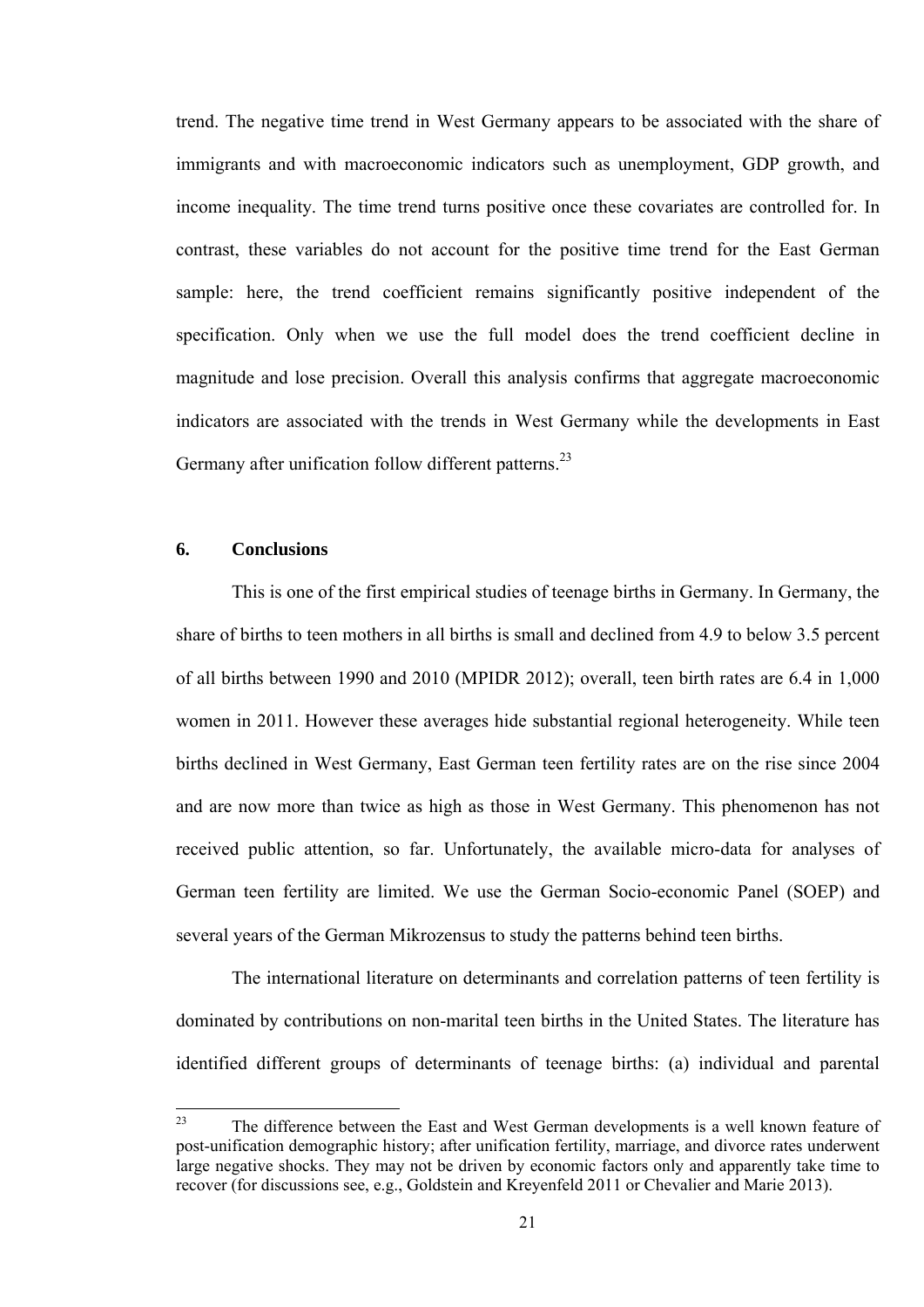background factors such as low education or low household income; (b) indicators of cyclical labor market developments; (c) state policies such as the availability of contraception and the generosity of welfare benefits; and (d) factors which indicate marginalization, i.e., poverty, unemployment, and the equality of the income distribution, which describe teen social background and perceived opportunities for a better life. The literature finds that the fertility of low educated teens responds to household income and marginalization. Also, there is evidence of substantial regional and ethnic heterogeneity in teen fertility in the United States.

In this study, we first show the incidence of teen fertility and its development over time in Germany. We describe the institutional framework including abortion regulations and welfare incentives. As we cannot observe pregnancies per se, our analyses are entirely based on teen births. We then test and show that the driving factors observed in the international literature can be confirmed for teenage fertility in Germany: individual age and education are correlated with fertility outcomes, as is parental background. We find that teen pregnancies increase in times of high (youth) unemployment, suggesting that opportunity costs may matter. Teen fertility is higher in East than in West Germany and among immigrants than among natives. The east-west difference loses statistical significance as soon as we account for household or aggregate unemployment, which suggests that the labor market plays a central role in explaining regional teen fertility differences. Possibly, teen births decline if youths from disadvantaged backgrounds and with low educational attainment enter the labor market more easily and see lifetime opportunities for themselves.

A question of potential policy relevance concerns the increasing difference in teen fertility between East and West Germany and the recent rise in East German teen fertility. Chevalier and Marie (2013) offer an explanation as they show that the children born in East Germany immediately upon reunification, i.e., at a time when fertility had dropped by about fifty percent, suffer from a negative selection of their parents. The authors show that crime rates are higher among these "children of the wall", i.e., individuals born in East Germany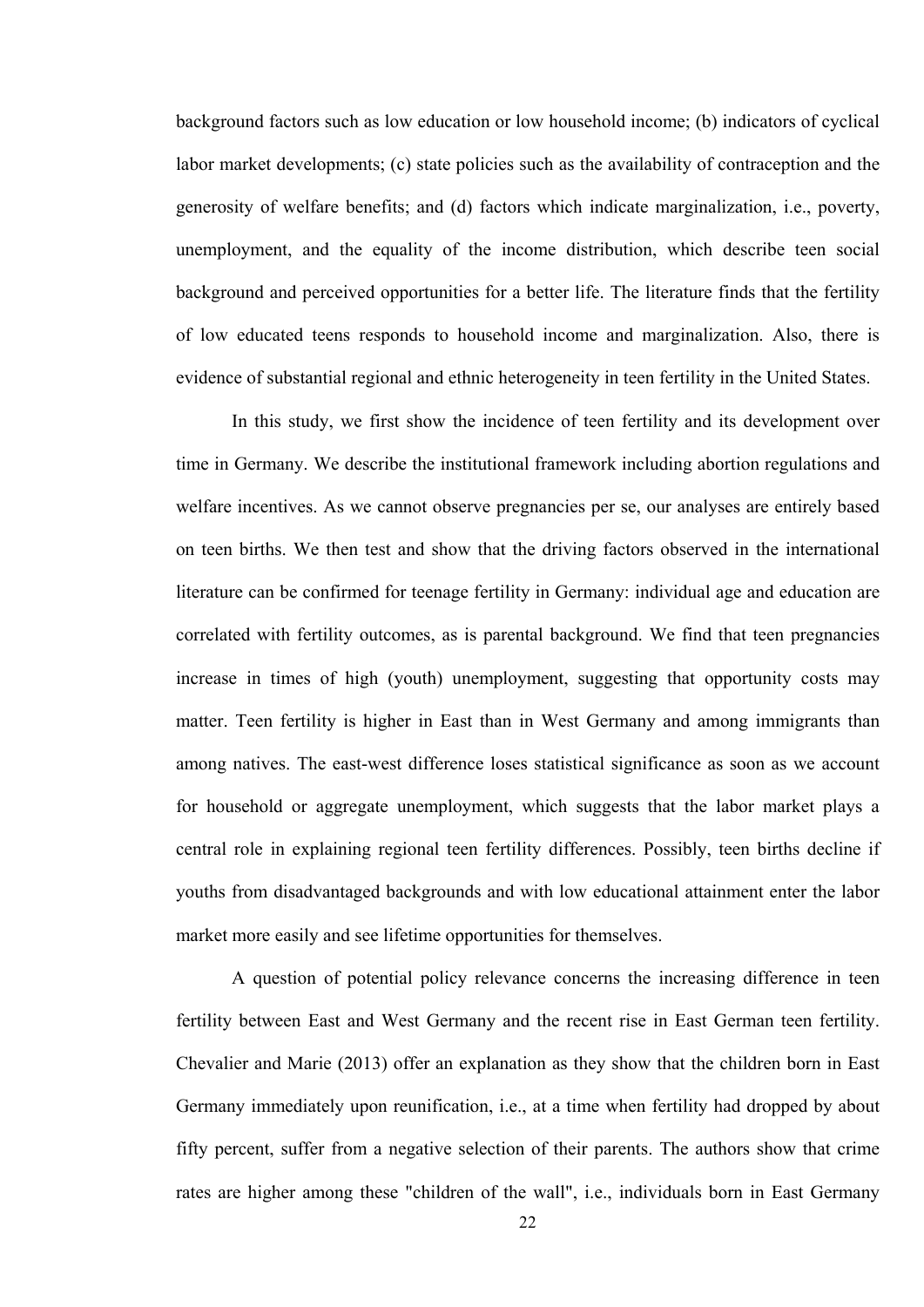between 1991 and 1993. Our evidence from aggregate birth rates suggests that the "children of the wall" may also be subject to a higher incidence of teen pregnancy. Unfortunately, our samples do not yet allow us to reliably test the "children of the wall" hypothesis, as they hardly cover the relevant birth cohorts. However, this promises to be an intriguing research question for future analyses.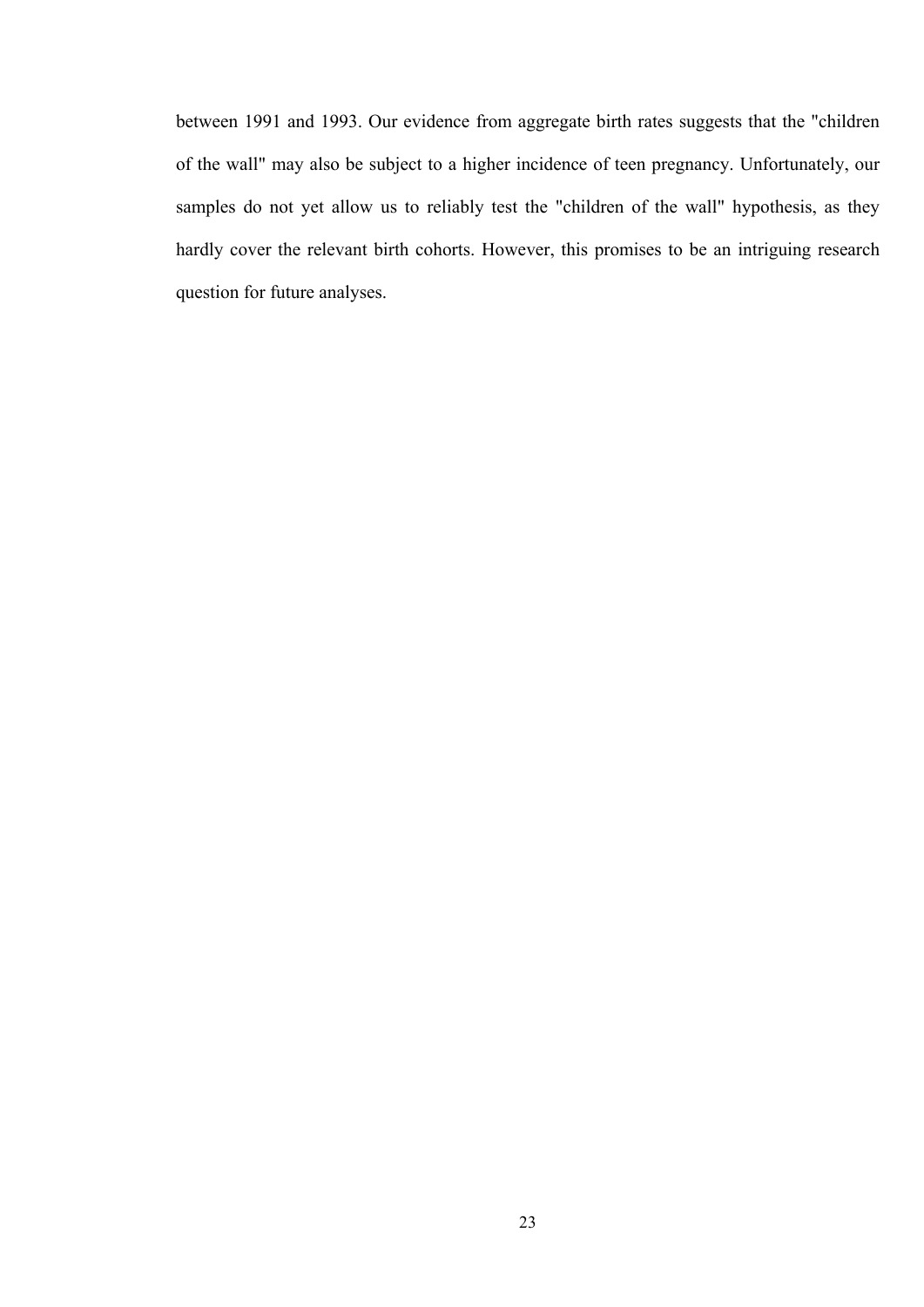#### **Bibliography**

- Aassve, Arnstein, 2003, The impact of economic resources on premarital childbearing and subsequent marriage among young American women, *Demography* 40(1), 105-126.
- Arkes, Jeremy, and Jacob Alex Klerman, 2009, Understanding the link between the economy and teenage sexual behavior and fertility outcomes, *Journal of Population Economics* 22 (3), 517-536.
- Baird, Sarah, Ephraim Chriwa, Craig McIntosh, and Berk Özler, 2010, The Short-Term Impacts of a Schooling Conditional Cash Transfer Program on the Sexual Behavior of Young Women, *Health Economics* 19, 55-68.
- Black, Sandra E., Paul J. Devereux, and Kjell G. Salvanes, 2008, Staying in the classroom and out of the maternity ward? The effect of compulsory schooling laws on teenage births, *Economic Journal* 118(530), 1025-1054.
- Blank, Rebecca M., 1995, Teen Pregnancy: Government Progams Are Not the Cause, *Feminist Economics* 1(2), 47-58.
- Blomeyer, Dorothea, Manfred Laucht, Katja Coneus, and Friedhelm Pfeiffer, 2013, Early Life Adversity and Children's Competence Development: Evidence from the Mannheim Study of Children at Risk, *Journal of Economics and Statistics (Jahrbücher für Nationalökonomie und Statistik)* 233(4), 467-485.
- BZgA (Bundeszentrale für gesundheitliche Aufklärung), 2006, *Jugendsexualität. Repräsentative Wiederholungsbefragung von 14- bis 17-Jährigen und ihren Eltern*, Köln.
- BZgA (Bundeszentrale für gesundheitliche Aufklärung), 2010, *Jugendsexualität. Repräsentative Wiederholungsbefragung von 14- bis 17-Jährigen und ihren Eltern - Aktueller Schwerpunkt Migration*, Köln.
- Cardoso, Ana Rute and Dorte Verner, 2008, Youth Risk-Taking Behavior in Brazil: Drug Use and Teenage Pregnancy, *World Bank Policy Research Working Paper* 4548, World Bank.
- Chevalier, Arnaud and Olivier Marie, 2013, Economic uncertainty, parental selection and the criminal activity of the 'Children of the Wall', *CESifo Working Paper* No. 4462, Munich.
- Darroch, Jacqueline E., Susheela Singh, Jennifer J. Frost, and the Study Team, 2001, Differences in Teenage Pregnancy Rates Among Five Developed Countries: The Roles of Sexual Activity and Contraceptive Use, *Family Planning Perspectives* 33(6), 244-250.
- Emmerling, Dieter, 2012, Geburten, Sterbefälle, Eheschließungen, *Wirtschaft und Statistik* Sommer 2012, 744-759.
- Franz, Jutta and Ulrike Busch, 2004, Schwangerschaften Minderjähriger Hintergründe und beraterische Anforderungen, *BZgA Forum* 2004(4), 10-16.
- Friedrich, Monika and Annette Remberg, 2005, *Wenn Teenager Eltern werden … Lebenssituation Jugendlicher Schwangerer und Mütter sowie Jugendlicher Paare mit Kind*, Band 25: Forschung und Praxis der Sexualaufklärung und Familienplanung, Bundeszentrale für gesundheitliche Aufklärung, Köln.
- Goldstein, Joshua R. and Michaela Kreyenfeld, 2011, Has East Germany overtaken West Germany? Recent trends in order-specific fertility, *Population and Development Review* 37(3), 453–472.
- Hao, Lingxin, Nan M. Astone, and Andrew J. Cherlin, 2007, Effects of child support and welfare policies on nonmarital teenage childbearing and motherhood*, Population Research and Policy Review* 26(3), 235-247.
- Jones, Elise F. and Jacqueline Darroch Forrest, 1987*, Teenage Pregnancy in Industrialized Countries*, Yale University Press, New Haven and London.
- Kearney, Melissa S. and Phillip B. Levine, 2012a, Why is the Teen Birth Rate in the United States So High and Why Does It Matter? *Journal of Economic Perspectives* 26(2), 141-166.
- Kearney, Melissa S. and Phillip B. Levine, 2012b, Explaining Recent Trends in the U.S. Teen Birth Rate, *NBER Working Paper* 17964, Cambridge, Mass.
- Keller, Sabine, 2011, Biographical Consequences of Teenage Motherhood in Germany, *Schmollers Jahrbuch* 131(2), 235-252.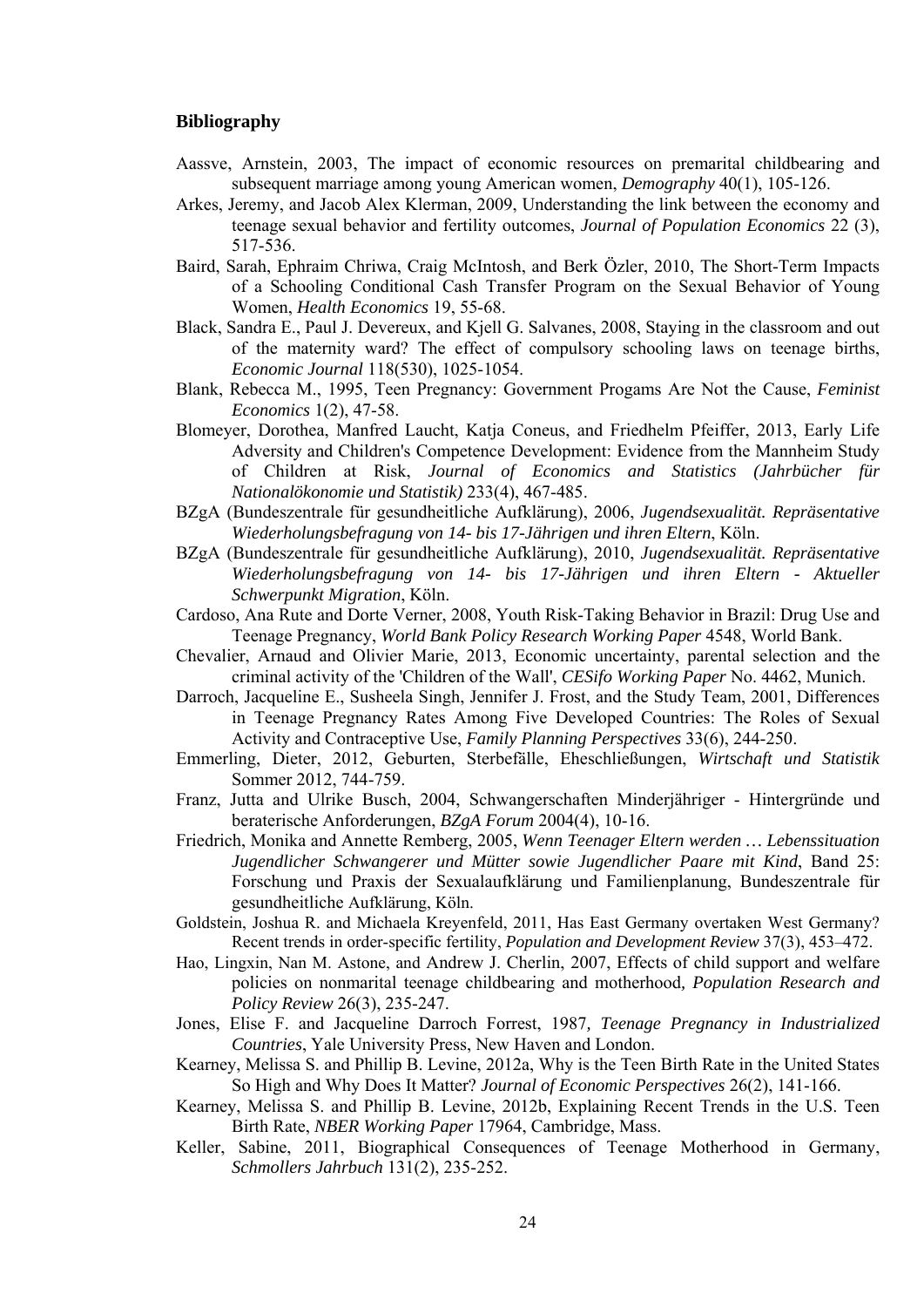- Kruger, Diana I., Matias Berthelon, and Rodrigo Navia, 2009, Adolescent Motherhood and Secondary Schooling in Chile, *IZA Discussion Paper* No. 4552, IZA Bonn.
- Levine, Phillip B., 2001, The Sexual Activity and Birth-Control Use of American Teenagers, in: Gruber, Jonathan (ed.) *Risky Behavior Among Youths: An Economic Analysis*, University of Chicago Press, Chicago, 167-217.
- Levine, Phillip B., 2002, The Impact of Social Policy and Economic Activity Throughout the Fertility Decision Tree, *NBER Working Paper* No. 9021, Cambridge, Mass.
- Lundberg, Shelly and Robert D. Plotnick, 1995, Adolescent Premarital Childbearing: Do Economic Incentives Matter?, *Journal of Labor Economics* 13(2), 177-200.
- Lupton, Ruth and Dylan Kneale, 2010, Are there neighbourhood effects on teenage parenthood in the UK and does it matter for policy? A review of theory and evidence, *CASE/141*, Centre for Analysis of Social Exclusion Discussion Paper, London.
- Miranne, Kristine B. and Alma H. Young, 2002, Teen Mothers and Welfare Reform: Challenging the Boundaries of Risk, *Journal of Family and Economic Issues* 23(4), 361-379.
- Monstad, Karin, Carol Propper, and Kjell G. Salvanes, 2011, Is Teenage Motherhood Contagious? Evidence from a Natural Experiment, *CMPO Working Paper Series* No. 11/262, University of Bristol.
- MPIDR (Max Planck Institute for Demographic Research), 2012, Human Fertility Database, available at www.humanfertility.org (data downloaded on [20.09.2012])
- Riphahn, Regina T., 2003, Cohort Effects in the Educational Attainment of Second Generation Immigrants in Germany: An Analysis of Census Data, *Journal of Population Economics* 16(4), 711-737.
- Riphahn, Regina T., Monika Sander, and Christoph Wunder, 2013, The Welfare Use of Immigrants and Natives in Germany: The Case of Turkish Immigrants, *International Journal of Manpower* 34(1), 70-82.
- Singh, Susheela and Jacqueline E. Darroch, 2000, Adolescent Pregnancy and Childbearing: Levels and Trends in Developed Countries, *Family Planning Perspectives* 32(1), 14-23.
- STBA (Statistisches Bundesamt), 1995, Fachserie 1 Bevölkerung und Erwerbstätigkeit, Reihe 3 Haushalt und Familie, Wiesbaden.
- STBA (Statistisches Bundesamt), 2006, Leben in Deutschland Haushalte Familien und Gesundheit, Ergebnisse des Mikrozensus 2005, Pressebrochüre, Wiesbaden.
- STBA (Statistisches Bundesamt), 2010, Statistik der natürlichen Bevölkerungsbewegung, Wiesbaden.
- Ventura, Stephanie J., Sally C. Curtin, Joyce C. Abma, and Stanley K. Henshaw, 2012, Estimated pregnancy rates and rates of pregnancy outcomes for the United States, 1990-2008, *National Vital Statistics Reports* 60(7), 1-21. Available at: http://www.cdc.gov/nchs/data/nvsr/nvsr60/nvsr60\_07.pdf (download 21.09.2012).
- Wagner, Gert G., Joachim R. Frick, and Jürgen Schupp, 2007, The German Socio-Economic Panel Study (SOEP) – scope, evolution and enhancemants, *Schmollers Jahrbuch (Journal of Applied Social Science Studies)* 127(1), 139-169.
- Wolfe, Barbara, Kathryn Wilson, and Robert Haveman, 2001, The role of economic incentives in teenage nonmarital childbearing decisions, *Journal of Public Economics* 81(3), 473-511.
- Wolfe, Barbara, Robert Haveman, Karen Pence, Jonathan A. Schwabish, 2007, Do youth nonmarital childbearing choices reflect income and relationship expectations? *Journal of Population Economics* 20(1), 73-100.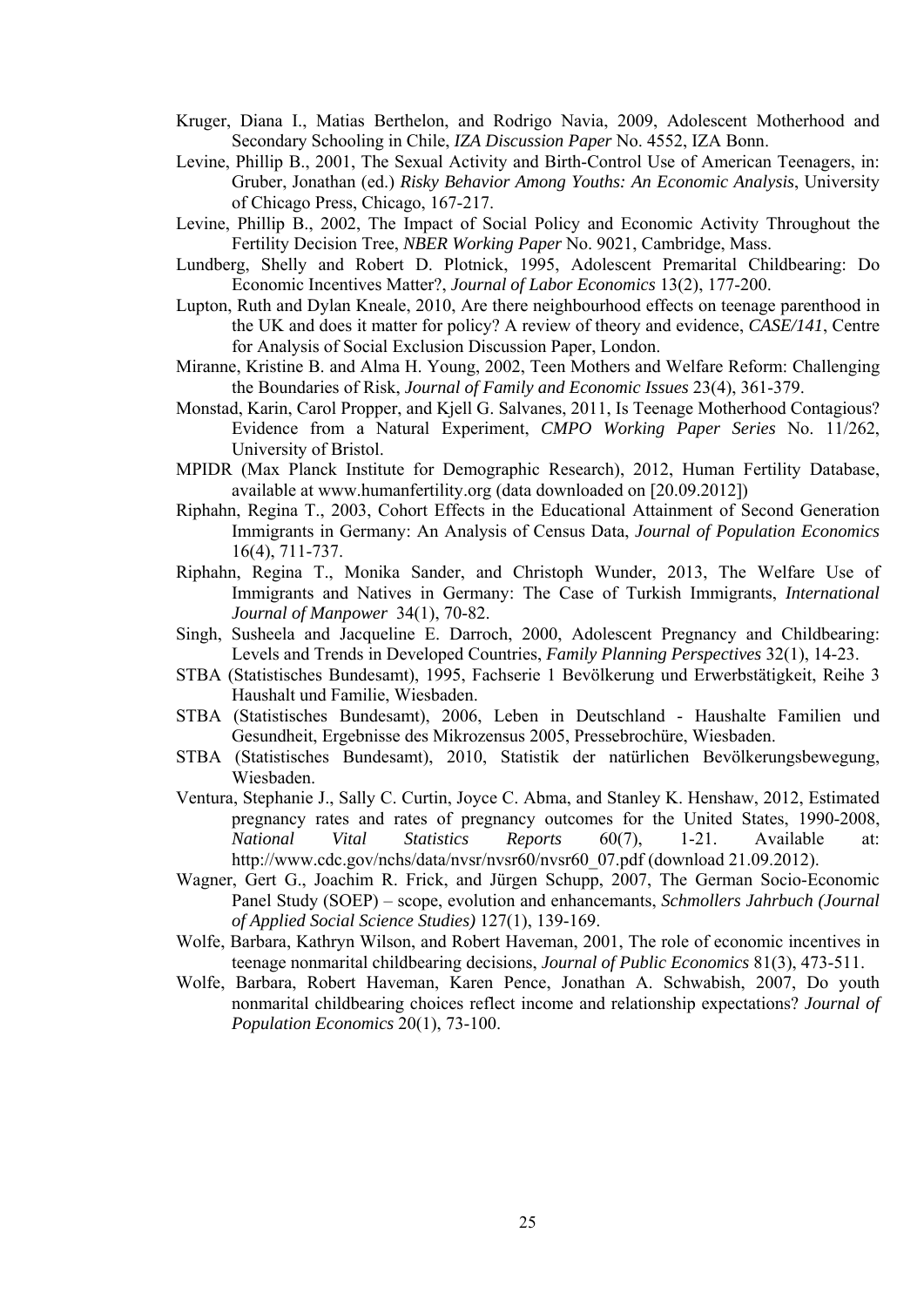



1.1 Teen fertility: annual births for 1,000 women (age 15-19)

1.2 Total fertility rate (age 15-49)



**Source:** The data on teen births were provided upon request via electronic mail by German Federal Statistical Office.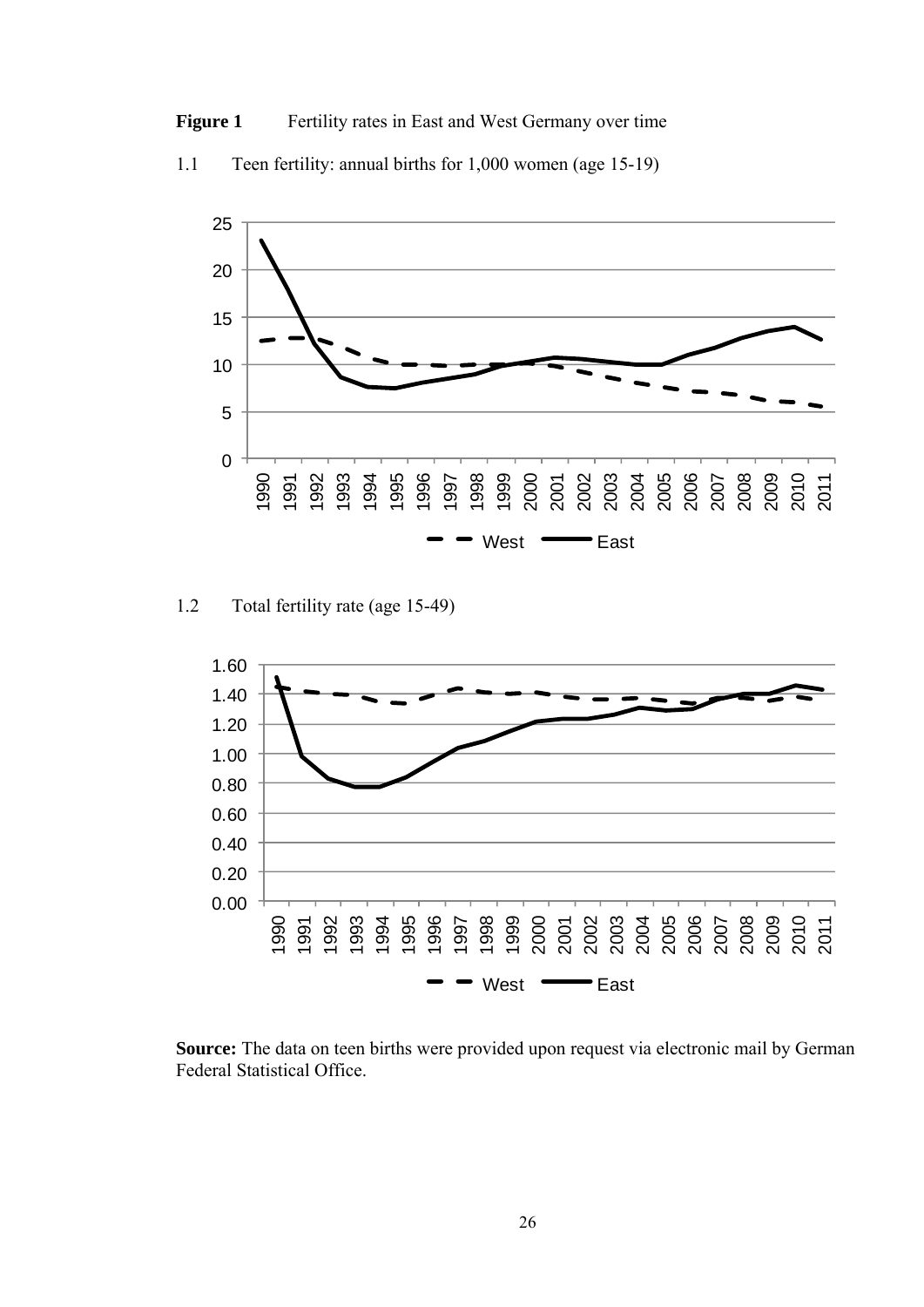



**Source:** All but the U.S. data are taken from the WHO database European health for all, http://data.euro.who.int/hfadb/ (last access Sept. 21, 2012). The U.S. data are from Ventura et al. (2012).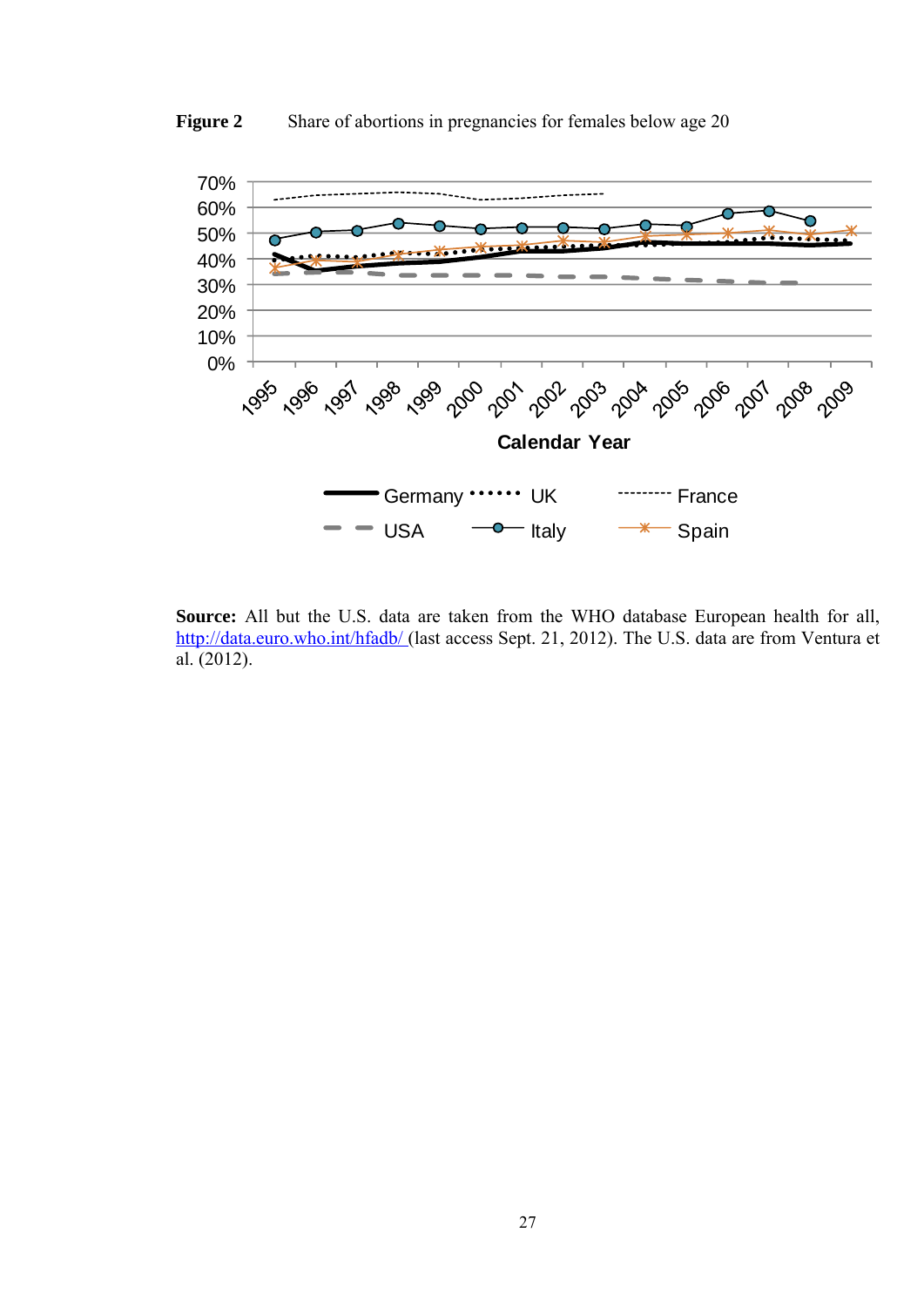





3.2 Abortion rate - ages 15-44 (number of abortions / 1000 women)

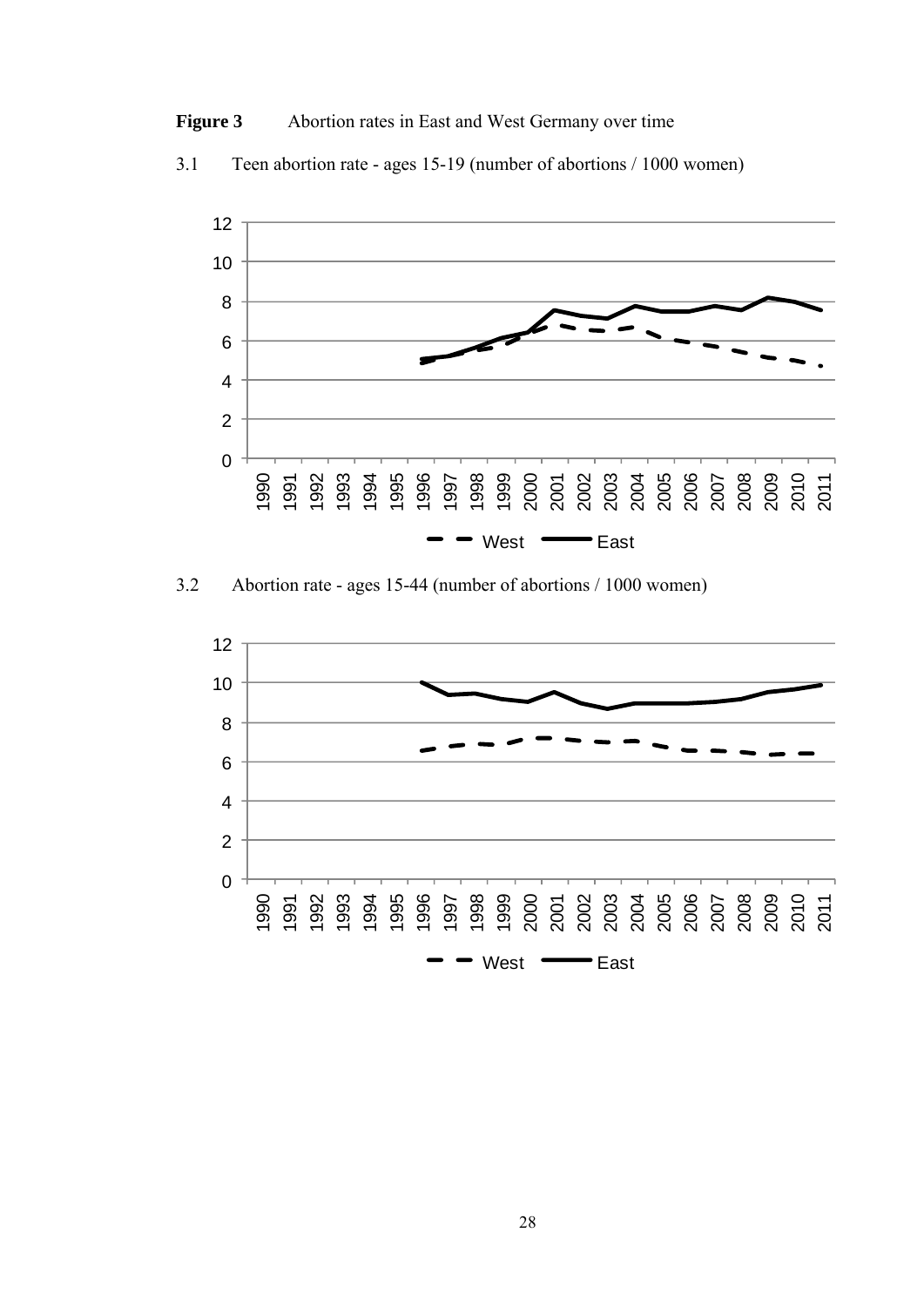

3.3 Share of abortions in all teenage pregnancies (age 15-19)

**Note:** Figures 3.1 and 3.2 present the number abortions per 1,000 women in any given calendar year. Figure 3.3 combines the information on abortion and birth rates. Please note that the birth and abortion statistics differ in the definition of maternal age: age at birth is the difference between the birth years of mother and child, and age at abortion reflects a woman's completed age. Combining these figures only approximates the developments for age groups and for calendar years but cannot be exact because of diverging definitions. The teen abortion rates in Figure 3.2 are calculated based on state-level data for age-groups provided by German Federal Statistical Office for the years 1996-2010. Birth rates omit the state of Berlin from 2001 onwards, and abortion rates omit it throughout.

**Source:** The data were provided upon request via electronic mail by German Federal Statistical Office. Figures are based on own calculations.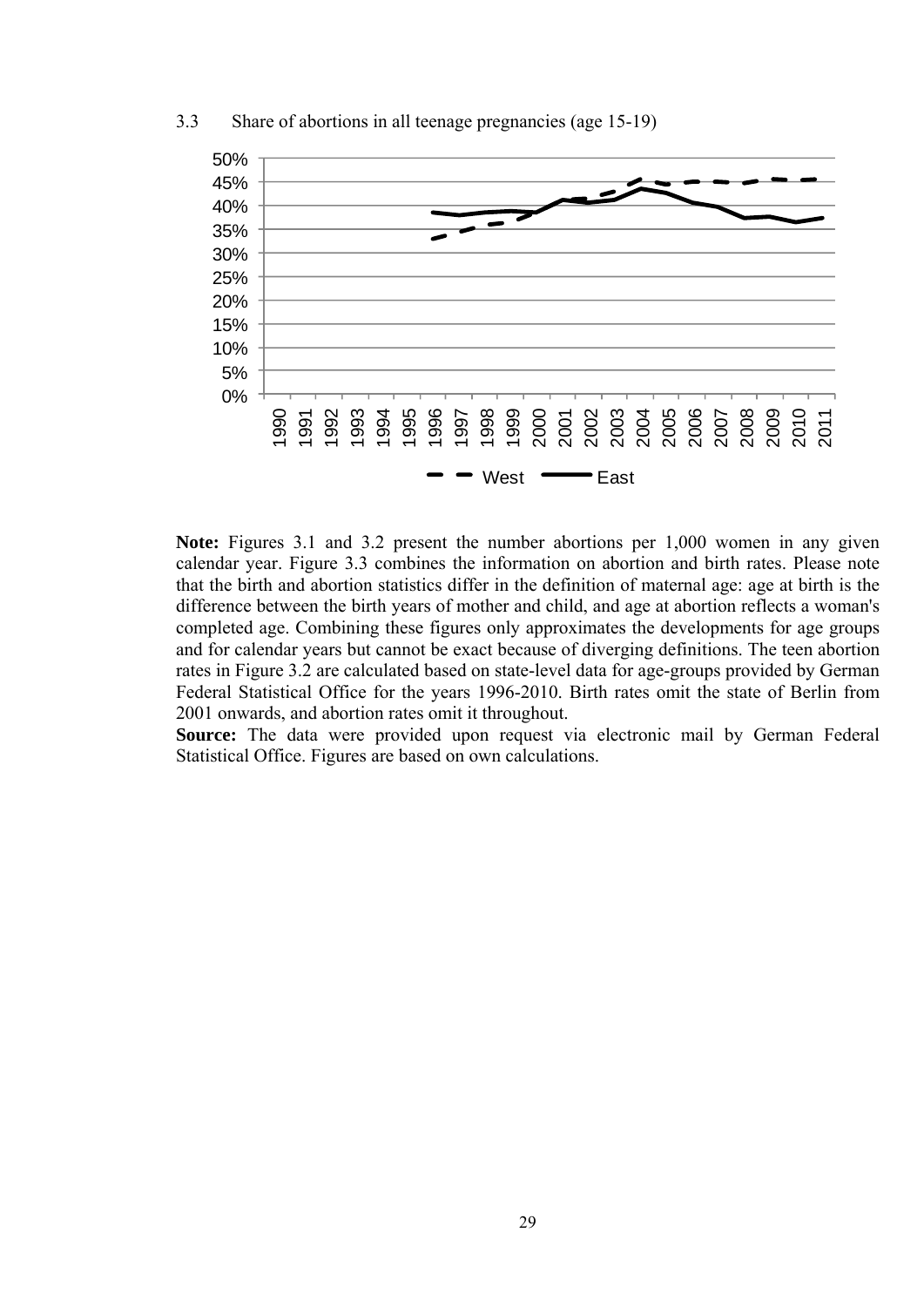



Note: The data from the Federal Statistical Office considers teens aged 15-19, while the MZ and SOEP data are based on the age groups 16-19. Also, the survey data only consider first births. The Mikrozensus data are gathered in the five survey years as described in the text (1991, 1995, 1999, 2003, 2007). In every survey year the share of teen births was coded for the four years preceding each survey; as the survey is gathered in the first half of the calendar year we do not observe the complete number of teen births for the survey year and therefore the survey year itself is not used; instead we use information on the years t-1 through t-4 for every survey year.

**Source:** STBA (2010), and own calculations based on Mikrozensus and SOEP data.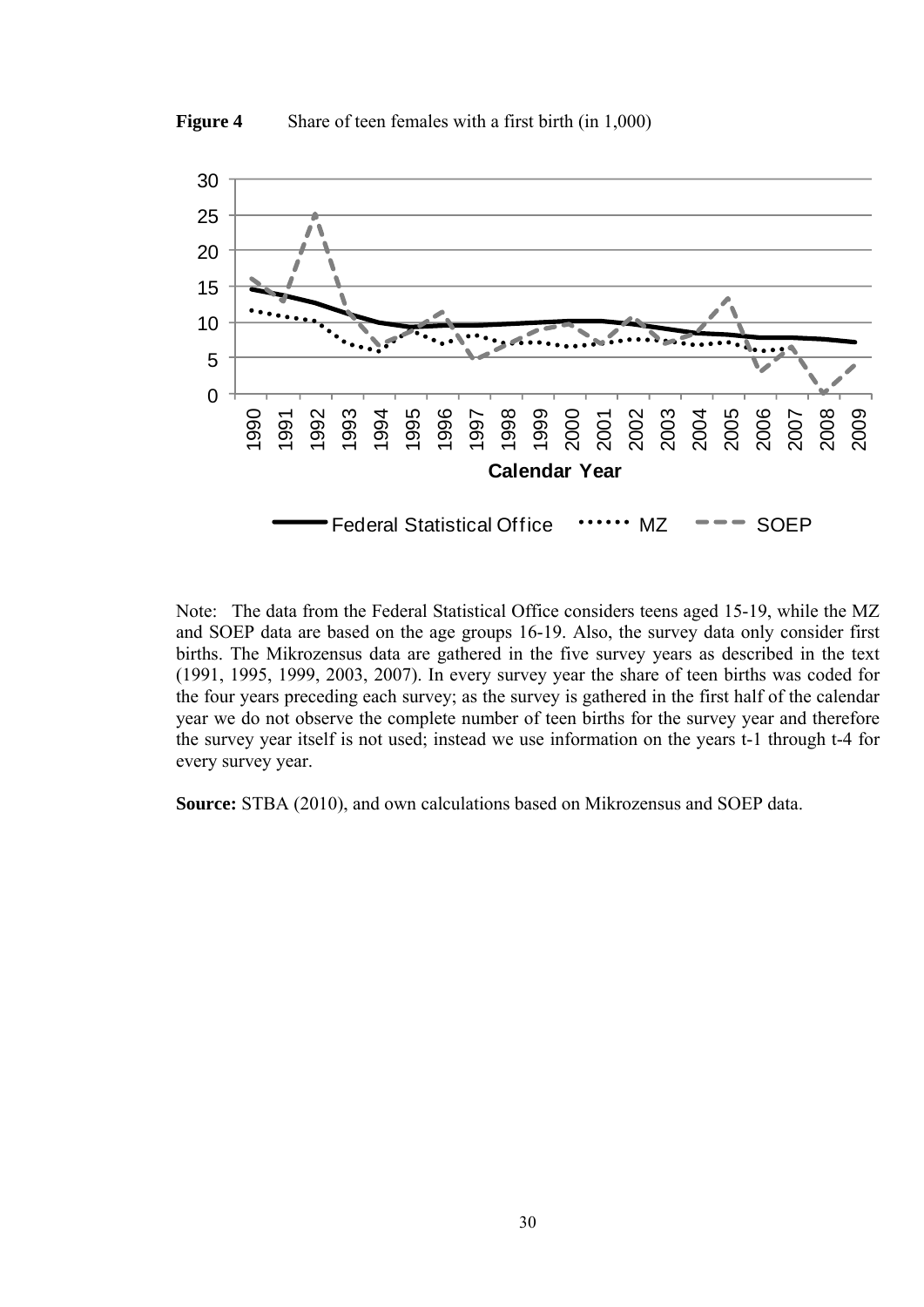| <b>Country</b>            | 1998 | 2000 | 2005 | 2009 |
|---------------------------|------|------|------|------|
| Euro area                 | 10.2 | 10.1 | 9.1  | 7.8  |
| <b>European Union</b>     | 16.7 | 15.9 | 14.2 | 12.2 |
| <b>OECD</b> members       | 33.3 | 31.9 | 28.6 | 25.7 |
| World                     | 63.0 | 60.2 | 53.5 | 50.3 |
| Australia                 | 19.0 | 18.0 | 15.8 | 13.8 |
| Austria                   | 14.5 | 14.0 | 13.1 | 11.8 |
| Belgium                   | 9.4  | 9.0  | 8.1  | 7.3  |
| <b>Czech Republic</b>     | 16.3 | 14.6 | 11.6 | 10.4 |
| <b>Denmark</b>            | 7.9  | 7.3  | 6.3  | 5.7  |
| Finland                   | 10.0 | 11.4 | 12.3 | 10.6 |
| France                    | 7.3  | 7.6  | 7.5  | 6.4  |
| Germany                   | 12.5 | 11.6 | 9.1  | 7.2  |
| Greece                    | 11.6 | 10.8 | 9.4  | 8.3  |
| Hungary                   | 28.6 | 26.3 | 21.8 | 18.8 |
| Italy                     | 7.0  | 7.0  | 6.0  | 4.6  |
| Japan                     | 4.5  | 5.1  | 5.3  | 4.8  |
| Netherlands               | 4.6  | 4.9  | 4.5  | 3.7  |
| Norway                    | 12.2 | 11.1 | 9.1  | 8.0  |
| Poland                    | 19.1 | 17.4 | 14.6 | 13.4 |
| Portugal                  | 20.1 | 19.9 | 18.1 | 15.2 |
| Romania                   | 41.2 | 38.6 | 33.3 | 29.3 |
| <b>Russian Federation</b> | 34.9 | 31.8 | 26.5 | 24.0 |
| Spain                     | 8.2  | 9.2  | 11.2 | 11.5 |
| Sweden                    | 8.8  | 8.5  | 7.9  | 7.2  |
| Switzerland               | 5.8  | 5.7  | 5.5  | 5.2  |
| <b>Turkey</b>             | 51.1 | 47.4 | 40.8 | 35.9 |
| <b>United Kingdom</b>     | 29.5 | 28.5 | 25.7 | 22.2 |
| <b>United States</b>      | 51.3 | 47.6 | 39.5 | 32.6 |

**Table 1** Teenage fertility rates across countries (1998-2009)

**Note:** Presented is the fertility rate, i.e. the number of births per 1,000 women, for those aged 15-19 in a given year.

**Source**: United Nations Population Division, World Population Prospects.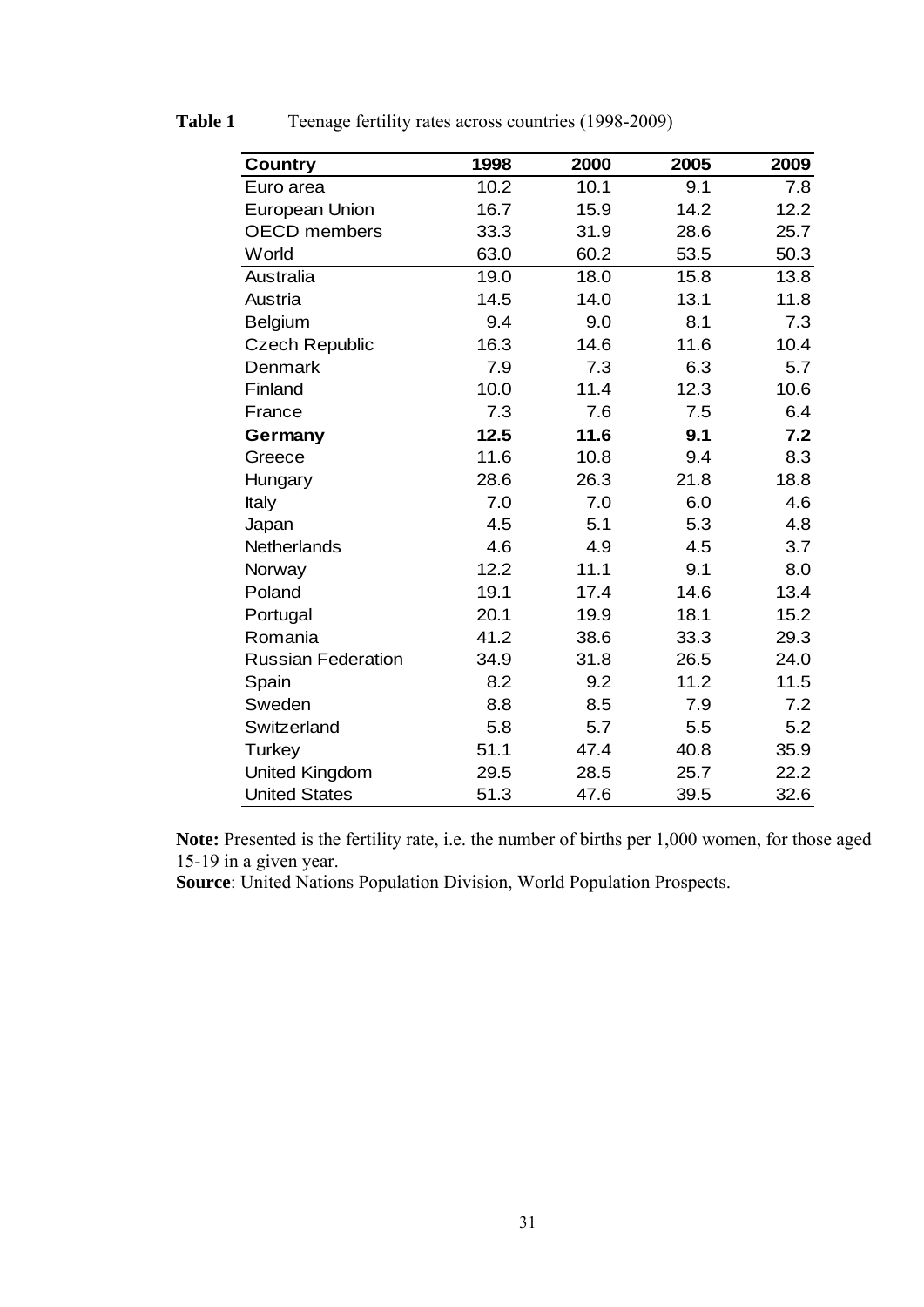|                           | <b>SOEP</b>             | ΜZ                      | SOEP                    | <b>SOEP</b>             | MZ                      |
|---------------------------|-------------------------|-------------------------|-------------------------|-------------------------|-------------------------|
|                           | 1                       | $\overline{2}$          | 3                       | 4                       | 5                       |
| Age 17                    | 0.001                   | 0.000                   | 0.001                   | 0.001                   | 0.000                   |
|                           | (0.001)                 | (0.000)                 | (0.001)                 | (0.001)                 | (0.000)                 |
| Age 18                    | $0.005**$               | $0.003$ ***             | $0.005**$               | $0.005**$               | $0.003$ ***             |
|                           | (0.002)                 | (0.000)                 | (0.002)                 | (0.002)                 | (0.000)                 |
| Age 19                    | $0.013***$              | $0.008$ ***             | $0.012***$              | $0.013$ ***             | $0.009$ ***             |
|                           | (0.003)                 | (0.001)                 | (0.003)                 | (0.003)                 | (0.001)                 |
| In school                 | $-0.015**$              | $-0.013$ ***            | $-0.014$ **             | $-0.013**$              | $-0.012$ ***            |
|                           | (0.006)<br>$0.063**$    | (0.001)                 | (0.006)                 | (0.006)                 | (0.001)                 |
| No school dgr.            |                         | $0.039***$              | 0.051                   | 0.048                   | $0.038$ ***             |
| Sec.                      | (0.032)<br>$-0.018$ *** | (0.006)<br>$-0.012$ *** | (0.032)<br>$-0.017$ *** | (0.031)<br>$-0.017$ *** | (0.006)<br>$-0.012$ *** |
|                           | (0.006)                 | (0.001)                 | (0.006)                 | (0.006)                 | (0.001)                 |
| Upper sec.                | $-0.028$ ***            | $-0.020$ ***            | $-0.028$ ***            | $-0.029$ ***            | $-0.019$ ***            |
|                           | (0.005)                 | (0.001)                 | (0.006)                 | (0.006)                 | (0.001)                 |
| School dgr. NA            | $0.085$ ***             |                         | $0.062$ ***             | $0.061$ ***             |                         |
|                           | (0.019)                 |                         | (0.017)                 | (0.017)                 |                         |
| Vocat. dgr. (SOEP)        | 0.003                   |                         | 0.004                   | 0.003                   |                         |
|                           | (0.005)                 |                         | (0.005)                 | (0.005)                 |                         |
| Vocat. dgr. (MZ)          |                         | $-0.002$ *              |                         |                         | $-0.001$                |
|                           |                         | (0.001)                 |                         |                         | (0.001)                 |
| Vocat. dgr. NA            |                         | $-0.005$ ***            |                         |                         | $-0.005$ ***            |
|                           |                         | (0.001)                 |                         |                         | (0.001)                 |
| Parents no school dgr.    |                         |                         | 0.011                   | 0.011                   |                         |
|                           |                         |                         | (0.009)                 | (0.009)                 |                         |
| Parents sec.              |                         |                         | 0.001                   | 0.001                   |                         |
|                           |                         |                         | (0.002)                 | (0.002)                 |                         |
| Parents upper sec.        |                         |                         | $-0.006$                | $-0.004$                |                         |
| Parents' school dgr. NA   |                         |                         | (0.004)<br>$-0.118**$   | (0.004)<br>$-0.118**$   |                         |
|                           |                         |                         | (0.057)                 | (0.057)                 |                         |
| Parents no vocat. dgr.    |                         |                         | 0.002                   | 0.002                   |                         |
|                           |                         |                         | (0.004)                 | (0.004)                 |                         |
| Parents academic          |                         |                         | 0.001                   | 0.002                   |                         |
|                           |                         |                         | (0.003)                 | (0.003)                 |                         |
| Parents' vocat. dgr. NA   |                         |                         | $0.183***$              | $0.184$ ***             |                         |
|                           |                         |                         | (0.054)                 | (0.054)                 |                         |
| HH unemp. benefits        |                         |                         |                         | $0.008$ ***             | $0.003$ ***             |
|                           |                         |                         |                         | (0.003)                 | (0.001)                 |
| HH net income pc/1000     |                         |                         |                         | $-0.006$ ***            | $-0.006$ ***            |
|                           |                         |                         |                         | (0.002)                 | (0.000)                 |
| <b>Year Fixed Effects</b> | yes                     | yes                     | yes                     | yes                     | yes                     |
| Constant                  | $0.016**$               | $0.011***$              | $0.017**$               | $0.018**$               | $0.013$ ***             |
|                           | (0.008)                 | (0.001)                 | (0.008)                 | (0.008)                 | (0.001)                 |
| N                         | 14,046                  | 107,915                 | 14,046                  | 14,046                  | 107,915                 |

## **Table 2** Results - Step 1: Micro-level patterns

**Note**: \*, \*\*, and \*\*\* indicate statistical significance at the 10, 5, and 1 percent level.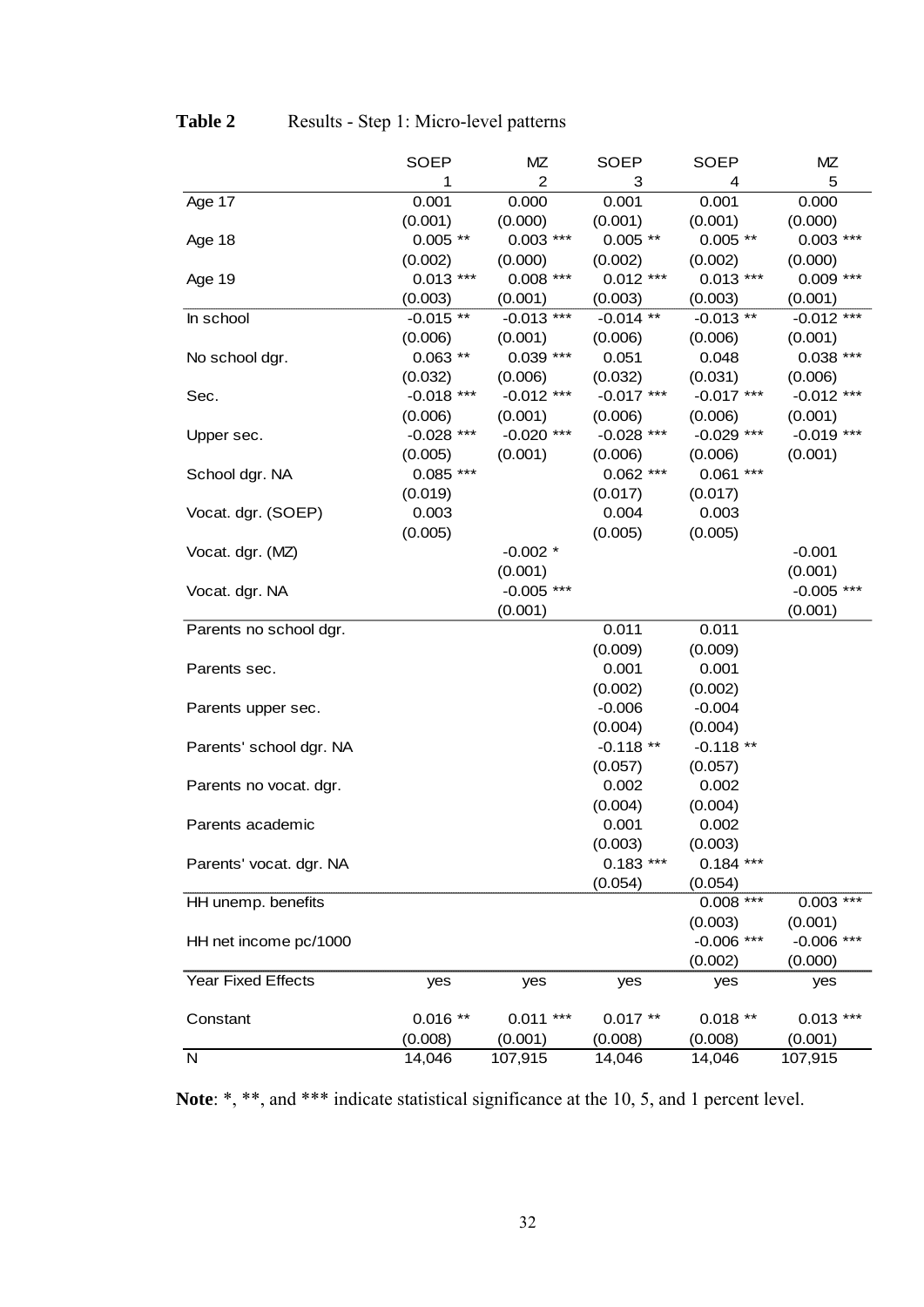|                           | <b>SOEP</b>  | <b>SOEP</b>    | MZ           | MZ           |
|---------------------------|--------------|----------------|--------------|--------------|
|                           | 1            | $\overline{2}$ | 3            | 4            |
| Age 17                    | 0.001        | 0.001          | 0.000        | 0.000        |
|                           | (0.001)      | (0.001)        | (0.000)      | (0.000)      |
| Age 18                    | $0.005$ **   | $0.005**$      | $0.003$ ***  | $0.003$ ***  |
|                           | (0.002)      | (0.002)        | (0.000)      | (0.000)      |
| Age 19                    | $0.012$ ***  | $0.012***$     | $0.009$ ***  | $0.009$ ***  |
|                           | (0.003)      | (0.003)        | (0.001)      | (0.001)      |
| In school                 | $-0.012$ *   | $-0.012*$      | $-0.012$ *** | $-0.012***$  |
|                           | (0.006)      | (0.006)        | (0.001)      | (0.001)      |
| No school dgr.            | 0.047        | 0.044          | $0.037***$   | $0.036$ ***  |
|                           | (0.031)      | (0.031)        | (0.006)      | (0.006)      |
| Sec.                      | $-0.016$ *** | $-0.015$ ***   | $-0.011$ *** | $-0.010$ *** |
|                           | (0.006)      | (0.006)        | (0.001)      | (0.001)      |
| Upper sec.                | $-0.028$ *** | $-0.027$ ***   | $-0.018$ *** | $-0.017$ *** |
|                           | (0.006)      | (0.006)        | (0.001)      | (0.001)      |
| School dgr. NA            | $0.060$ ***  | $0.059***$     |              |              |
|                           | (0.017)      | (0.017)        |              |              |
| Vocat. dgr. (SOEP)        | 0.004        | 0.004          |              |              |
|                           | (0.005)      | (0.005)        |              |              |
| Vocat. dgr. (MZ)          |              |                | $-0.001$     | $-0.001$     |
|                           |              |                | (0.001)      | (0.001)      |
| Vocat. dgr. NA            |              |                | $-0.005$ *** | $-0.005$ *** |
|                           |              |                | (0.001)      | (0.001)      |
| Parents no school dgr.    | 0.008        | 0.004          |              |              |
|                           | (0.009)      | (0.009)        |              |              |
| Parents sec.              | 0.002        | 0.002          |              |              |
|                           | (0.002)      | (0.002)        |              |              |
| Parents upper sec.        | $-0.003$     | $-0.003$       |              |              |
|                           | (0.004)      | (0.003)        |              |              |
| Parents' school dgr. NA   | $-0.114$ **  | $-0.110*$      |              |              |
|                           | (0.057)      | (0.057)        |              |              |
| Parents no vocat. dgr.    | $-0.001$     | $-0.001$       |              |              |
|                           | (0.004)      | (0.004)        |              |              |
| Parents academic          | 0.001        | 0.001          |              |              |
|                           | (0.003)      | (0.003)        |              |              |
| Parents' vocat. dgr. NA   | $0.177***$   | $0.168$ ***    |              |              |
|                           | (0.054)      | (0.054)        |              |              |
| HH unemp. benefits        | $0.008$ ***  | $0.008$ **     | $0.003$ ***  | $0.003$ ***  |
|                           | (0.003)      | (0.003)        | (0.001)      | (0.001)      |
| HH net income pc/1000     | $-0.005$ *** | $-0.005$ ***   | $-0.005$ *** | $-0.005$ *** |
|                           | (0.002)      | (0.002)        | (0.000)      | (0.000)      |
| Migrant 1st gen.          | $0.016$ ***  |                | $0.017***$   |              |
|                           | (0.004)      |                | (0.002)      |              |
| Migrant 1st gen. TURK     |              | $0.040$ ***    |              | $0.033$ ***  |
|                           |              | (0.011)        |              | (0.005)      |
| Migrant 1st gen. other    |              | 0.007          |              | $0.010***$   |
|                           |              | (0.004)        |              | (0.002)      |
| <b>Year Fixed Effects</b> | yes          | yes            | yes          | yes          |
|                           |              |                |              |              |
| Constant                  | $0.015$ *    | $0.015*$       | $0.012***$   | $0.011***$   |
|                           | (0.008)      | (0.008)        | (0.001)      | (0.001)      |
| N                         | 14,046       | 14,046         | 107,915      | 107,915      |

## Table 3 Results - Step 1: Micro-level patterns plus migration

**Note**: \*, \*\*, and \*\*\* indicate statistical significance at the 10, 5, and 1 percent level.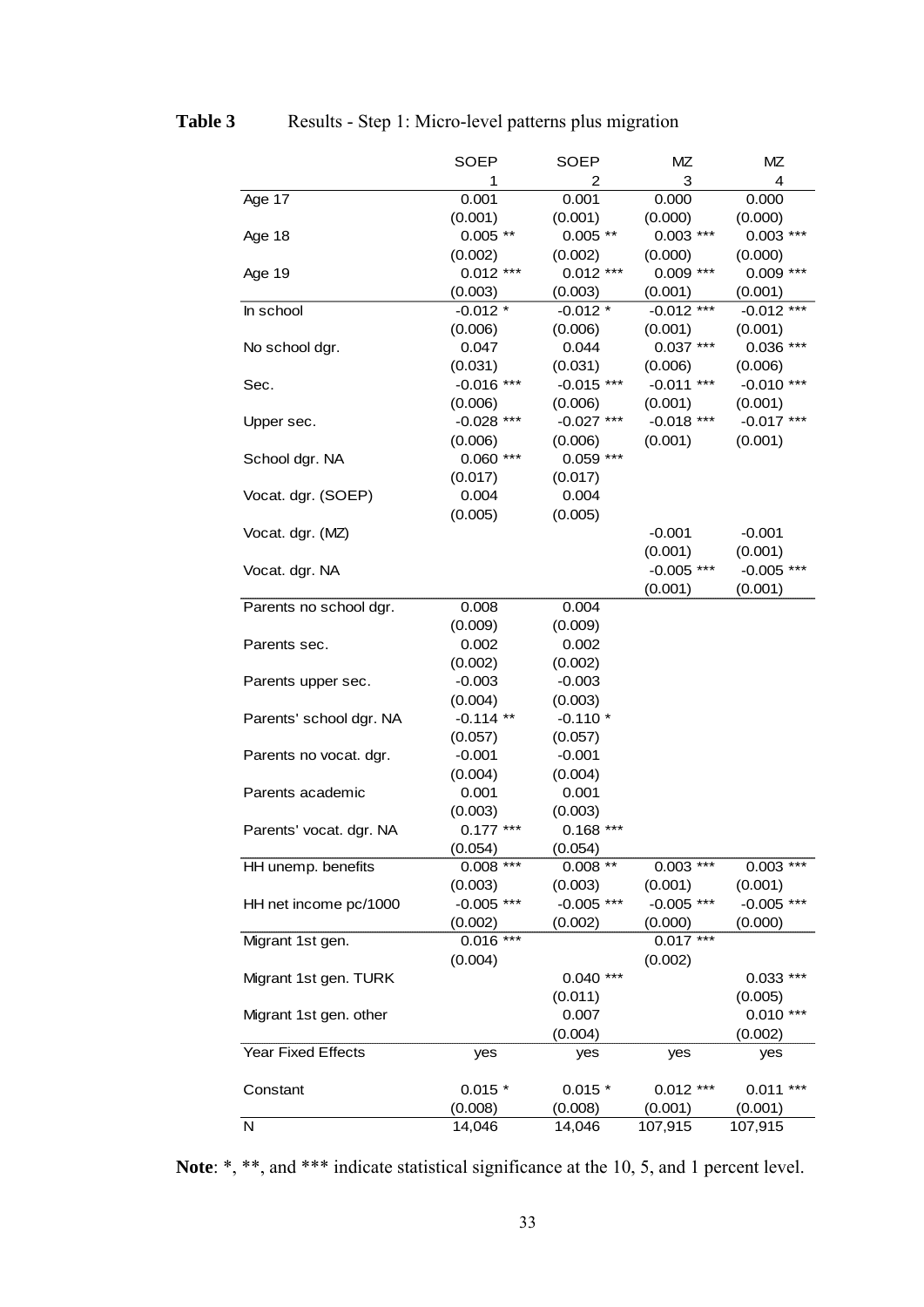|                           | <b>SOEP</b> | <b>SOEP</b> | <b>SOEP</b> | <b>SOEP</b> | <b>SOEP</b> | MΖ      | MZ      | <b>MZ</b>         | MZ       |
|---------------------------|-------------|-------------|-------------|-------------|-------------|---------|---------|-------------------|----------|
|                           |             | 2           | 3           | 4           | 5           | 6       |         | 8                 | 9        |
| West Germany              | $-0.002$    | $-0.002$    | $-0.003$    | $-0.005$ ** | $-0.002$    | 0.000   | 0.000   | $***$<br>$-0.001$ | $-0.001$ |
|                           | (0.002)     | (0.002)     | (0.002)     | (0.002)     | (0.002)     | (0.001) | (0.001) | (0.001)           | (0.001)  |
| Teen Age                  |             | yes         | yes         | yes         | yes         |         | yes     | yes               | yes      |
| <b>Teen Education</b>     |             |             | yes         | yes         | yes         |         |         | yes               | yes      |
| <b>Parental Education</b> |             |             | ۰           | yes         | yes         |         |         |                   |          |
| HH unemp.& inc.           |             |             |             |             | yes         |         |         |                   | yes      |
| Year FE, constant         | yes         | yes         | yes         | yes         | yes         | yes     | yes     | yes               | yes      |
| N                         | 10,359      | 10,359      | 10.359      | 10,359      | 10.359      | 86,312  | 86,312  | 86,312            | 86,312   |

## Table 4 Conditional East-West Difference in Teen Fertility

**Note**: \*, \*\*, and \*\*\* indicate statistical significance at the 10, 5, and 1 percent level.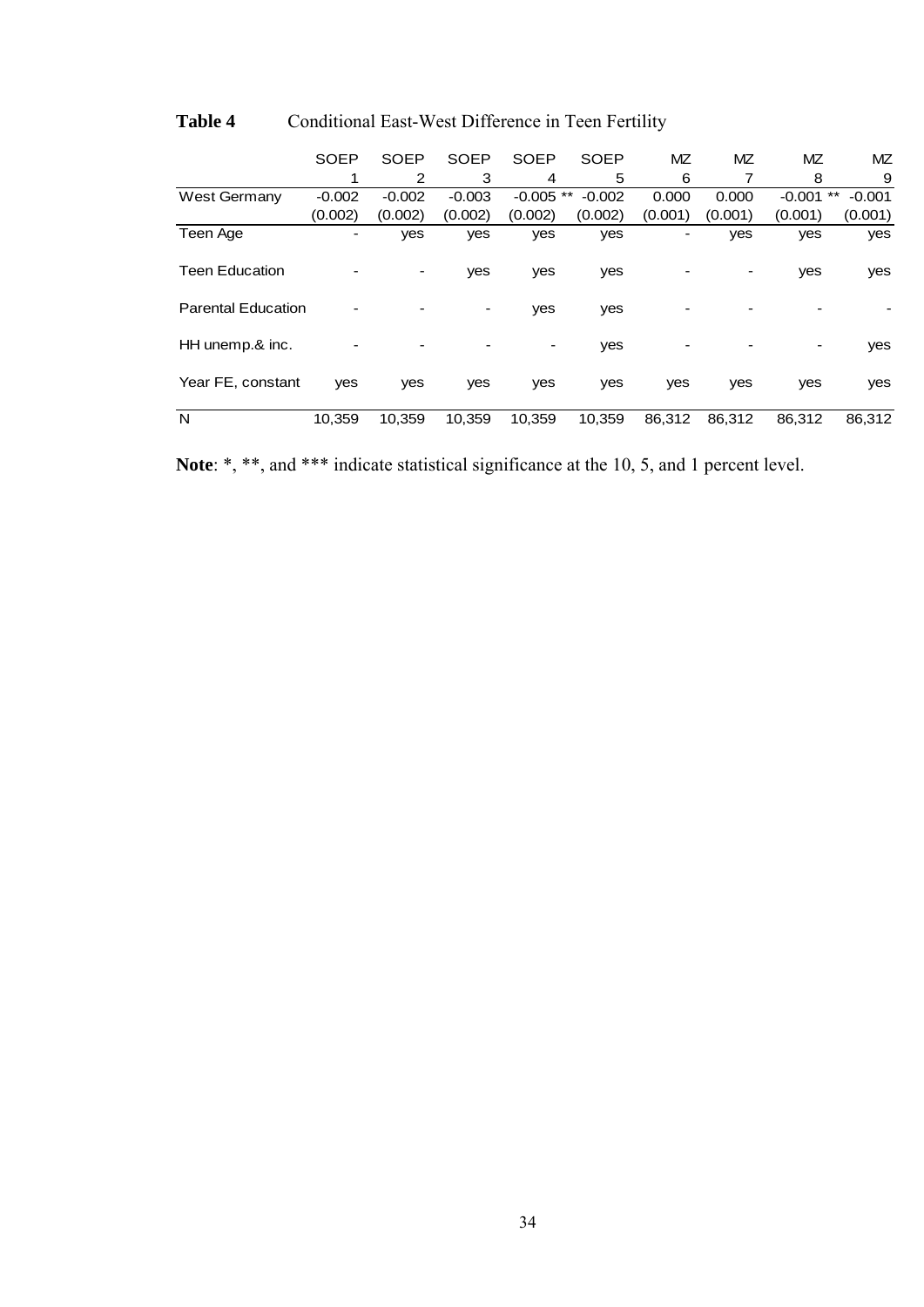## **Table 5** Results - Step 2: Aggregate determinants

|                         | SOEP         | SOEP         | SOEP         | MZ           | ΜZ           | MZ           |
|-------------------------|--------------|--------------|--------------|--------------|--------------|--------------|
|                         | 1            | 2            | 3            | 4            | 5            | 6            |
| <b>West Germany</b>     | $-0.003$     | $-0.001$     | $-0.001$     | $-0.001$ **  | $-0.001$     | $-0.001$     |
|                         | (0.002)      | (0.002)      | (0.003)      | (0.001)      | (0.001)      | (0.001)      |
| Unempl. rate under 20   |              | 0.066        | 0.076        |              | $0.023$ **   | $0.022$ **   |
|                         |              | (0.049)      | (0.051)      |              | (0.010)      | (0.011)      |
| GDP growth              |              |              | 0.030        |              |              | $-0.002$     |
|                         |              |              | (0.044)      |              |              | (0.008)      |
| Age 17                  | 0.000        | 0.000        | 0.000        | $-0.000$     | $-0.000$     | $-0.000$     |
|                         | (0.002)      | (0.002)      | (0.002)      | (0.000)      | (0.000)      | (0.000)      |
| Age 18                  | 0.002        | 0.001        | 0.002        | $0.003$ ***  | $0.003$ ***  | $0.003$ ***  |
|                         | (0.002)      | (0.002)      | (0.002)      | (0.000)      | (0.000)      | (0.000)      |
| Age 19                  | $0.010$ ***  | $0.010***$   | $0.010***$   | $0.008$ ***  | $0.008$ ***  | $0.008$ ***  |
|                         | (0.003)      | (0.003)      | (0.003)      | (0.001)      | (0.001)      | (0.001)      |
| In school               | $-0.013$     | $-0.014$     | $-0.014$     | $-0.013$ *** | $-0.013$ *** | $-0.013$ *** |
|                         | (0.009)      | (0.008)      | (0.008)      | (0.001)      | (0.001)      | (0.001)      |
| No school dgr.          | 0.007        | 0.007        | 0.007        | $0.039$ ***  | $0.039***$   | $0.039$ ***  |
|                         | (0.031)      | (0.031)      | (0.031)      | (0.007)      | (0.007)      | (0.007)      |
| Sec.                    | $-0.010$     | $-0.010$     | $-0.010$     | $-0.012$ *** | $-0.012$ *** | $-0.012$ *** |
|                         | (0.008)      | (0.007)      | (0.007)      | (0.001)      | (0.001)      | (0.001)      |
| Upper sec.              | $-0.026$ *** | $-0.026$ *** | $-0.026$ *** | $-0.018$ *** | $-0.018$ *** | $-0.018$ *** |
|                         | (0.008)      | (0.008)      | (0.007)      | (0.002)      | (0.002)      | (0.002)      |
| School dgr. NA          | $0.086$ ***  | $0.086***$   | $0.086$ ***  |              |              |              |
|                         | (0.030)      | (0.030)      | (0.030)      |              |              |              |
| Vocat. dgr. (SOEP)      | $-0.000$     | $-0.000$     | $-0.000$     |              |              |              |
|                         | (0.006)      | (0.006)      | (0.006)      |              |              |              |
| Vocat. dgr. (MZ)        |              |              |              | $-0.003*$    | $-0.003$ *   | $-0.003*$    |
|                         |              |              |              | (0.002)      | (0.002)      | (0.002)      |
| Vocat. dgr. NA          |              |              |              | $-0.005$ *** | $-0.005$ *** | $-0.005$ *** |
|                         |              |              |              | (0.001)      | (0.001)      | (0.001)      |
| Parents no school dgr.  | 0.008        | 0.008        | 0.008        |              |              |              |
|                         | (0.014)      | (0.014)      | (0.014)      |              |              |              |
| Parents sec.            | $-0.001$     | $-0.001$     | $-0.001$     |              |              |              |
|                         | (0.003)      | (0.003)      | (0.003)      |              |              |              |
| Parents upper sec.      | $-0.003$     | $-0.003$     | $-0.003$     |              |              |              |
|                         | (0.004)      | (0.004)      | (0.004)      |              |              |              |
| Parents' school dgr. NA | 0.018        | 0.018        | 0.017        |              |              |              |
|                         | (0.070)      | (0.070)      | (0.070)      |              |              |              |
| Parents no vocat. dgr.  | $-0.006$     | $-0.006$     | $-0.006$     |              |              |              |
|                         | (0.005)      | (0.005)      | (0.005)      |              |              |              |
| Parents academic        | $-0.002$     | -0.002       | -0.002       |              |              |              |
|                         | (0.003)      | (0.003)      | (0.003)      |              |              |              |
| Parents' vocat. dgr. NA | 0.067        | 0.067        | 0.067        |              |              |              |
|                         | (0.065)      | (0.065)      | (0.065)      |              |              |              |
| HH unemp. benefits      | $0.005*$     | $0.005*$     | $0.005*$     | $0.003$ **   | $0.003$ **   | $0.003$ **   |
|                         | (0.003)      | (0.003)      | (0.003)      | (0.001)      | (0.001)      | (0.001)      |
| HH net income pc/1000   | $-0.005$ *** | $-0.005$ *** | $-0.005$ *** | $-0.004$ *** | $-0.004$ *** | $-0.004$ *** |
|                         | (0.002)      | (0.002)      | (0.002)      | (0.000)      | (0.000)      | (0.000)      |
| Migrant 1st gen.        | 0.007        | 0.007        | 0.007        | $0.015$ ***  | $0.015***$   | $0.015$ ***  |
|                         | (0.005)      | (0.005)      | (0.005)      | (0.003)      | (0.003)      | (0.003)      |
| Year Fixed Effects      | yes          | yes          | yes          | yes          | yes          | yes          |
|                         |              |              |              |              |              |              |
| Constant                | $0.022$ **   | 0.015        | 0.013        | $0.013$ ***  | $0.011***$   | $0.011***$   |
|                         | (0.010)      | (0.012)      | (0.013)      | (0.002)      | (0.002)      | (0.002)      |
| N                       | 10,359       | 10,359       | 10,359       | 86,312       | 86,312       | 86,312       |

**Note**: \*, \*\*, and \*\*\* indicate statistical significance at the 10, 5, and 1 percent level.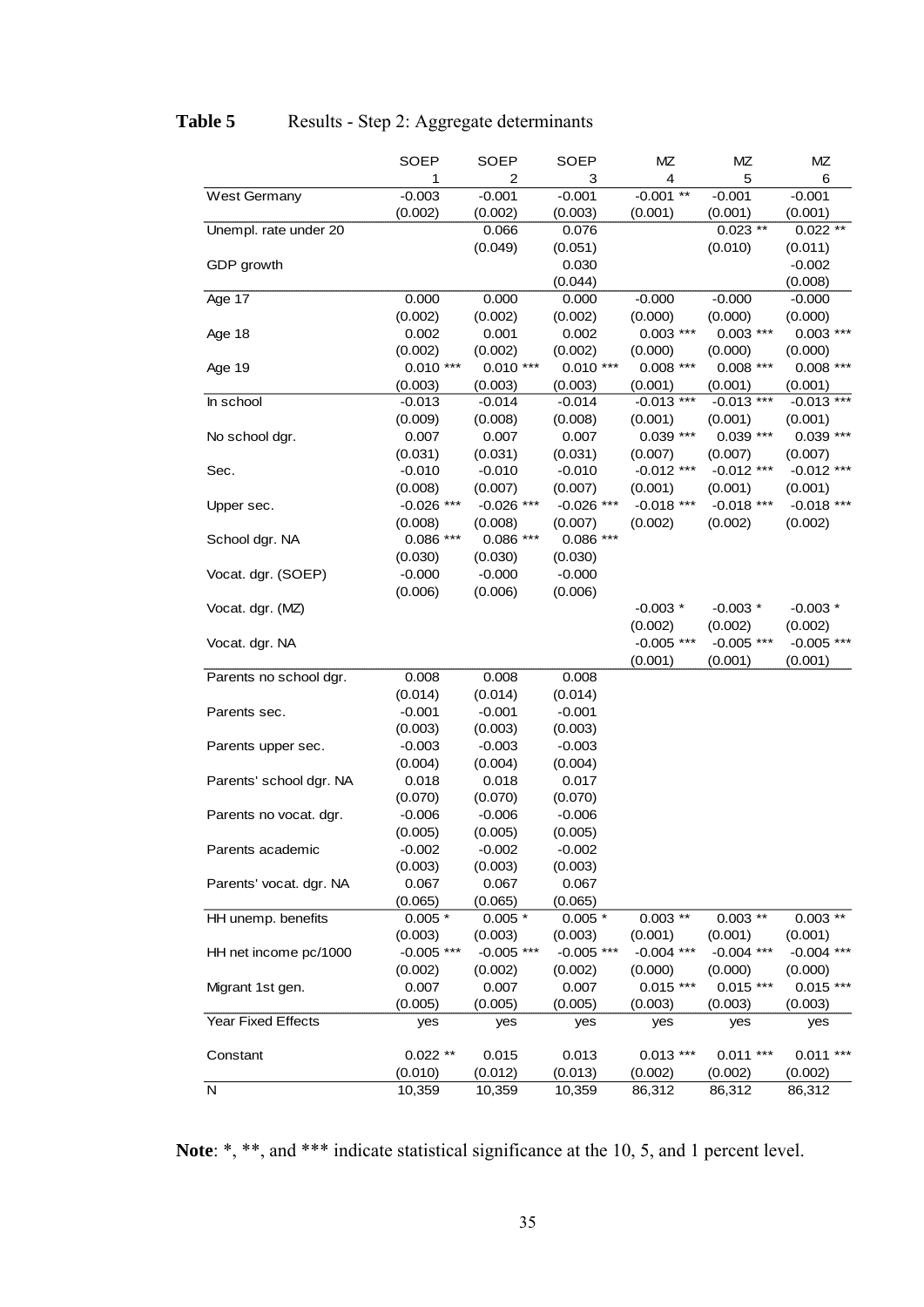## **Table 6** Inequality and inequality interaction terms

|                           | <b>SOEP</b>           | <b>SOEP</b>   | <b>SOEP</b>   | SOEP             | MZ<br>5                 | MZ                    | ΜZ<br>7                 | MZ                      |
|---------------------------|-----------------------|---------------|---------------|------------------|-------------------------|-----------------------|-------------------------|-------------------------|
| West Germany              | 1<br>$-0.003$         | 2<br>$-0.002$ | 3<br>$-0.001$ | 4<br>$-0.001$    | 0.000                   | 6<br>0.001            | $-0.000$                | 8<br>$-0.000$           |
|                           | (0.006)               | (0.006)       | (0.003)       | (0.003)          | (0.001)                 | (0.001)               | (0.001)                 | (0.001)                 |
| Unempl. rate under 20     | 0.062                 | 0.062         | 0.066         | 0.066            | $0.030**$               | $0.030**$             | $0.027**$               | $0.027***$              |
|                           | (0.060)               | (0.060)       | (0.055)       | (0.055)          | (0.012)                 | (0.012)               | (0.012)                 | (0.012)                 |
| GDP growth                | 0.032                 | 0.029         | 0.034         | 0.034            | $-0.002$                | $-0.002$              | $-0.003$                | $-0.003$                |
|                           | (0.043)               | (0.043)       | (0.043)       | (0.042)          | (0.008)                 | (0.008)               | (0.008)                 | (0.008)                 |
| Inequality ratio 90/10    | 0.002                 | 0.001         |               |                  | $-0.001$                | $-0.004$ ***          |                         |                         |
|                           | (0.005)               | (0.006)       |               |                  | (0.001)                 | (0.001)               |                         |                         |
| lneg.9010 * HH net income |                       | 0.002         |               |                  |                         | $0.003$ ***           |                         |                         |
|                           |                       | (0.003)       |               |                  |                         | (0.001)               |                         |                         |
| Inequality ratio 50/10    |                       |               | 0.004         | 0.005            |                         |                       | $-0.002$                | $-0.009**$              |
|                           |                       |               | (0.010)       | (0.015)          |                         |                       | (0.002)                 | (0.004)                 |
| lneg.5010 * HH net income |                       |               |               | $-0.000$         |                         |                       |                         | $0.009$ ***             |
|                           |                       |               |               | (0.012)          |                         |                       |                         | (0.003)                 |
| Age 17                    | 0.000                 | 0.000         | 0.000         | 0.000            | $-0.000$                | $-0.000$              | $-0.000$                | $-0.000$                |
|                           | (0.002)               | (0.002)       | (0.002)       | (0.002)          | (0.000)                 | (0.000)               | (0.000)<br>$0.003$ ***  | (0.000)                 |
| Age 18                    | 0.002                 | 0.002         | 0.002         | 0.002<br>(0.002) | $0.003$ ***             | $0.003$ ***           |                         | $0.003$ ***             |
|                           | (0.002)<br>$0.010***$ | (0.002)       | (0.002)       |                  | (0.000)                 | (0.000)               | (0.000)                 | (0.000)                 |
| Age 19                    |                       | $0.010***$    | $0.010***$    | $0.010***$       | $0.008$ ***             | $0.008$ ***           | $0.008$ ***             | $0.008$ ***             |
|                           | (0.003)               | (0.003)       | (0.003)       | (0.003)          | (0.001)<br>$-0.013$ *** | (0.001)               | (0.001)<br>$-0.013$ *** | (0.001)<br>$-0.013***$  |
| In school                 | $-0.014$              | $-0.014$      | $-0.014$      | $-0.014$         |                         | $-0.013$ ***          |                         |                         |
|                           | (0.008)               | (0.008)       | (0.008)       | (0.008)          | (0.001)                 | (0.001)               | (0.001)                 | (0.001)                 |
| No school dgr.            | 0.007                 | 0.007         | 0.007         | 0.007            | $0.039***$              | $0.039***$            | $0.039***$              | $0.039$ ***             |
|                           | (0.031)               | (0.031)       | (0.031)       | (0.031)          | (0.007)                 | (0.007)               | (0.007)                 | (0.007)                 |
| Sec.                      | $-0.010$              | $-0.010$      | $-0.010$      | $-0.010$         | $-0.012$ ***            | $-0.012$ ***          | $-0.012$ ***            | $-0.012$ ***            |
|                           | (0.007)               | (0.007)       | (0.007)       | (0.007)          | (0.001)                 | (0.001)               | (0.001)                 | (0.001)                 |
| Upper sec.                | $-0.026$ ***          | $-0.026$ ***  | $-0.026$ ***  | $-0.026$ ***     | $-0.018$ ***            | $-0.018$ ***          | $-0.018$ ***            | $-0.018$ ***            |
|                           | (0.007)               | (0.007)       | (0.007)       | (0.007)          | (0.002)                 | (0.002)               | (0.002)                 | (0.002)                 |
| School dgr. NA            | $0.086$ ***           | $0.086***$    | $0.086$ ***   | 0.086 ***        |                         |                       |                         |                         |
|                           | (0.030)               | (0.030)       | (0.030)       | (0.030)          |                         |                       |                         |                         |
| Vocat. dgr. (SOEP)        | $-0.000$              | $-0.000$      | $-0.000$      | $-0.000$         |                         |                       |                         |                         |
|                           | (0.006)               | (0.006)       | (0.006)       | (0.006)          |                         |                       |                         |                         |
| Vocat. dgr. (MZ)          |                       |               |               |                  | $-0.003$ *<br>(0.002)   | $-0.003$ *<br>(0.002) | $-0.003*$<br>(0.002)    | $-0.003$ *              |
|                           |                       |               |               |                  | $-0.005$ ***            | $-0.005$ ***          | $-0.005$ ***            | (0.002)<br>$-0.005$ *** |
| Vocat. dgr. NA            |                       |               |               |                  | (0.001)                 | (0.001)               | (0.001)                 | (0.001)                 |
| Parents no school dgr.    | 0.008                 | 0.008         | 0.008         | 0.008            |                         |                       |                         |                         |
|                           | (0.014)               | (0.014)       | (0.014)       | (0.014)          |                         |                       |                         |                         |
| Parents sec.              | $-0.001$              | $-0.001$      | $-0.001$      | $-0.001$         |                         |                       |                         |                         |
|                           | (0.003)               | (0.003)       | (0.003)       | (0.003)          |                         |                       |                         |                         |
| Parents upper sec.        | $-0.003$              | $-0.003$      | $-0.003$      | $-0.003$         |                         |                       |                         |                         |
|                           | (0.004)               | (0.004)       | (0.004)       | (0.004)          |                         |                       |                         |                         |
| Parents' school dgr. NA   | 0.017                 | 0.017         | 0.017         | 0.017            |                         |                       |                         |                         |
|                           | (0.070)               | (0.070)       | (0.070)       | (0.070)          |                         |                       |                         |                         |
| Parents no vocat. dgr.    | $-0.006$              | $-0.006$      | $-0.006$      | $-0.006$         |                         |                       |                         |                         |
|                           | (0.005)               | (0.005)       | (0.005)       | (0.005)          |                         |                       |                         |                         |
| Parents academic          | $-0.002$              | $-0.002$      | $-0.002$      | $-0.002$         |                         |                       |                         |                         |
|                           | (0.003)               | (0.003)       | (0.003)       | (0.003)          |                         |                       |                         |                         |
| Parents' vocat. dgr. NA   | 0.067                 | 0.068         | 0.067         | 0.067            |                         |                       |                         |                         |
|                           | (0.065)               | (0.065)       | (0.065)       | (0.065)          |                         |                       |                         |                         |
| HH unemp. benefits        | $0.005*$              | $0.005*$      | $0.005*$      | $0.005*$         | $0.003$ **              | $0.002$ **            | $0.003$ **              | $0.002**$               |
|                           | (0.003)               | (0.003)       | (0.003)       | (0.003)          | (0.001)                 | (0.001)               | (0.001)                 | (0.001)                 |
| HH net income pc/1000     | $-0.005$ ***          | $-0.011$      | $-0.005$ ***  | $-0.004$         | $-0.004$ ***            | $-0.018$ ***          | $-0.004$ ***            | $-0.021$ ***            |
|                           | (0.002)               | (0.013)       | (0.002)       | (0.022)          | (0.000)                 | (0.003)               | (0.000)                 | (0.005)                 |
| Migrant 1st gen.          | 0.007                 | 0.007         | 0.007         | 0.007            | $0.015***$              | $0.015***$            | $0.015***$              | $0.015***$              |
|                           | (0.005)               | (0.005)       | (0.005)       | (0.005)          | (0.003)                 | (0.003)               | (0.003)                 | (0.003)                 |
| Year Fixed Effects        | yes                   | yes           | yes           | yes              | yes                     | yes                   | yes                     | yes                     |
|                           |                       |               |               |                  |                         |                       |                         |                         |
| Constant                  | 0.009                 | 0.013         | 0.006         | 0.006            | $0.013$ ***             | $0.024$ ***           | $0.014***$              | $0.027$ ***             |
|                           | (0.016)               | (0.021)       | (0.019)       | (0.029)          | (0.003)                 | (0.004)               | (0.004)                 | (0.007)                 |
| N                         | 10,359                | 10,359        | 10,359        | 10,359           | 86,312                  | 86,312                | 86,312                  | 86,312                  |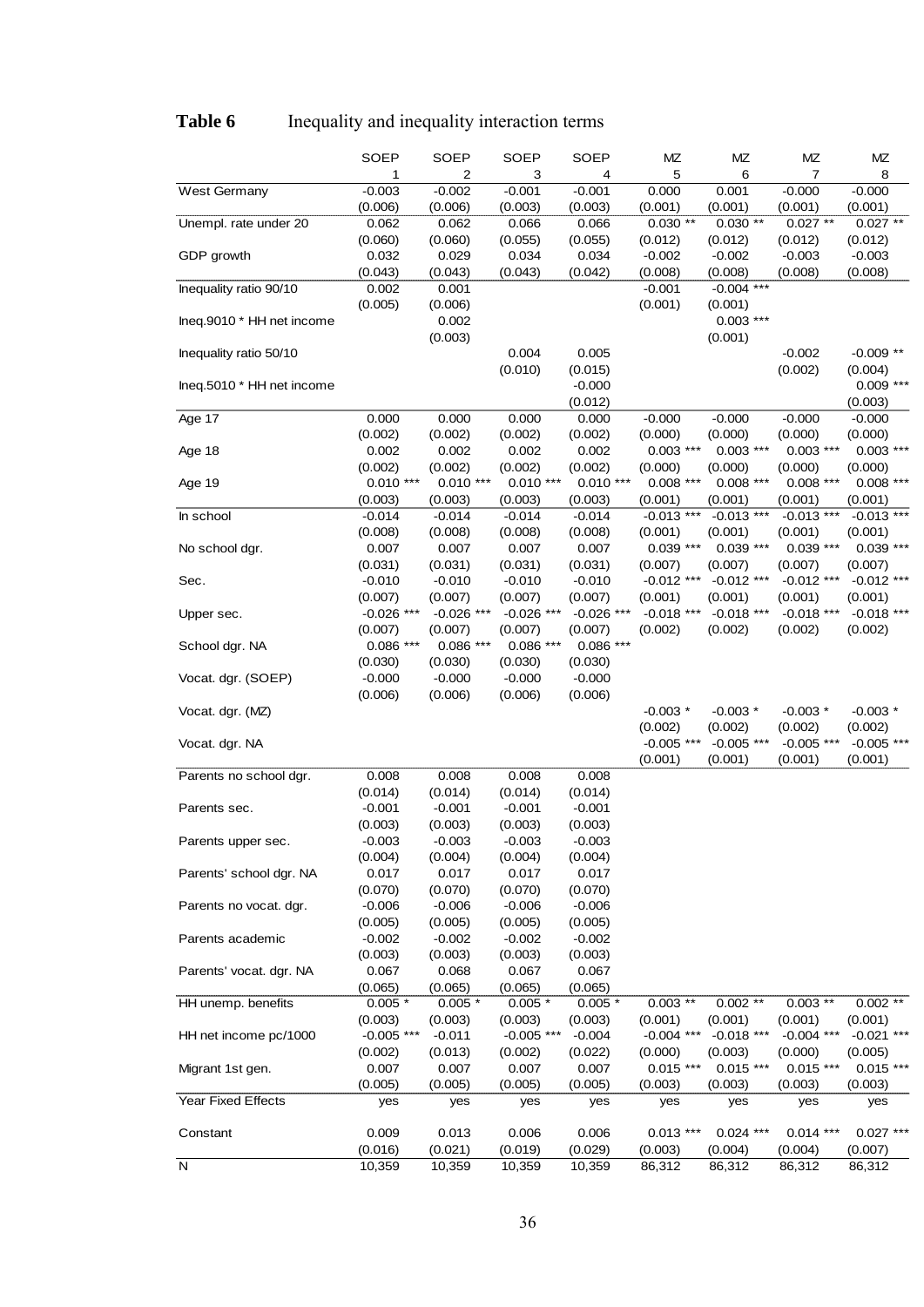### Table 7 Fertility Trends in East and West Germany

|                                |          | 2        | 3        | 4        | 5       | 6       |         | 8        |
|--------------------------------|----------|----------|----------|----------|---------|---------|---------|----------|
| Trend                          | $-0.005$ | $-0.005$ | $-0.000$ | $-0.003$ | 0.000   | 0.007   | 0.003   | $0.012*$ |
|                                | (0.006)  | (0.006)  | (0.006)  | (0.006)  | (0.006) | (0.007) | (0.006) | (0.007)  |
| Age                            | ۰        | yes      |          |          |         |         | ves     | yes      |
| Education                      |          | ۰        | yes      |          |         | ۰       | yes     | yes      |
| Hh unemployment, income        | ٠        |          | ٠        | ves      |         | -       | yes     | yes      |
| Migrant 1st gen.               |          | ٠        |          | ۰        | ves     | -       | ves     | yes      |
| Aggr. unemp., growth, inequal. | ٠        |          |          |          |         | yes     |         | yes      |
| Constant                       | ves      | yes      | ves      | ves      | ves     | yes     | yes     | yes      |

#### 7.1 West Germany

#### 7.2 East Germany

|                                |             |            |            | 4                        | 5                        | 6                                 |             |         |
|--------------------------------|-------------|------------|------------|--------------------------|--------------------------|-----------------------------------|-------------|---------|
| Trend                          | $0.032$ *** | $0.028$ ** | $0.027$ ** |                          |                          | $0.032$ *** $0.033$ *** $0.028$ * | 0.025<br>** | 0.020   |
|                                | (0.011)     | (0.011)    | (0.011)    | (0.011)                  | (0.011)                  | (0.016)                           | (0.011)     | (0.016) |
| Age                            |             | yes        |            |                          |                          |                                   | yes         | yes     |
| Education                      |             |            | yes        |                          |                          | ۰                                 | yes         | yes     |
| Hh unemployment, income        | -           |            |            | ves                      | $\overline{\phantom{0}}$ |                                   | ves         | yes     |
| Migrant 1st gen.               |             |            |            | $\overline{\phantom{a}}$ | yes                      | ٠                                 | ves         | yes     |
| Aggr. unemp., growth, inequal. | ۰           |            |            |                          |                          | yes                               |             | yes     |
| Constant                       | yes         | yes        | ves        | ves                      | ves                      | yes                               | ves         | yes     |

**Note**: The estimations for West Germany use 67,462 and those for East Germany use 18,850 observations, which is identical to the pooled Mikrozensus sample used in Tables 4-6. The variable "trend" is coded as calendar year/100. \*, \*\*, and \*\*\* indicate statistical significance at the 10, 5, and 1 percent level.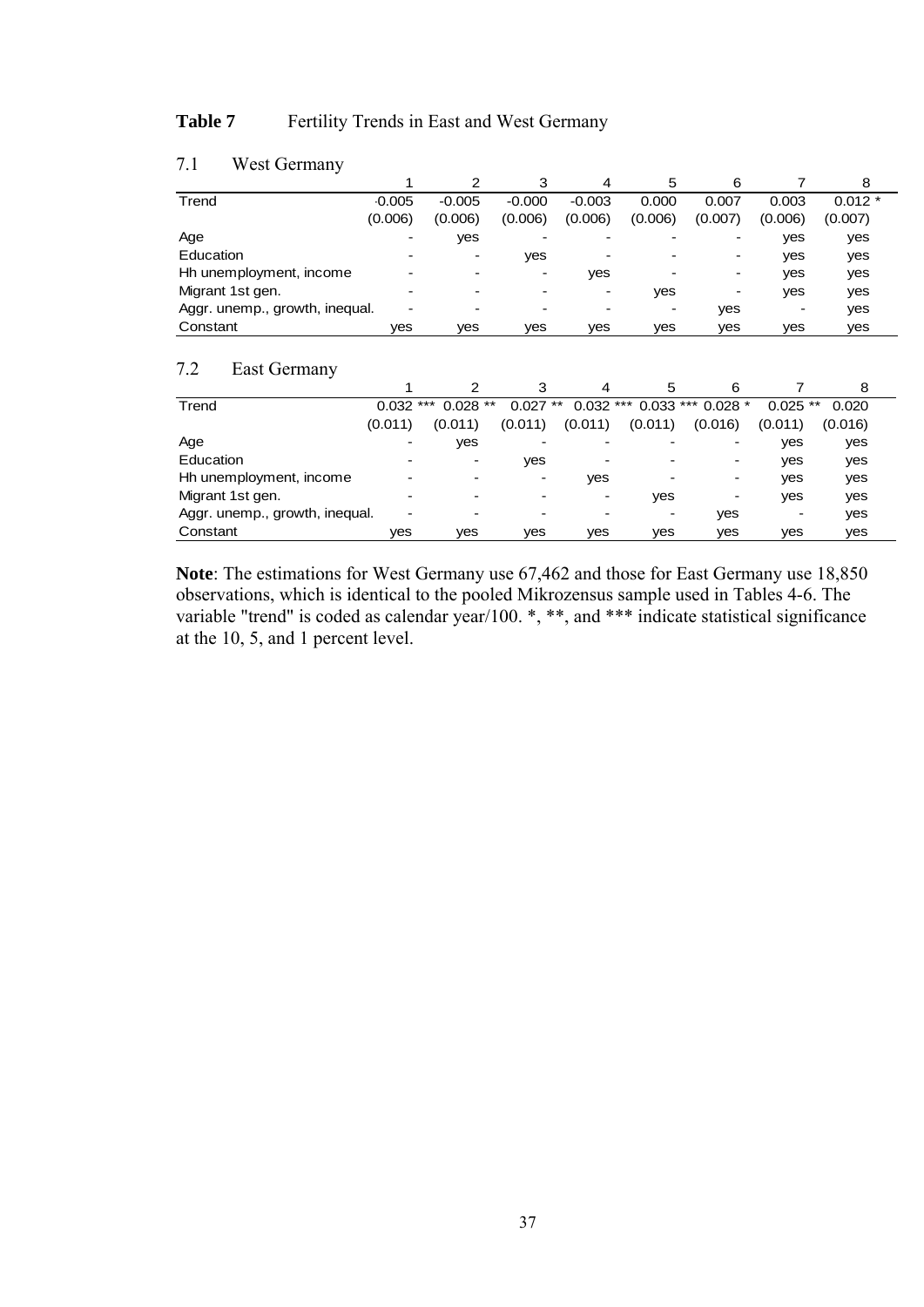#### Appendix

| <b>Table A.1</b> | Descriptive statistics SOEP |  |  |
|------------------|-----------------------------|--|--|
|------------------|-----------------------------|--|--|

|                                       | No Teen Birth<br><b>Teen Birth</b> |           |      |            |      |
|---------------------------------------|------------------------------------|-----------|------|------------|------|
|                                       | Mean                               | <b>SD</b> | Mean | <b>SD</b>  | Diff |
| Teenage birth (0/1)                   | 0.00                               | 0.00      | 1.00 | 0.00       |      |
| Age 16 (0/1) (ref.)                   | 0.24                               | 0.43      | 0.06 | $0.24$ *** |      |
| Age 17 (0/1)                          | 0.26                               | 0.44      | 0.10 | $0.30***$  |      |
| Age 18 (0/1)                          | 0.26                               | 0.44      | 0.30 | 0.46       |      |
| Age 19 (0/1)                          | 0.25                               | 0.43      | 0.54 | $0.50$ *** |      |
| $[t-1]$ In school $(0/1)$             | 0.78                               | 0.41      | 0.35 | $0.48$ *** |      |
| [t-1]No school degree (0/1)           | 0.01                               | 0.08      | 0.05 | $0.23$ *** |      |
| $[t-1]$ Lower sec. $(0/1)$ (ref.)     | 0.08                               | 0.27      | 0.24 | $0.43$ *** |      |
| $[t-1]$ Secondary $(0/1)$             | 0.10                               | 0.31      | 0.12 | 0.33       |      |
| $[t-1]$ Upper sec. $(0/1)$            | 0.00                               | 0.06      | 0.00 | 0.00       |      |
| $[t-1]$ Vocat. degree $(0/1)$ (SOEP)  | 0.14                               | 0.35      | 0.28 | $0.45$ *** |      |
| $[t-1]$ School dgr. NA $(0/1)$        | 0.02                               | 0.15      | 0.23 | $0.43$ *** |      |
| Parents no school dgr. (0/1)          | 0.03                               | 0.17      | 0.11 | $0.32$ *** |      |
| Parents lower sec. (0/1) (ref.)       | 0.34                               | 0.47      | 0.45 | $0.50$ *** |      |
| Parents second. (0/1)                 | 0.30                               | 0.46      | 0.29 | 0.45       |      |
| Parents upper sec. (0/1)              | 0.33                               | 0.47      | 0.09 | $0.28$ *** |      |
| Parents' school dgr. NA (0/1)         | 0.01                               | 0.09      | 0.06 | $0.24$ *** |      |
| Parents no vocat. dgr. (0/1)          | 0.10                               | 0.30      | 0.17 | $0.38$ *** |      |
| Parents vocat. dgr. (0/1) (ref.)      | 0.62                               | 0.49      | 0.59 | 0.49       |      |
| Parents academic (0/1)                | 0.28                               | 0.45      | 0.07 | $0.26$ *** |      |
| Parents' vocat. dgr. NA (0/1)         | 0.01                               | 0.10      | 0.16 | $0.37***$  |      |
| [t-1]HH unemp. benefits (0/1)         | 0.17                               | 0.37      | 0.34 | $0.47***$  |      |
| [t-1]HH net income pc/1000            | 0.60                               | 0.47      | 0.34 | $0.26$ *** |      |
| $[t-1]$ HH net income missing $(0/1)$ | 0.02                               | 0.14      | 0.03 | 0.16       |      |
| Migrant 1st gen. (0/1)                | 0.10                               | 0.30      | 0.36 | $0.48$ *** |      |
| Migrant 1st gen. Turk (0/1)           | 0.03                               | 0.17      | 0.24 | $0.43$ *** |      |
| Migrant 1st gen. other (0/1)          | 0.07                               | 0.25      | 0.12 | $0.33**$   |      |
| West Germany (0/1)                    | 0.78                               | 0.41      | 0.78 | 0.42       |      |
| [t-1] State unempl. rate              | 0.11                               | 0.04      | 0.10 | 0.05       |      |
| [t-1] State unempl. rate $<$ 20       | 0.07                               | 0.03      | 0.07 | 0.03       |      |
| [t-1] State GDP growth                | 0.02                               | 0.03      | 0.03 | $0.03$ **  |      |
| [t-1] State inc ineq 9010             | 3.62                               | 0.51      | 3.53 | $0.49**$   |      |
| [t-1] State inc ineq 5010             | 1.86                               | 0.14      | 1.84 | 0.14       |      |

**Note:** The two columns of descriptive statistics describe the teenage observations with and without birth in the given year. There are in total 14,046 person-year observations of which 146 (1.04 percent) are with and 13,897 without a birth. The column labeled "Diff" indicates the statistical significance of the difference between the two subsamples' means. \*\*\*, \*\*, and \* indicate statistical significance at the 1, 5, and 10 percent level.

**Source**: SOEP (1984-2010) own calculations.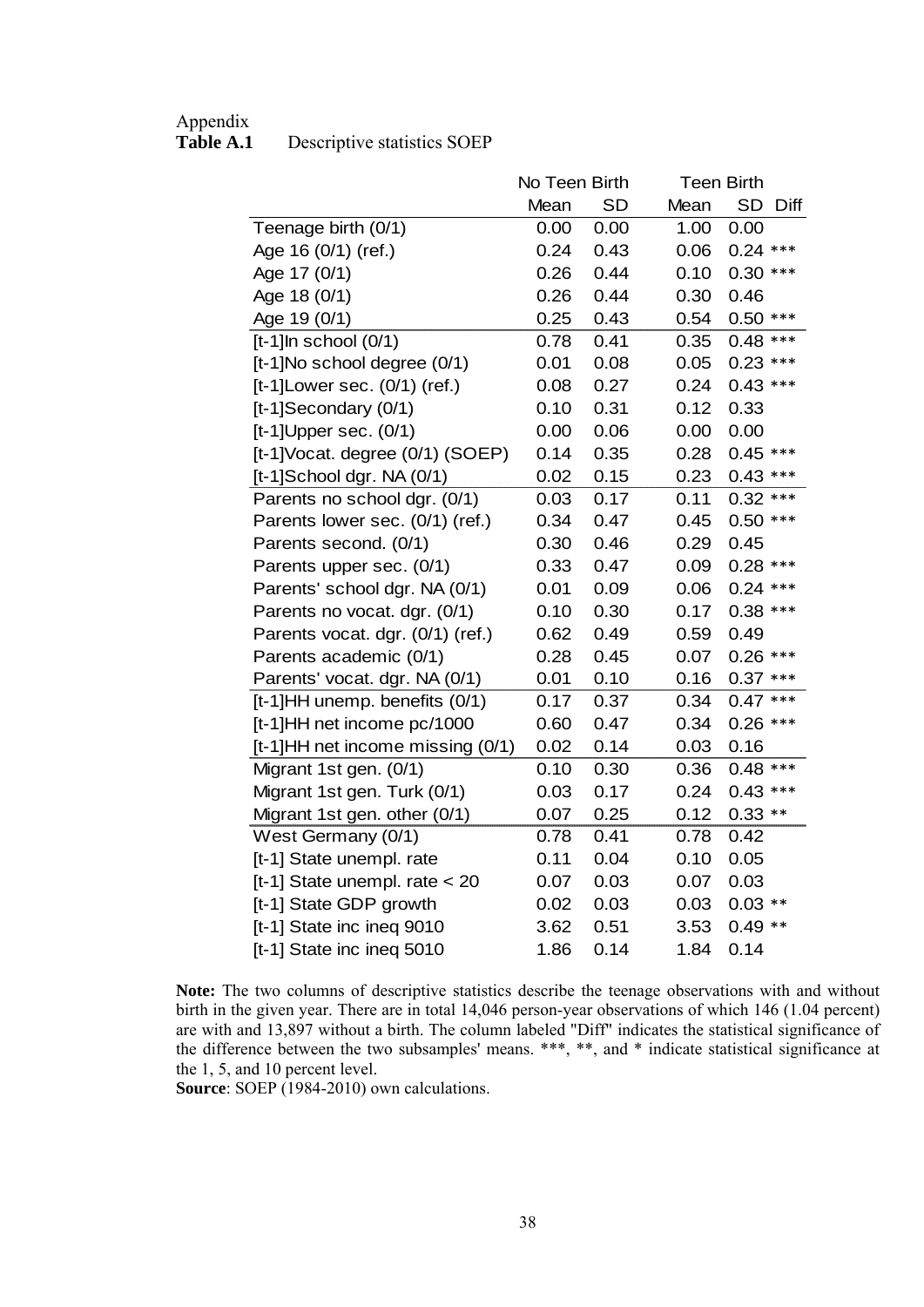|                                 | No Teen Birth |           | <b>Teen Birth</b> |               |  |
|---------------------------------|---------------|-----------|-------------------|---------------|--|
|                                 | Mean          | <b>SD</b> | Mean              | SD Diff       |  |
| Teenage birth (0/1)             | 0.00          | 0.00      | 1.00              | 0.00          |  |
| Age 16 (0/1) (ref.)             | 0.24          | 0.43      | 0.04              | $0.19***$     |  |
| Age 17 (0/1)                    | 0.25          | 0.43      | 0.09              | $0.29***$     |  |
| Age 18 (0/1)                    | 0.25          | 0.43      | 0.30              | $***$<br>0.46 |  |
| Age 19 (0/1)                    | 0.25          | 0.44      | 0.57              | ***<br>0.50   |  |
| In school $(0/1)$               | 0.56          | 0.50      | 0.09              | $***$<br>0.29 |  |
| No school dgr. (0/1)            | 0.01          | 0.11      | 0.16              | ***<br>0.36   |  |
| Lower sec. $(0/1)$ (ref.)       | 0.14          | 0.34      | 0.47              | ***<br>0.50   |  |
| Secondary (0/1)                 | 0.24          | 0.43      | 0.27              | 0.44          |  |
| Upper sec. $(0/1)$              | 0.05          | 0.22      | 0.02              | $0.13***$     |  |
| Vocat. degree (0/1) (MZ)        | 0.15          | 0.36      | 0.23              | $0.42***$     |  |
| Vocat. dgr. NA (0/1)            | 0.04          | 0.19      | 0.03              | 0.16          |  |
| HH unemp. benefits (0/1)        | 0.10          | 0.30      | 0.20              | ***<br>0.40   |  |
| HH net income pc/1000           | 0.75          | 0.48      | 0.45              | ***<br>0.21   |  |
| HH net income missing $(0/1)$   | 0.07          | 0.25      | 0.04              | $***$<br>0.21 |  |
| Migrant 1st gen. (0/1)          | 0.05          | 0.21      | 0.24              | ***<br>0.43   |  |
| Migrant 1st gen. Turk (0/1)     | 0.02          | 0.12      | 0.14              | $0.35***$     |  |
| Migrant 1st gen. other (0/1)    | 0.03          | 0.17      | 0.10              | $***$<br>0.30 |  |
| West Germany (0/1)              | 0.78          | 0.41      | 0.75              | $0.43*$       |  |
| [t-1] State unempl. rate        | 0.11          | 0.04      | 0.11              | 0.04          |  |
| [t-1] State unempl. rate $<$ 20 | 0.07          | 0.03      | 0.07              | 0.03          |  |
| [t-1] State GDP growth          | 0.03          | 0.03      | 0.03              | $0.04*$       |  |
| [t-1] State inc ineq 9010       | 3.66          | 0.55      | 3.58              | $0.58***$     |  |
| [t-1] State inc ineq 5010       | 1.86          | 0.15      | 1.84              | $0.16***$     |  |

#### **Table A.2** Descriptive statistics Mikrozensus

**Note:** The two columns of descriptive statistics describe the teenage observations with and without birth in the given year. There are in total 107,915 person-year observations of which 544 (0.5 percent) are with and 107,371 without a birth. The column labeled "Diff" indicates the statistical significance of the difference between the two subsamples' means. \*\*\*, \*\*, and \* indicate statistical significance at the 1, 5, and 10 percent level.

**Source:** Mikrozensus (1991, 1995, 1999, 2003, 2007) and own calculations.